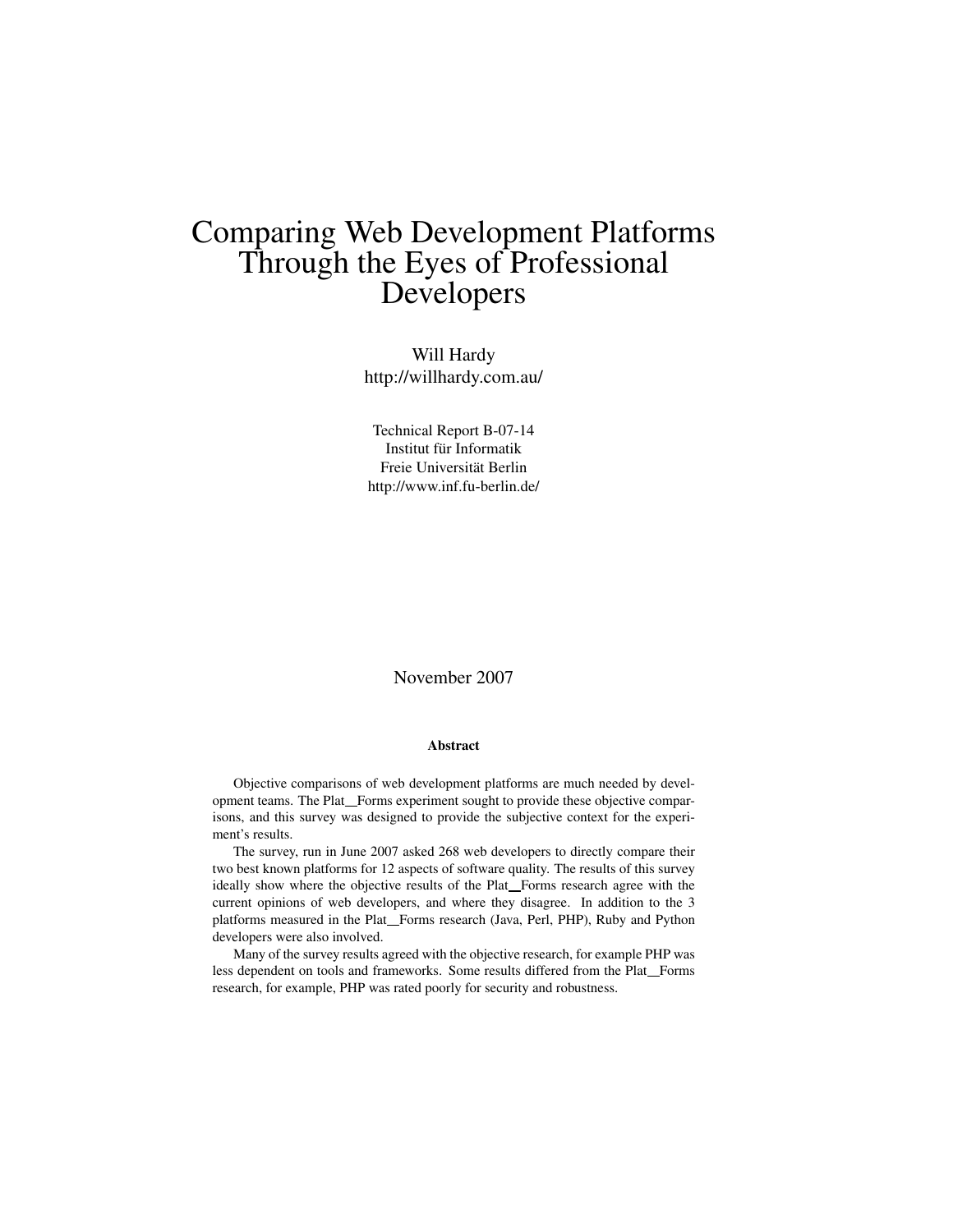# **Contents**

| 1 |                 | <b>Introduction</b> |                                                                                      | 7  |
|---|-----------------|---------------------|--------------------------------------------------------------------------------------|----|
|   | 1.1             |                     | The Plat Forms competition $\ldots \ldots \ldots \ldots \ldots \ldots \ldots \ldots$ | 7  |
|   | 1.2             |                     |                                                                                      | 7  |
|   | 1.3             |                     |                                                                                      | 7  |
|   | 1.4             |                     |                                                                                      | 8  |
| 2 | <b>Method</b>   |                     |                                                                                      | 9  |
|   | 2.1             |                     |                                                                                      | 9  |
|   | 2.2             |                     |                                                                                      | 9  |
|   | 2.3             |                     |                                                                                      | 10 |
|   | 2.4             |                     |                                                                                      | 10 |
| 3 | <b>Analysis</b> |                     |                                                                                      | 11 |
|   | 3.1             |                     |                                                                                      | 11 |
|   |                 | 3.1.1               |                                                                                      | 11 |
|   |                 | 3.1.2               |                                                                                      | 11 |
|   |                 | 3.1.3               |                                                                                      | 13 |
|   |                 | 3.1.4               |                                                                                      | 14 |
|   | 3.2             |                     |                                                                                      | 14 |
|   |                 |                     |                                                                                      |    |
| 4 |                 | Participants        |                                                                                      | 16 |
|   | 4.1             |                     |                                                                                      | 16 |
|   | 4.2             |                     |                                                                                      | 17 |
|   |                 | 4.2.1               |                                                                                      | 17 |
|   |                 | 4.2.2               |                                                                                      | 17 |
|   |                 | 4.2.3               |                                                                                      | 19 |
|   |                 | 4.2.4               |                                                                                      | 20 |
|   |                 | 4.2.5               |                                                                                      | 21 |
|   |                 | 4.2.6               |                                                                                      | 22 |
|   |                 | 4.2.7               |                                                                                      | 23 |
|   |                 | 4.2.8               | Frameworks                                                                           | 24 |
|   |                 | 4.2.9               |                                                                                      | 25 |
|   | 4.3             |                     |                                                                                      | 26 |
| 5 | <b>Results</b>  |                     |                                                                                      | 28 |
|   | 5.1             |                     |                                                                                      | 29 |
|   |                 | 5.1.1               | How to read the example quickly $\dots \dots \dots \dots \dots \dots \dots$          | 30 |
|   |                 | 5.1.2               |                                                                                      | 30 |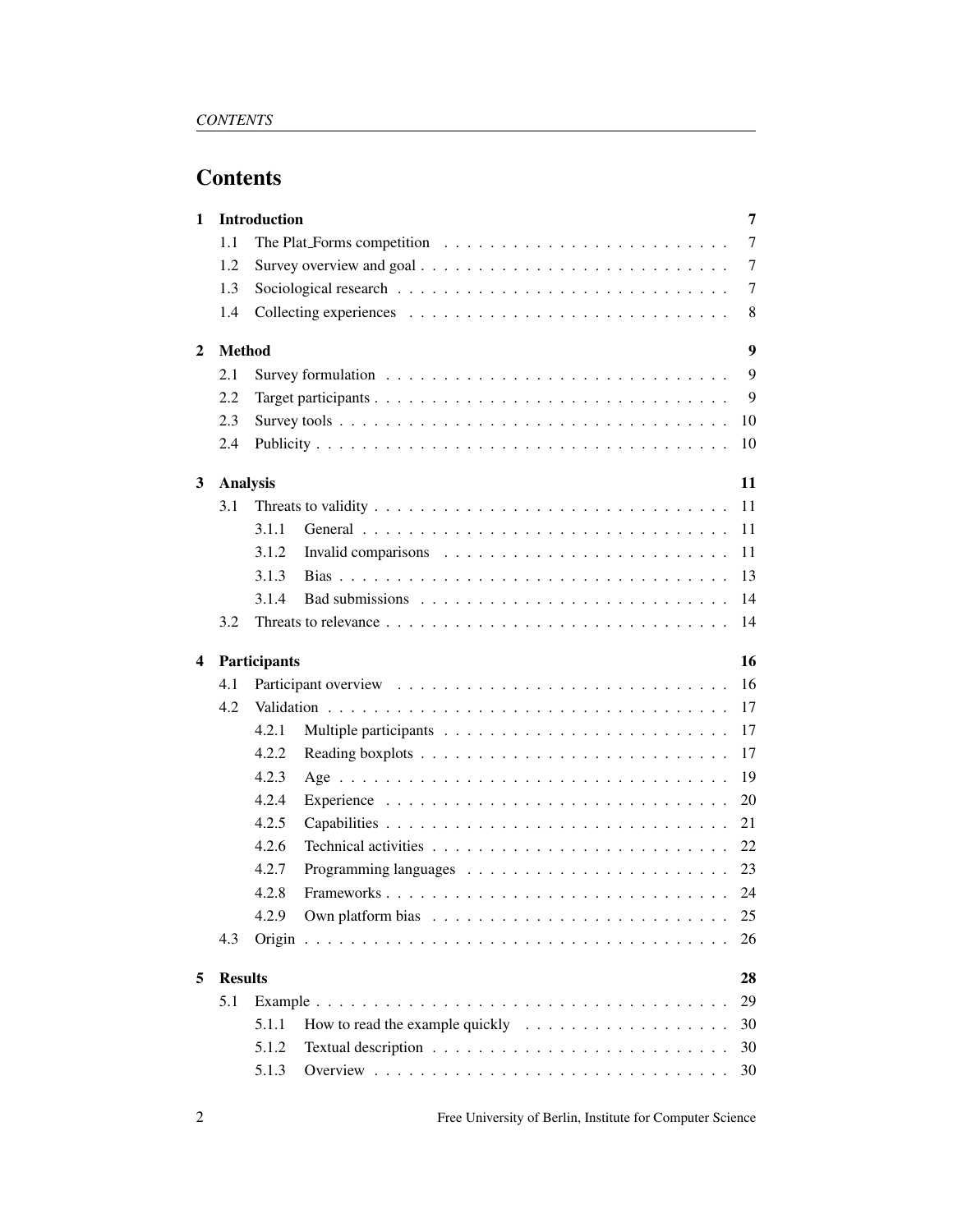|   | 5.2               | 32                                                          |
|---|-------------------|-------------------------------------------------------------|
|   | 5.3               | 34                                                          |
|   | 5.4               | 36                                                          |
|   | 5.5               | 38                                                          |
|   | 5.6               | 40                                                          |
|   | 5.7               | 42                                                          |
|   | 5.8               | 44                                                          |
|   | 5.9               | 46                                                          |
|   |                   | 48                                                          |
|   | 5.11              | 50                                                          |
|   |                   | 52                                                          |
|   |                   | 54                                                          |
|   |                   | 56                                                          |
| 6 |                   | <b>Methodological lessons learnt</b>                        |
|   | 6.1<br>6.2        | 56                                                          |
|   | 6.3               | 56<br>57                                                    |
|   |                   |                                                             |
| 7 |                   | 58<br>Conclusion                                            |
|   | 7.1               | 58                                                          |
|   | 7.2               | Comparing compiled languages with script languages<br>58    |
|   | 7.3               | 58<br>Comparing modern languages with traditional languages |
|   | 7.4               | 59                                                          |
|   | 7.5               | 59                                                          |
|   | 7.6               | 59                                                          |
|   | 7.7               | 59                                                          |
|   |                   | 59<br>7.7.1                                                 |
|   |                   | 60<br>7.7.2                                                 |
|   | 7.8               | 60                                                          |
|   |                   | <b>Appendix A</b> Validation data<br>61                     |
|   |                   |                                                             |
|   | <b>Appendix B</b> | <b>Additional results charts</b><br>63                      |
|   | Appendix C        | Questionnaire<br>75                                         |
|   | Page 1:           | 75                                                          |
|   | Page 2:           |                                                             |
|   | Page 3:           |                                                             |
|   | Page 4:           |                                                             |
|   | Page 5:           |                                                             |
|   |                   |                                                             |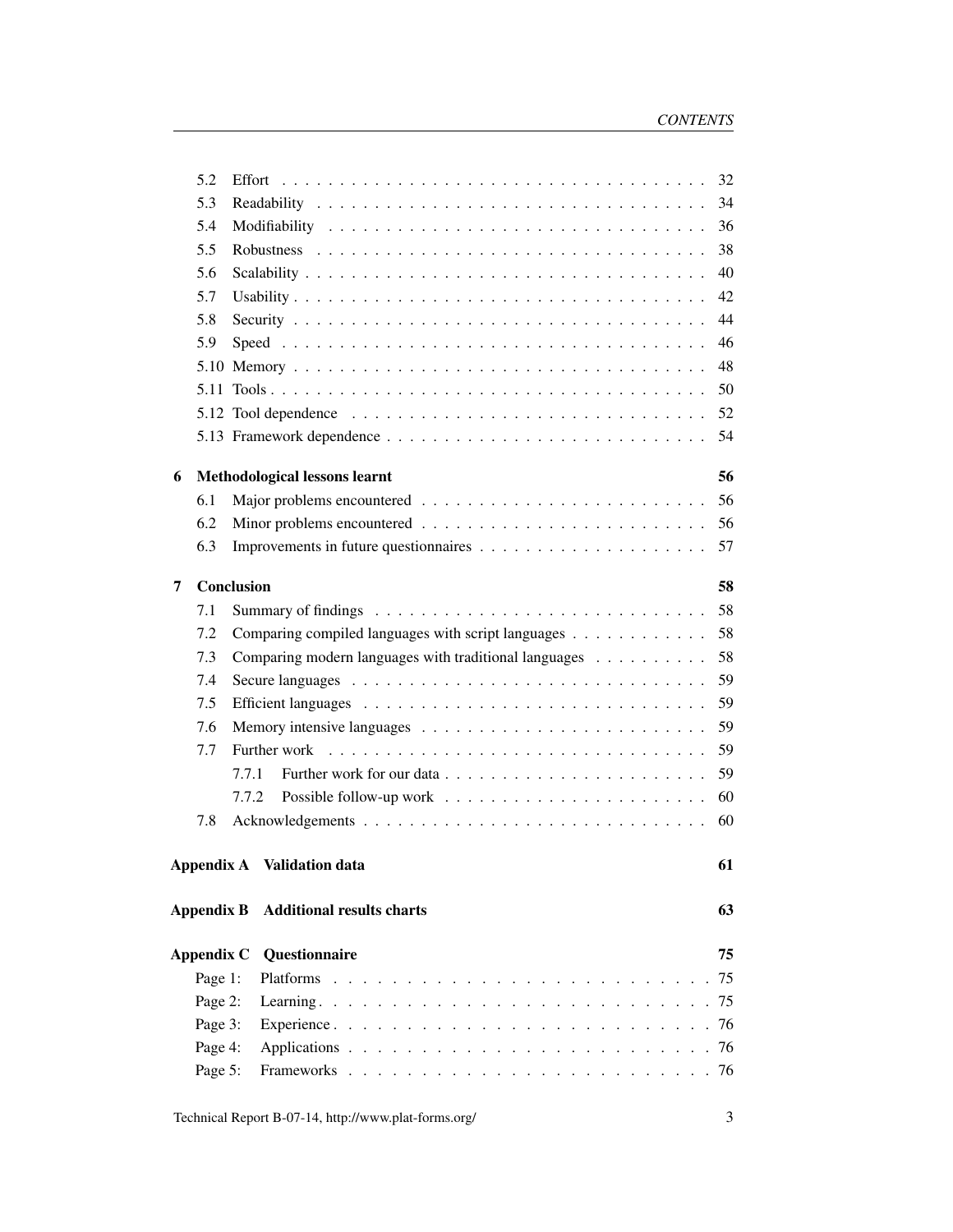|         | Appendix F Invitation text              | 86 |
|---------|-----------------------------------------|----|
|         | <b>Appendix E</b> Announcement channels | 85 |
|         | Appendix D Privacy policy               | 84 |
|         |                                         |    |
|         |                                         |    |
|         |                                         |    |
|         |                                         |    |
|         |                                         |    |
|         |                                         |    |
|         |                                         |    |
|         |                                         |    |
|         |                                         |    |
|         |                                         |    |
| Page 9: |                                         |    |
| Page 8: |                                         |    |
| Page 7: |                                         |    |
| Page 6: |                                         |    |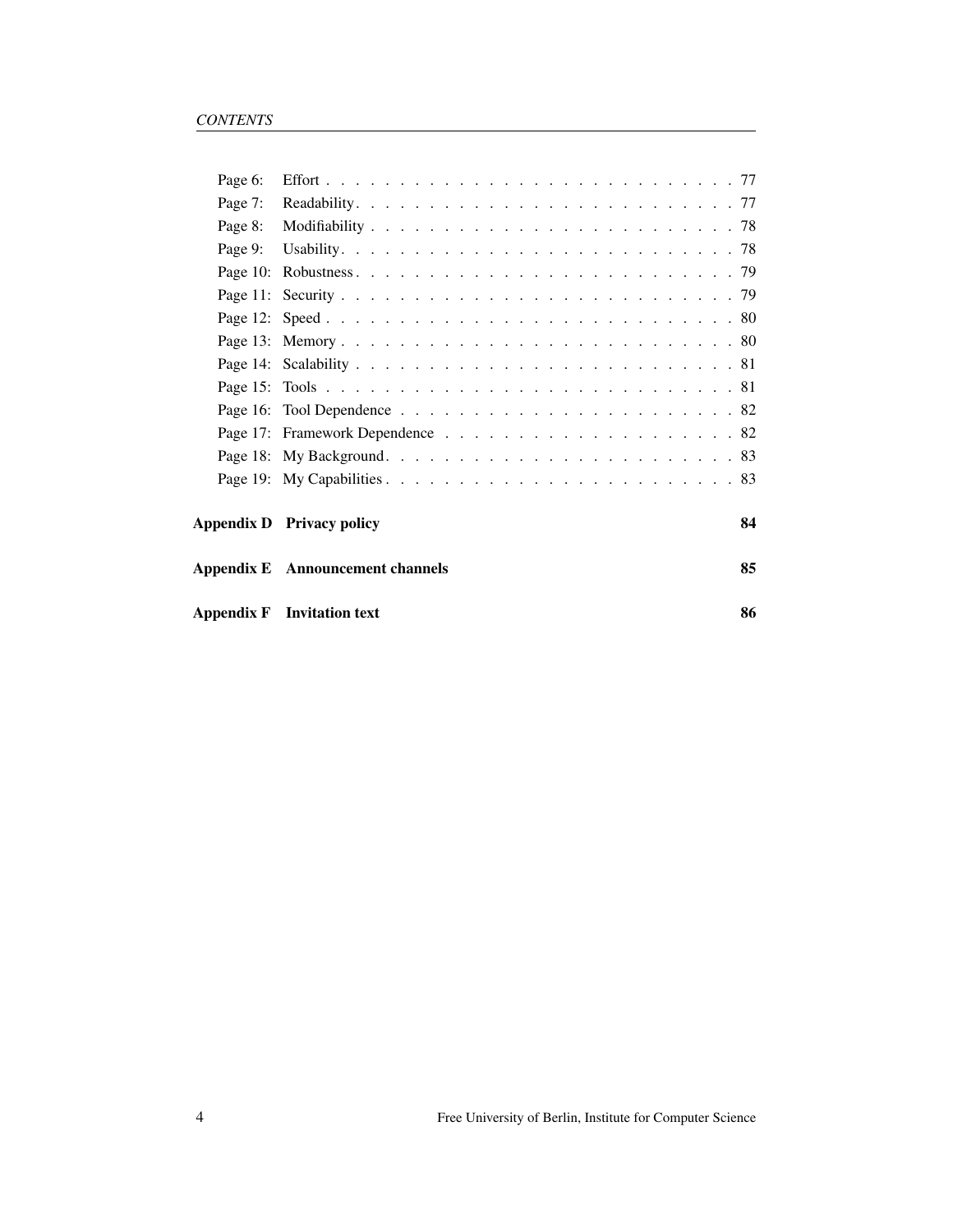# List of Tables

|   | Ordinal scale for differences and corresponding weightings 28                                                                                                                                                                       |  |
|---|-------------------------------------------------------------------------------------------------------------------------------------------------------------------------------------------------------------------------------------|--|
|   | Duplicate participating IP addresses. Actual IP addresses are replaced by<br>a pseudo-name, in line with the privacy policy in Appendix D on page 84.<br>One participant was consequently removed, this is also indicated below. 61 |  |
| 3 | Number of participants per country. This also includes visitors who did not<br>submit a comparison. $\ldots \ldots \ldots \ldots \ldots \ldots \ldots \ldots \ldots \ldots \ldots$ 62                                               |  |

# List of Figures

| 1              | Participants, who submitted at least one comparison by platform 16                      |    |
|----------------|-----------------------------------------------------------------------------------------|----|
| $\overline{2}$ |                                                                                         | 17 |
| 3              |                                                                                         |    |
| 4              |                                                                                         | 20 |
| 5              |                                                                                         |    |
| 6              | Percent time in last year spent on technical development 22                             |    |
| $\tau$         |                                                                                         |    |
| 8              |                                                                                         |    |
| 9              |                                                                                         |    |
| 10             | Small-heavy comparisons by first named platform 25                                      |    |
| 11             | Small-heavy comparisons by second named platform 25                                     |    |
| 12             | Large-heavy comparisons by first named platform $\ldots \ldots \ldots \ldots \ldots 27$ |    |
| 13             | Large-heavy comparisons by second named platform $\ldots \ldots \ldots \ldots$ 27       |    |
| 14             |                                                                                         |    |
| 15             |                                                                                         | 32 |
| 16             | Readability comparisons (small-heavy weighting)                                         | 34 |
|                | Technical Report B-07-14, http://www.plat-forms.org/                                    | 5  |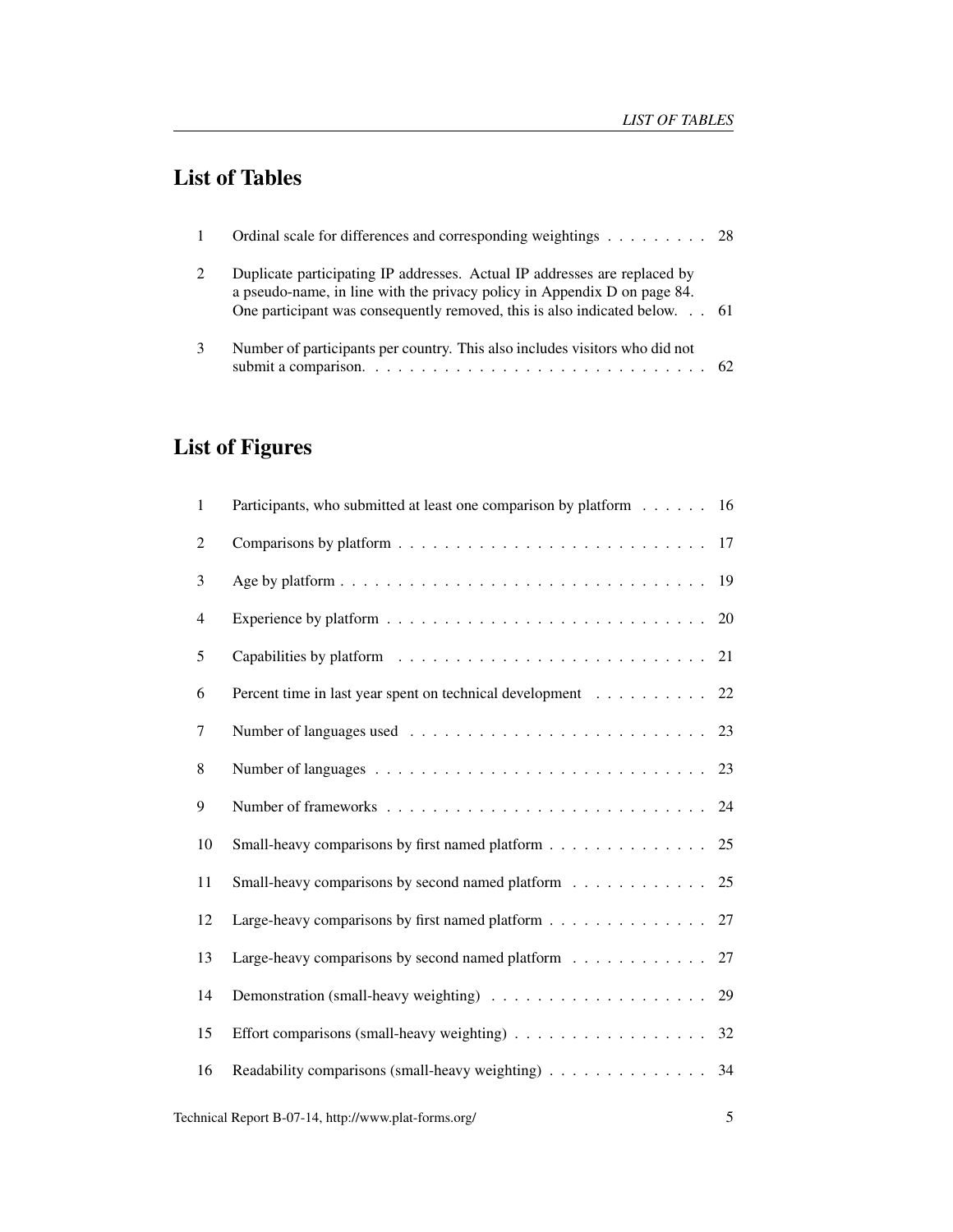| 17     | Modifiability comparisons (small-heavy weighting)           | 36 |
|--------|-------------------------------------------------------------|----|
| 18     | Robustness comparisons (small-heavy weighting)              | 38 |
| 19     | Scalability comparisons (small-heavy weighting)             | 40 |
| $20\,$ | Usability comparisons (small-heavy weighting)               | 42 |
| 21     | Security comparisons (small-heavy weighting)                | 44 |
| 22     | Speed comparisons (small-heavy weighting)                   | 46 |
| 23     | Memory comparisons (small-heavy weighting)                  | 48 |
| 24     |                                                             | 50 |
| 25     | Tool dependence comparisons (small-heavy weighting)         | 52 |
| 26     | Framework dependence comparisons (small-heavy weighting)    | 54 |
| $27\,$ |                                                             | 63 |
| 28     | Readability comparisons (large-heavy weighting)             | 64 |
| 29     | Modifiability comparisons (large-heavy weighting)           | 65 |
| 30     | Robustness comparisons (large-heavy weighting)              | 66 |
| 31     | Scalability comparisons (large-heavy weighting)             | 67 |
| 32     | Usability comparisons (large-heavy weighting)               | 68 |
| 33     | Security comparisons (large-heavy weighting)                | 69 |
| 34     | Speed comparisons (large-heavy weighting)                   | 70 |
| 35     | Memory comparisons (large-heavy weighting)                  | 71 |
| 36     |                                                             | 72 |
| 37     | Tool dependence comparisons (large-heavy weighting)         | 73 |
| 38     | Framework dependence comparisons (large-heavy weighting) 74 |    |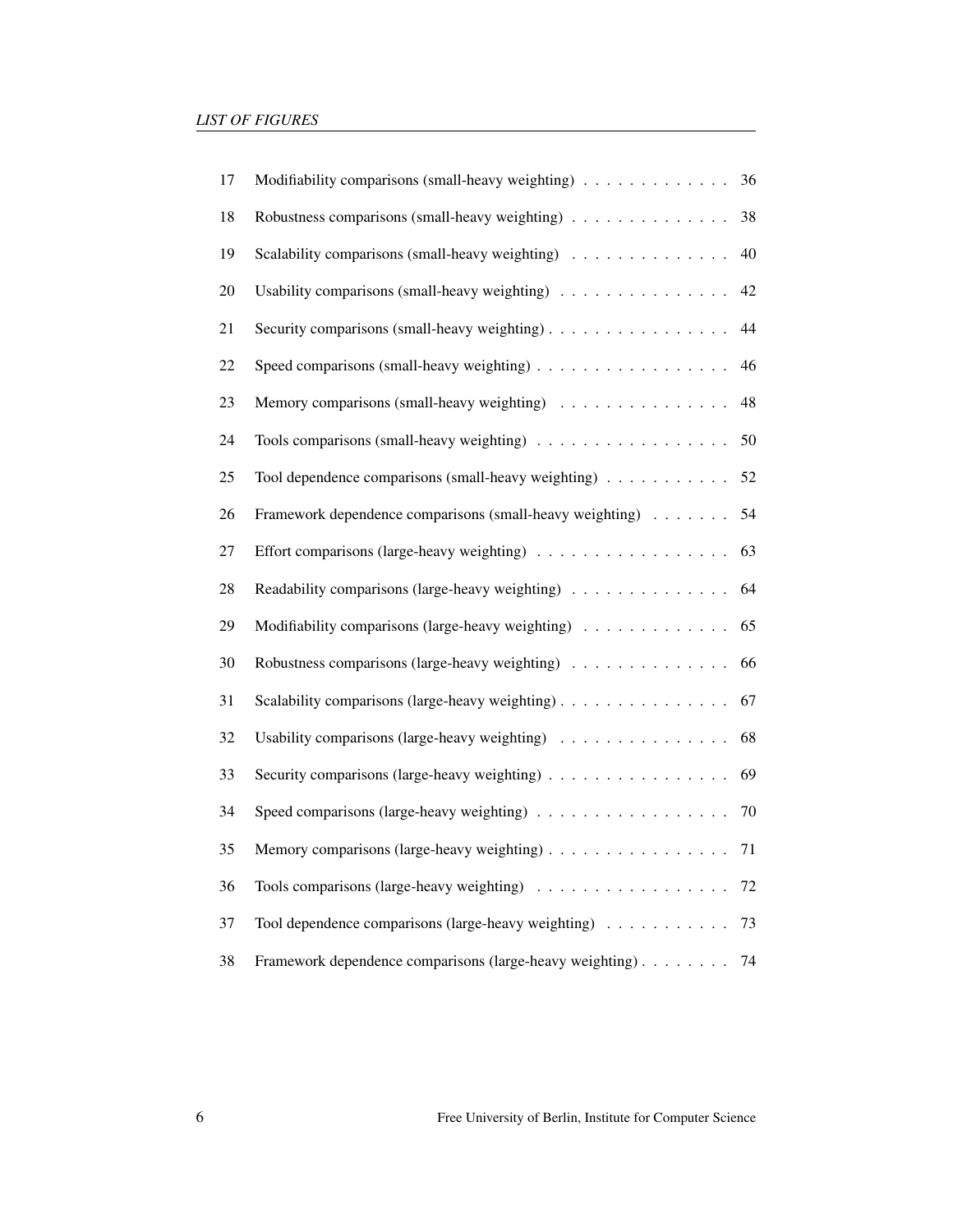# 1 Introduction

# 1.1 The Plat Forms competition

In February 2007 the first Plat Forms web development contest  $[1]$  took place in Nuremberg, Germany. The contest also served as a controlled experiment, where nine professional web development teams realised a web application in 30 hours, in a controlled environment and using the same specification. Three platforms (Java, PHP and Perl) were represented this time around, each by three separate teams.

The goal of the experiment was "to produce solid empirical information that allows for a largely unbiased discussion of the relative pros and cons of different platform technologies with respect to realizing modest interactive web-based applications."[1] This is a particularly ambitious goal, and certainly a worthwhile cause, given the general lack of objective analysis on web development platforms and the importance of web development today.

To complement the *objective* evidence collected during the Plat<sub>-Forms</sub> competition, we are interested in learning about the personal experiences of experienced web developers. Thus, a survey was conceived to collect *subjective* evidence from the broader developer community.

In addition to our involvement in the Plat<sub>Torms</sub> contest, this survey forms part of our assessment for the subject *Empirische Bewertung in der Informatik* (Empirical Analysis in Computer Science) at the Free University of Berlin.

# 1.2 Survey overview and goal

In line with the goals of the Plat<sub>rich</sub> Forms contest, the survey aims to measure the underlying pros and cons of a given platform, this time, through the experiences of a large number of web development professionals. The survey also aims to identify any underlying prejudices in the web developer community, that may exaggerate or invent differences between the platforms.

As was the case with the contest, the survey approaches platform comparison through several established characteristics of software including robustness, readability, maintainability, usability and resource requirements.

# 1.3 Sociological research

Although the question of prejudices in the web developer community is particularly interesting, we are not in a position to perform sociological research. Given the time and resource constraints imposed on us by the subject assessment, we could only choose an online self-selection survey. By doing this, we cannot achieve a typical cross-section sample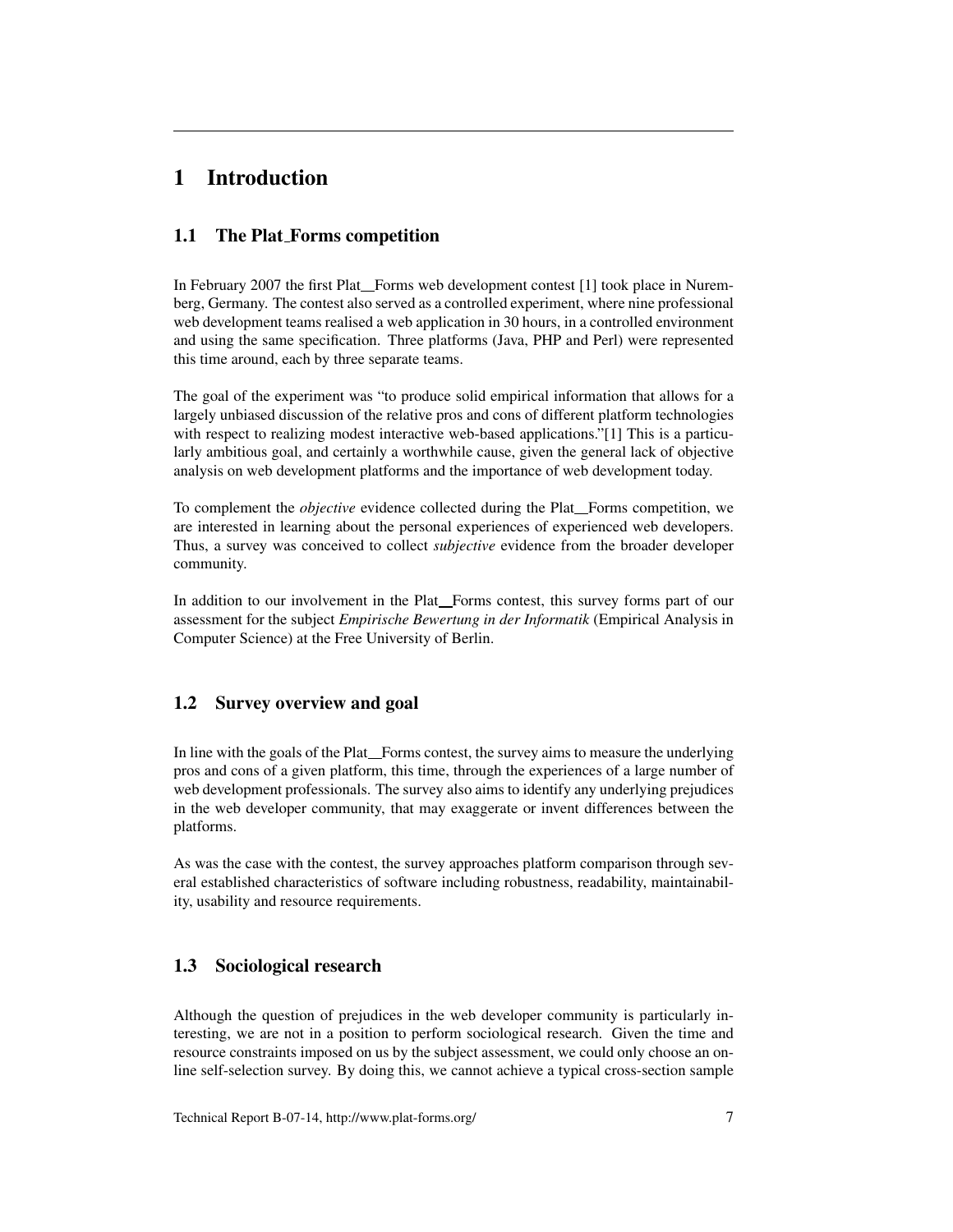of the general population, and any underlying prejudices we see may simply be a phenomenon, unique and local to the group of developers who were exposed to the survey. For example, Perl, PHP and Python developers do not make up the general developer population, and they may have different prejudices as opposed to .NET or Java developers.

However, any prejudices that underlie this group of developers are still of interest to us, especially if they differ markedly from the observed results of the Plat\_Forms contest.

# 1.4 Collecting experiences

The central input of this survey is the collective experiences of a large number of web developers. This means, that each participant will need to have recallable experience and any comparisons we make need to be closely related to these experiences. Given this constraint, our approach was to have the participant draw comparisons from their own experience, between two platforms for a range of relevant software attributes. We are then in the position to summarise these comparisons.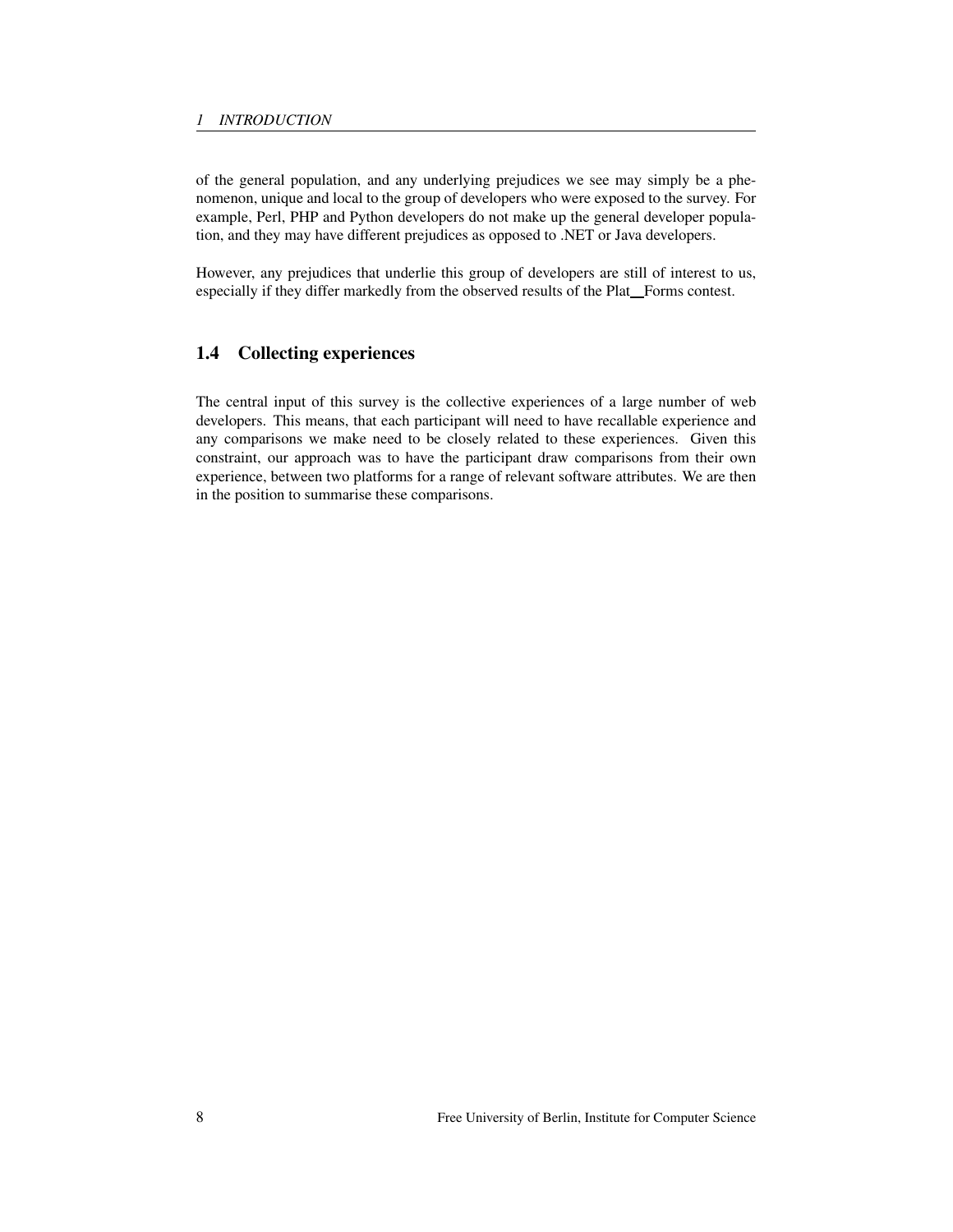# 2 Method

# 2.1 Survey formulation

Each participant was asked to pick two well known platforms, and make a series of comparisons, each focusing on a given software characteristic. Each comparison would ideally be made as a result of the participant's particular experiences. Twelve software characteristics were chosen to be compared, balancing depth with survey duration. Depth would provide us with more insight, and a short survey would typically provide us with more participants. It was estimated that the twelve comparisons would take around 10 to 15 minutes, which should be short enough to attract at least 100 responses.

Within the survey was also a series of demographic questions, which aimed to establish the quality of the comparisons being made. We used amount experience, programming capability and nature of experience to assess the quality of the comparisons, of course this is not perfect: Refer to section 3.1 on page 11 for a more detailed discussion on this.

The complete questionnaire can be found in Appendix C on page 75.

# 2.2 Target participants

Our target group was web development professionals, people who have experience working on serious projects. As our survey asks for concrete comparisons between platforms, we needed to ensure that all participants had adequate experience in at least two platforms. If this were not the case, we could not be sure which comparisons were based on actual experience, and which ones were 'educated guesses'. This most certainly reduces the number of potential participants, but the extra participants would not have been likely to be able to reliably compare two different platforms.

Four demographic questions<sup>1</sup> were created to help validate whether a given participant belonged to our target group. Participants were asked to detail their level of developer experience, assess their expertise and provide other information, such as number of programming languages used and tried, which can be used as a rough indicator of programming ability. In addition to that, the nature of their development experience (whether it is professional or hobby based) and nature of their recent involvement (amount of technical software development activities in the last year) was also probed. Participants were also asked to detail their experience with each platform, and their comparative knowledge of their selected platforms.

Isolating the comparisons means that it is unimportant how many representatives we have from each platform. If one platform is underrepresented, it can be safely ignored, and its absence does not affect the other comparisons made. With this in mind, we can safely look for as many participants as possible, without the concern of over-representation of one platform.

<sup>&</sup>lt;sup>1</sup>These were questions 2,3,18 and 19.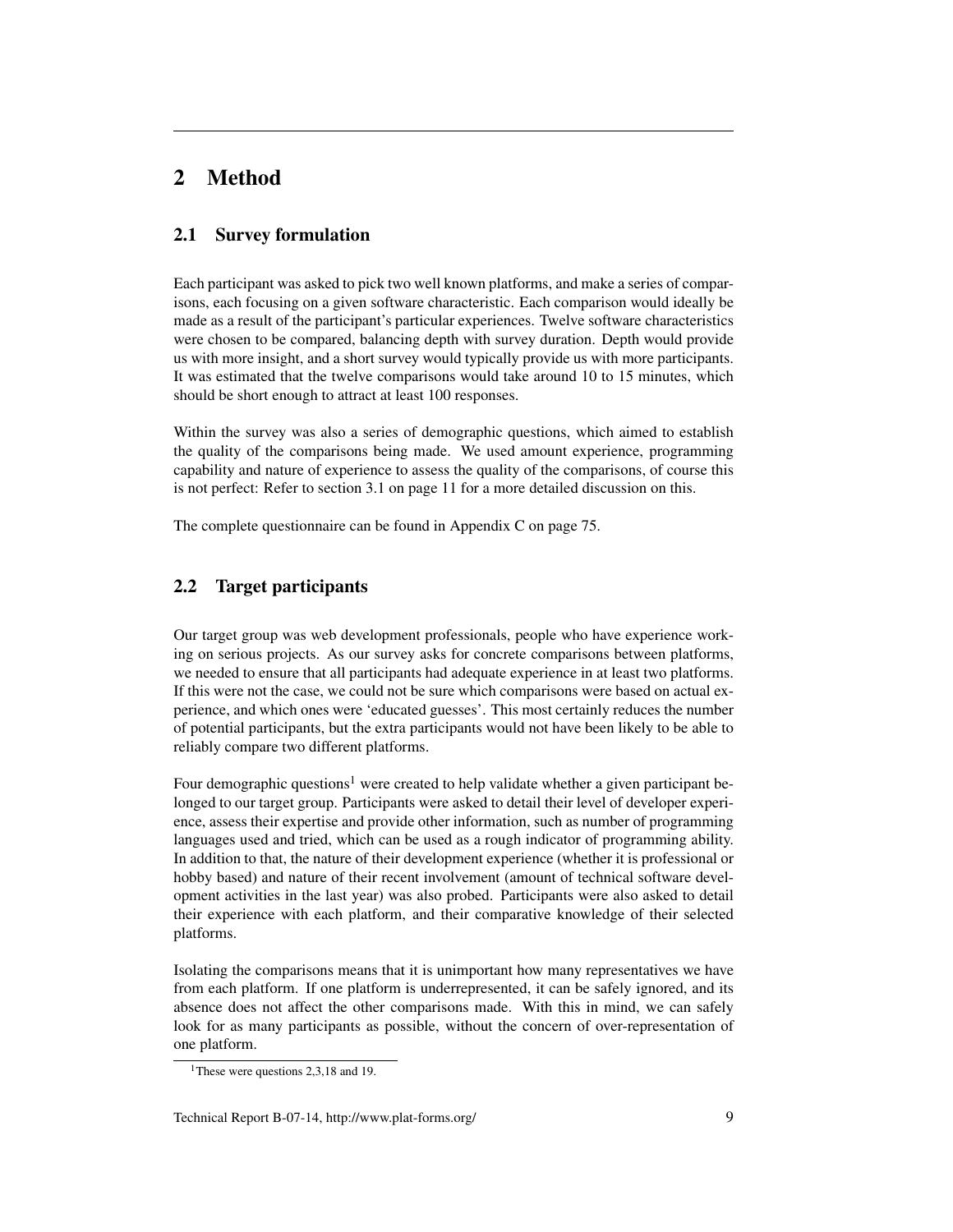# 2.3 Survey tools

None of the freely available off-the-shelf survey tools were suitable for our needs (we needed variable questions), so a custom application was written in-house using the *Django* web framework.<sup>2</sup> This framework was chosen because we were already familiar with it (no training costs) and it was more or less suitable for the task. The server was hosted at the university under the plat-forms.org domain, to help maintain a professional image and make use of the Plat Forms brand.

# 2.4 Publicity

For contacting potential participants we primarily used development mailing lists, which offer access to a large number of professional developers, particularly within the open source communities. We also made use of Forums and public bookmarking sites (such as Reddit, Slashdot and Digg), which was necessary to reach the Java and .NET communities. Some personal contacts in the Perl and PHP community helped out with publicity, and we also provided pre-packaged HTML and a button for bloggers to link to our survey. For details of all known publicity see Appendix E on page 85.

The survey was open for 12 days, from Tuesday, 26 June 2007 until Saturday, 7 July 2007.

<sup>2</sup>A modern Python-based web framework, see http://djangoproject.com/.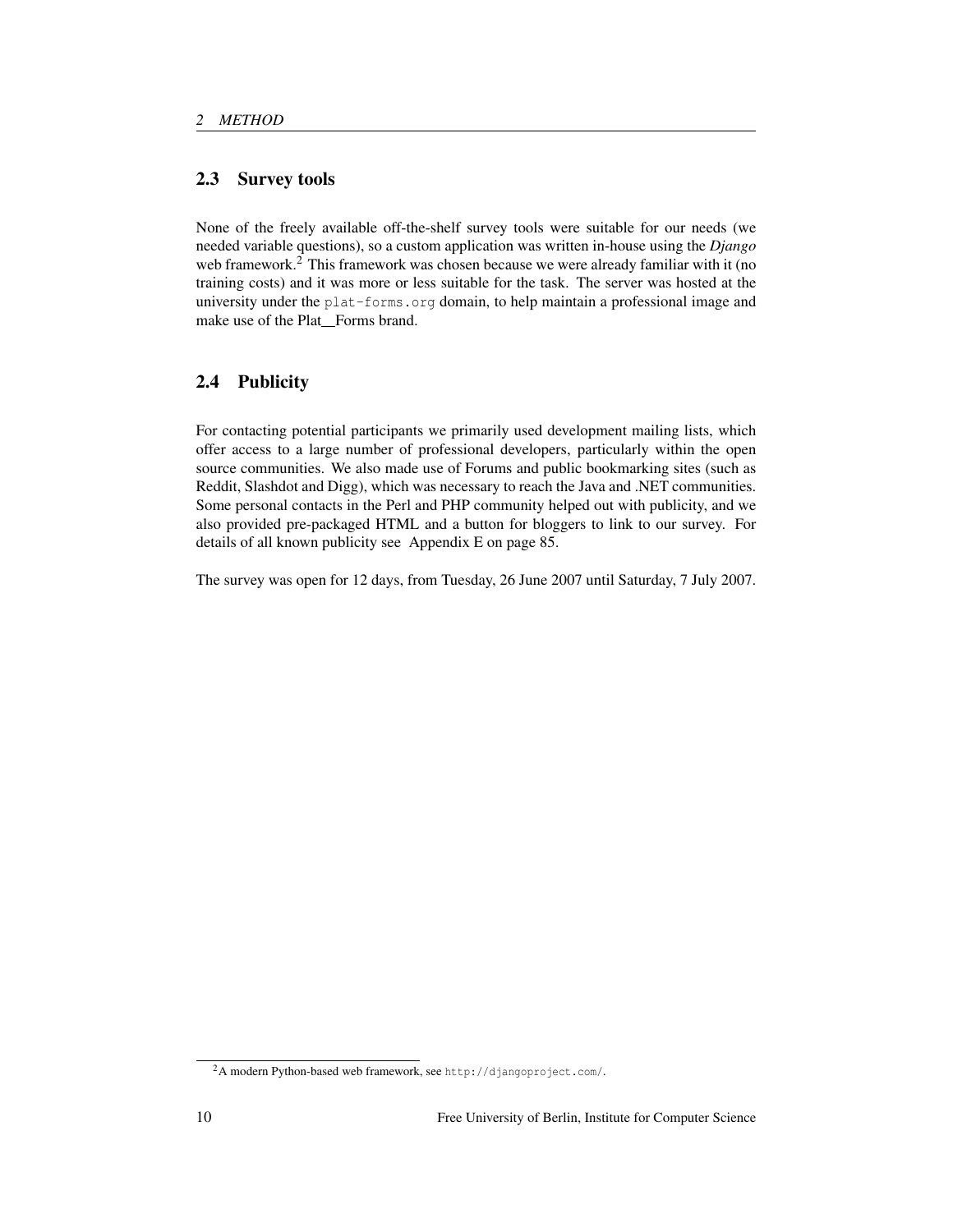# 3 Analysis

#### 3.1 Threats to validity

#### 3.1.1 General

#### Immature "In-House" software

We have written a significant amount of "In-House" software to run both the survey and analysis. Given that there are always bugs present in any non-trivial software implementation, it is highly likely that there are flaws in our code. Any flaws in the survey tool are unlikely to change the results, as this was built on top of an established framework and tested before the survey was run. Two minor implementation flaws were uncovered, $3$ however, they did not result in loss of data or misreported answers.

A serious problem would exist if there were flaws in the analysis software (written in R), as this may not be obvious and has a direct influence on the results of our survey. We see this risk as being entirely possible, given that we are only human and that we have little experience developing with R.

#### 3.1.2 Invalid comparisons

#### Non-professionals

Our goal relies on surveying professional web developers. Being an online survey, we cannot control who participates, and we have little additional information about each participant, other than their responses. There is a very high possibility that non professional developers take part.

We decided to allow anyone to take the survey, and to attempt to identify which participants are professionals. We are confident that the demographic data is sufficient for recognising professionals, and that at most only a small number of participants would have submitted false data. A detailed evaluation of our validation data can be found in section 4 on page 16

<sup>3</sup>For 27 participants, IP addresses were mangled by the Proxy server at the university. Our survey tool however, noted that something was not right, and wrote the correct IP address to a 'notes' field, which was created to recognise errors. This can be manually corrected for the 27 participants it affected. A patch was made, however the production server was not updated, as we had made a decision not to change the survey in any way after it was made public.

A second flaw produced a Server Error (500), when the user typed in an URL by hand, with an invalid page number. The system handled this gracefully, with a polite message, a link back to the home page and sent us an email to let us know. According to the server logs, only one user did this, and appeared to be playing with the survey software, after having completed the survey.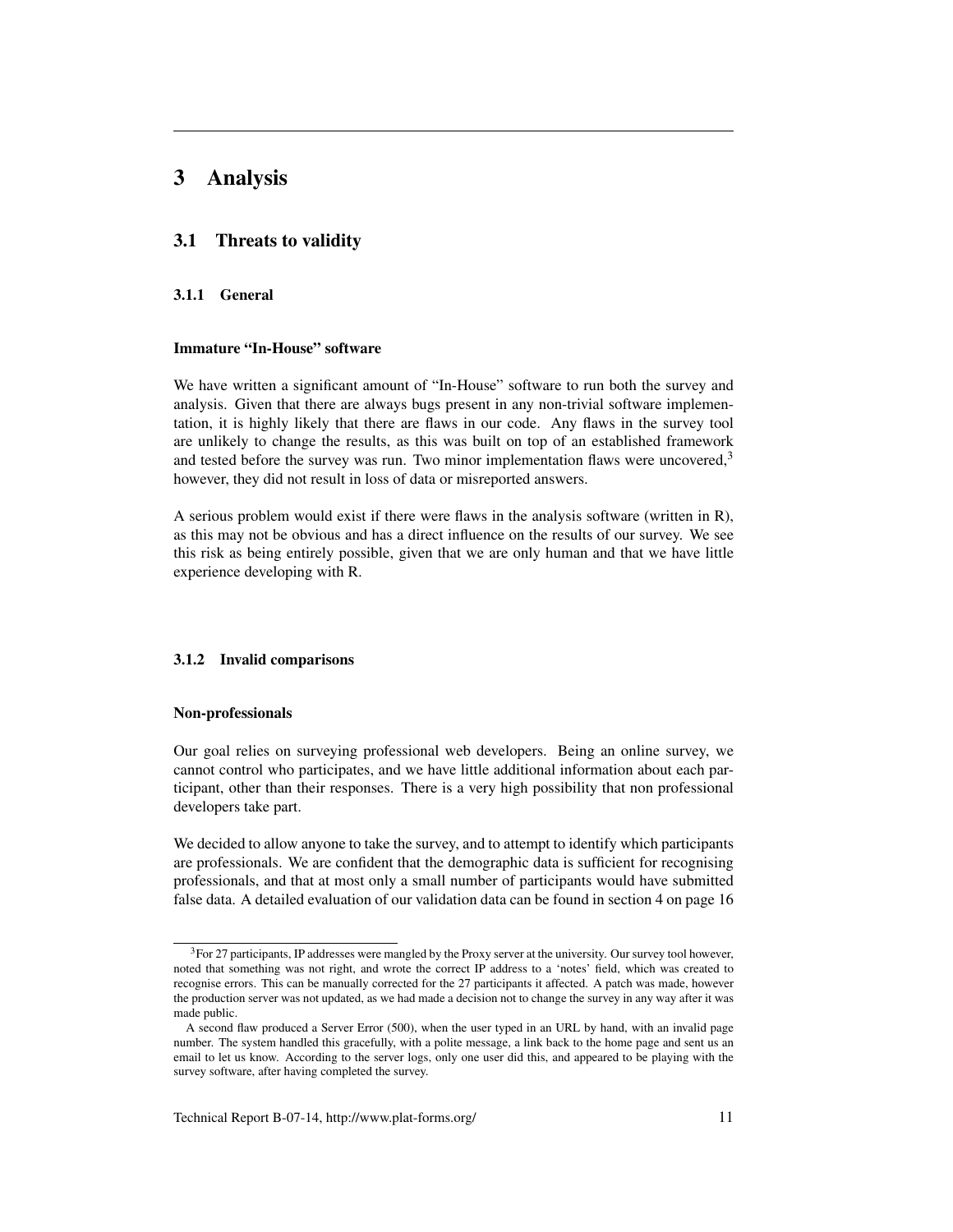### Subjectivity

Given this is a survey, there is of course the problem of subjectivity in the responses of the participants. This is particularly stark, when opinions are entered instead of experience and can be a significant problem to the assertion that our data are based on experience. Looking back at our questions, we can see that they might encourage a participant to ignore experience and voice their opinion,<sup>4</sup> and so this should be kept in mind when reading the results. One would not expect the difference between experience and opinion to be large, however it is nevertheless an issue in the background of our results.

#### Question misunderstanding

A number of participants voiced concern over some of our questions, in particular, that we ask the participant to compare the usability of software developed with the given platforms. Ideally, the participant would use their experience and rate the usability of software they have developed using each of the platforms. But it is clear this did not occur for some questions. We have tried to identify where this has occurred, and we mention this in our interpretation of our results. More discussion on this issue can be found in section 6 on page 56.

### Lack of expertise for a given characteristic

Although most professionals are qualified to make a range of valid comparisons between two platforms, there are no doubt many areas in which they might not have expertise. For example, a programmer that is primarily interested in usability, may not be able to tell which platform is faster, or which platform uses more memory. It was certainly possible to skip questions in the implementation, but few participants did this.

We cannot be sure how much this affects our results, but we will suggest where this might have affected a particular question during the discussion of the results in section 5 on page 28

For our secondary goal of discovering prejudices, this is actually helpful, but certainly not for our primary goal of understanding how the platforms differ.

#### Validity of original comparisons

Comparisons were originally made between two platforms, it may be artificial to expand this into a general overview. To put it another way, taking two separate comparisons  $x < y$ and  $y < z$  and making the assertion  $x < y < z$ , may not be valid if our original comparisons were made by two different people in two different contexts. The original comparisons were certainly valid within the scope of the two platforms involved, but it is possible that expanding those comparisons may stretch the limits of what was intended by the participants who originally made the comparison. Given that we are aggregating many comparisons, any such limited context would need to be universal, but this can be the case when, for example, comparing the IDE tools of .NET and Java on one hand, and the database administration and migration tools of .NET and Ruby: all under the banner of tools. It would

<sup>4</sup>See discussion in 6 on page 56.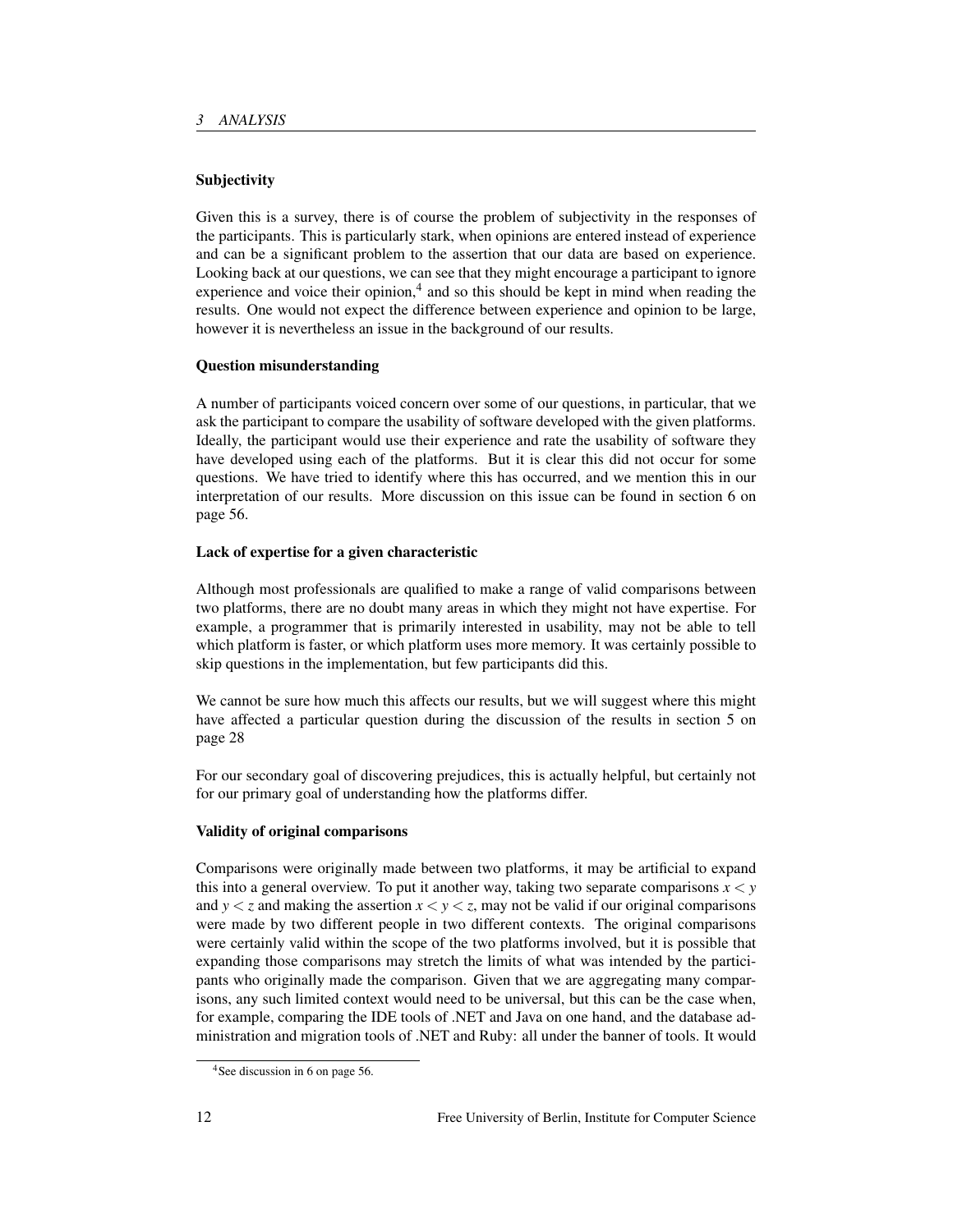not make sense to expand these two comparisons to compare the "tools" of Java and Ruby.

We avoid making such comparisons in this report, but it is important to keep this in mind when interpreting our results.

#### 3.1.3 Bias

#### Self selection bias

All participants chose to take 15 minutes of their time complete the survey, and so this may represent people who are more opinionated (i.e. have something to say) than those who chose not to participate. If a number of experienced developers believe there is little difference between their platforms, but did not choose to participate, then our results may be exaggerated.

Keeping this in mind, we are more interested in the direction of the comparisons and the relative difference, rather than any absolute scale. If the results are more exaggerated, they should be overall more exaggerated, and relative differences between the platforms' comparisons will still be easy to identify.

#### Own platform Bias

It is possible that there exists a bias towards the first choice platform over the second choice platform. This would have no effect if the distribution of first to second platforms is even. If it is not, then it may advantage or disadvantage a particular platform.

This is evident in our results for some of the platforms, namely Ruby, Python and PHP. Whether or not such differences stem from bias is impossible to determine. More detail on this can be found in section 4.2.9 on page 25.

#### Uneven expertise

Some platforms may have more expertise than others. Languages such as Java EE and .NET are typically used in the corporate world, whereas languages such as PHP have a strong base of "amateur" developers. Such differences may result in an imbalance in expertise, which affects the validity of the comparisons.

This issue is discussed in section 4 on page 16 and from this analysis, no widespread differences are obvious.

#### Zealots and fanatics

Programming languages, given the amount of time invested in training, all have to a certain degree "fans", developers who would like to affirm their choice of development platform. This may hinder objective comparisons, and the results will be disproportionately skewed if this phenomenon is more prevalent in some languages than in others.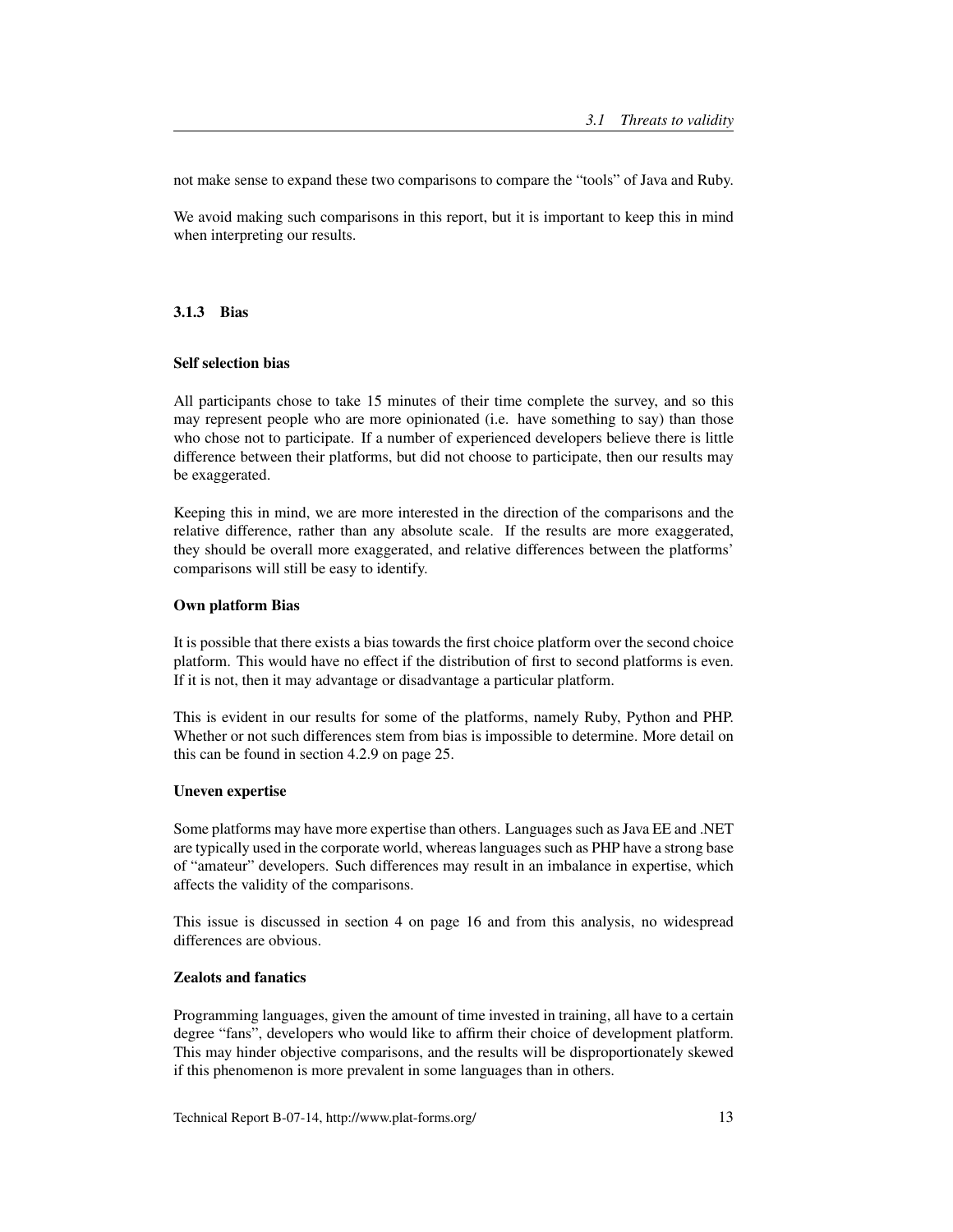We did not have any questions in the survey that attempted to identify this, however we believe that if the amount of experience is even across the platforms, there should not be a substantial imbalance in 'platform-enthusiasm'. The level of experience appears to be even across the platforms (see again section 4 on page 16).

#### Question suitability

As we are not primarily .NET developers, we did not notice that some questions were not particularly suitable for .NET developers. For example, many questions asked about frameworks, but .NET is its own framework and Ruby only has one popular framework. This only affects 2 questions, and it is discussed during our interpretation of the results.

Secondly "classic ASP" and .NET were grouped together although they are completely different languages. This should be kept in mind when interpreting the results.

#### 3.1.4 Bad submissions

#### Malicious participation

As with any unsupervised online questionnaire, there is the possibility of deliberate, malicious participation, with the intention of skewing the results for a variety of reasons. We made no efforts to prevent this during the running of the survey, instead, we took the approach of making it possible to recognise any such attempts. To do this, we recorded IP the date, time, IP address, session ID, browser user agent and any IP address changes that occurred during the session.

While it is possible to sidestep all of these measures, it would be time consuming and may lead to unexpected results which would in themselves signal such an event. We are confident that the likeliness that this happened is low.

# 3.2 Threats to relevance

#### Irrelevant characteristics

We restricted ourselves to only 12 software characteristics, and there is certainly room to argue that other characteristics may have been more relevant for some. Nevertheless, we are confident that we chose a representative set of criteria.

# Selection bias

We chose the announcement channels to our best knowledge. As open source developers use public communication channels (mailing lists, forums, IRC) more often than closed source and commercial developers, we may have only attracted .NET and Java developers who work with open source, and not the typical commercial developer for the respective platforms.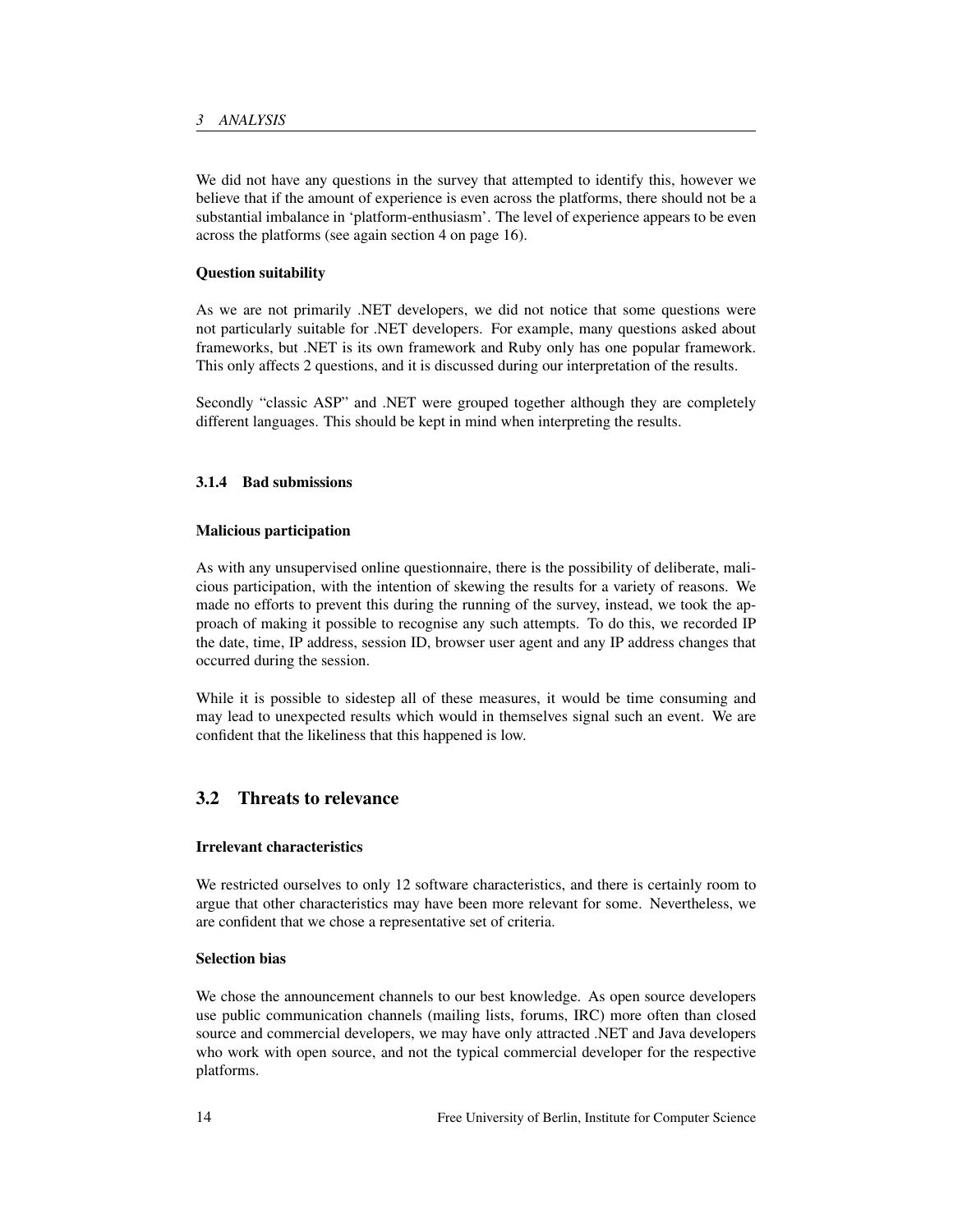Many industries are also under-represented by an open-source sample, and so this survey may have less relevance for these industries.

#### Missing platforms

Traditional ASP, Smalltalk, C, PL/SQL all have their advantages and disadvantages. We believe that the platforms we chose form the web development community at large and these other platforms only have negligible market shares in that area. So it may be these platforms provide some qualities not present in any of the platforms included in our survey but we do not believe that we would have found enough participants fluent in these platforms to have enough data to back up any claims.

#### Geographic concentration

As shown in table Appendix A on page 62, the survey was dominated by participants from Germany, the US and the UK. If the experiences in these countries are not typical for other countries, then some of these comparisons may no longer be relevant. For example, most web developers based in the US may be unaware of character encoding issues, which might typically effect some platforms more than others.

#### small number of .NET people

With the smaller sample of .NET developers, there is a reasonable chance that it is not representative of the .NET population at large..

#### monolingual developers

We only surveyed programmers with experience with at least two web development platforms. It is possible that people with experience with one platform have different views of its characteristics. Since our survey only looked at characteristics in comparison to another platform, they would not have added any additional insight. We believe that looking at one platform in isolation does not provide objective results.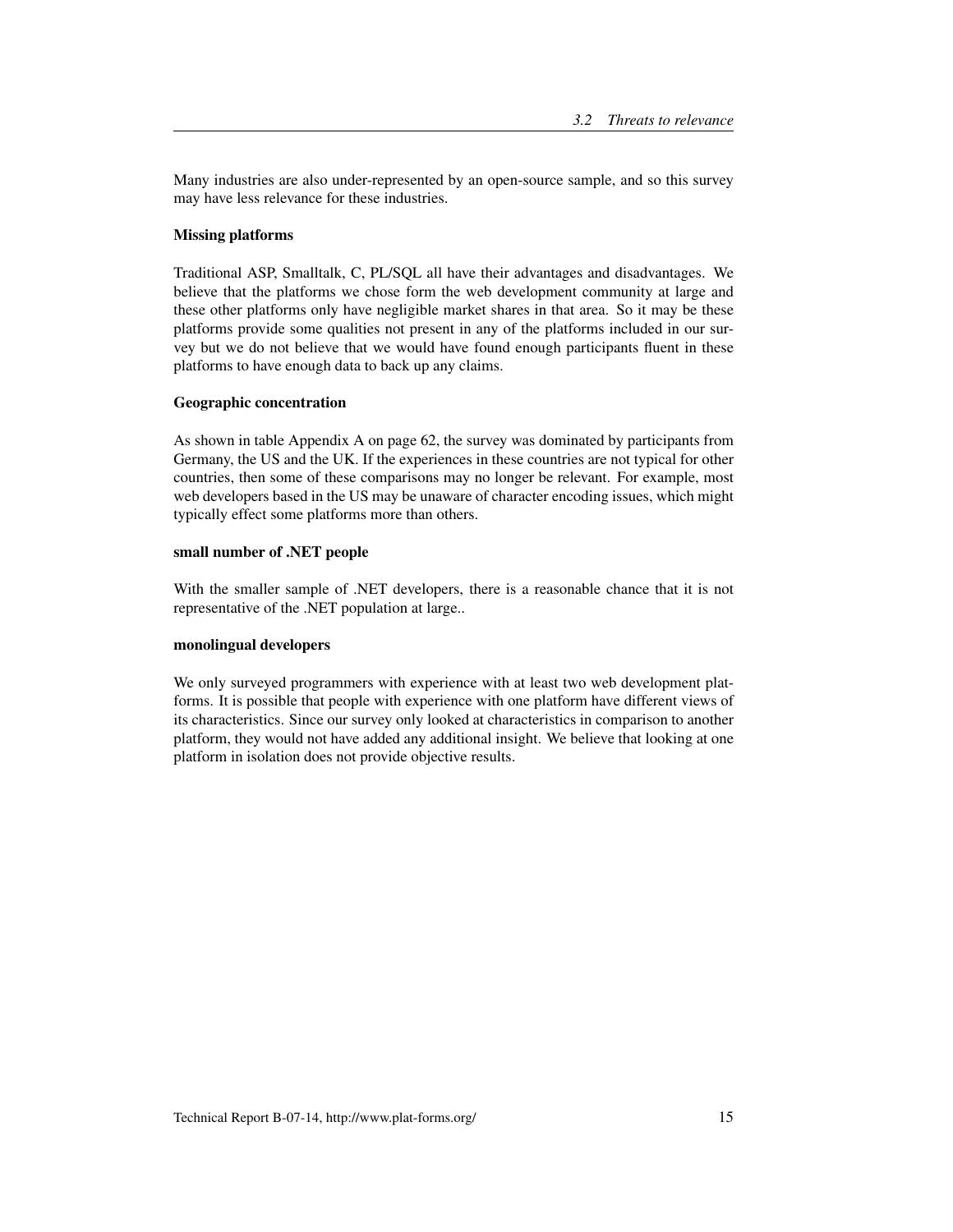# 4 Participants

This section looks to ascertain whether or not our target participants were found. As we were looking for professional web developers, we need to be able to identify any participants that were not professional web developers, and exclude them.

We also need to ensure that the expertise of the participants was even among the platforms, During the survey, we asked some biographical questions, such as age, experience, capability, percentage of time spent on technical tasks, languages used, languages tried and frameworks tried. All of these metrics are aimed at measuring the expertise of each of the participants, and allows us to observe whether or not this is even.

Throughout our analysis we will only be considering participants who submitted at least one comparison.

# 4.1 Participant overview

Altogether, 268 participants started the questionnaire. As expected, there was a strong representation from PHP and a somewhat weaker turnout from .NET and Java. Given some enthusiastic promotion from the Perl community, there was a slightly more than expected turnout of Perl developers.

The breakdown of participants who submitted at least one comparison is shown in figure 1.



Figure 1: Participants, who submitted at least one comparison by platform

A more important figure is the total number of comparisons made. Each participant could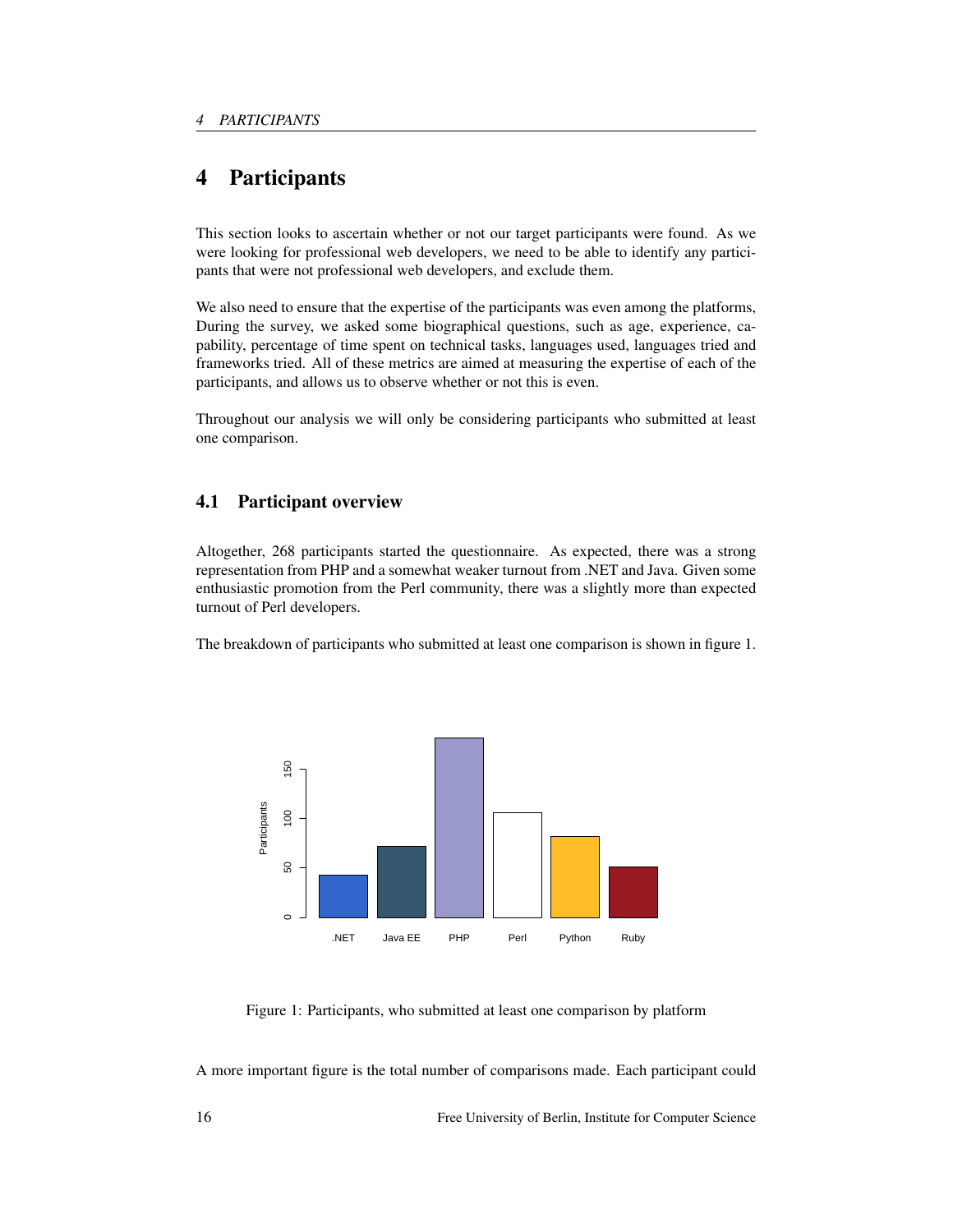make up to 12 comparisons, if they completed the questionnaire to the end. Given that a higher percentage of Perl and PHP developers finished the survey, their contribution is exaggerated. The distribution is shown in figure 1 on the preceding page. Although the higher turnout of Perl and PHP developers will strengthen the results involving these platforms, it does not in any way introduce bias, as we will be considering each platform separately.



Figure 2: Comparisons by platform

# 4.2 Validation

#### 4.2.1 Multiple participants

Table 2 on page 61 shows every duplicate participation by IP address. Only one IP address submitted comparisons across two sessions, and although this could indicate two different users sharing the IP address, the second session has nevertheless been removed from the results.

Another 8 participants changed their IP address after beginning the survey, this is however a common phenomenon for people who use portable devices such as laptops. None of these 8 changes occurred within a short time frame from one another and there is no reason to suspect any malice. This had no effect on the collecting of the results, as the IP address was used for bookkeeping purposes, only.

#### 4.2.2 Reading boxplots

The following sections compare the distributions of certain attributes for each of the platforms. This will be done using boxplots, which provide a graphical representation of the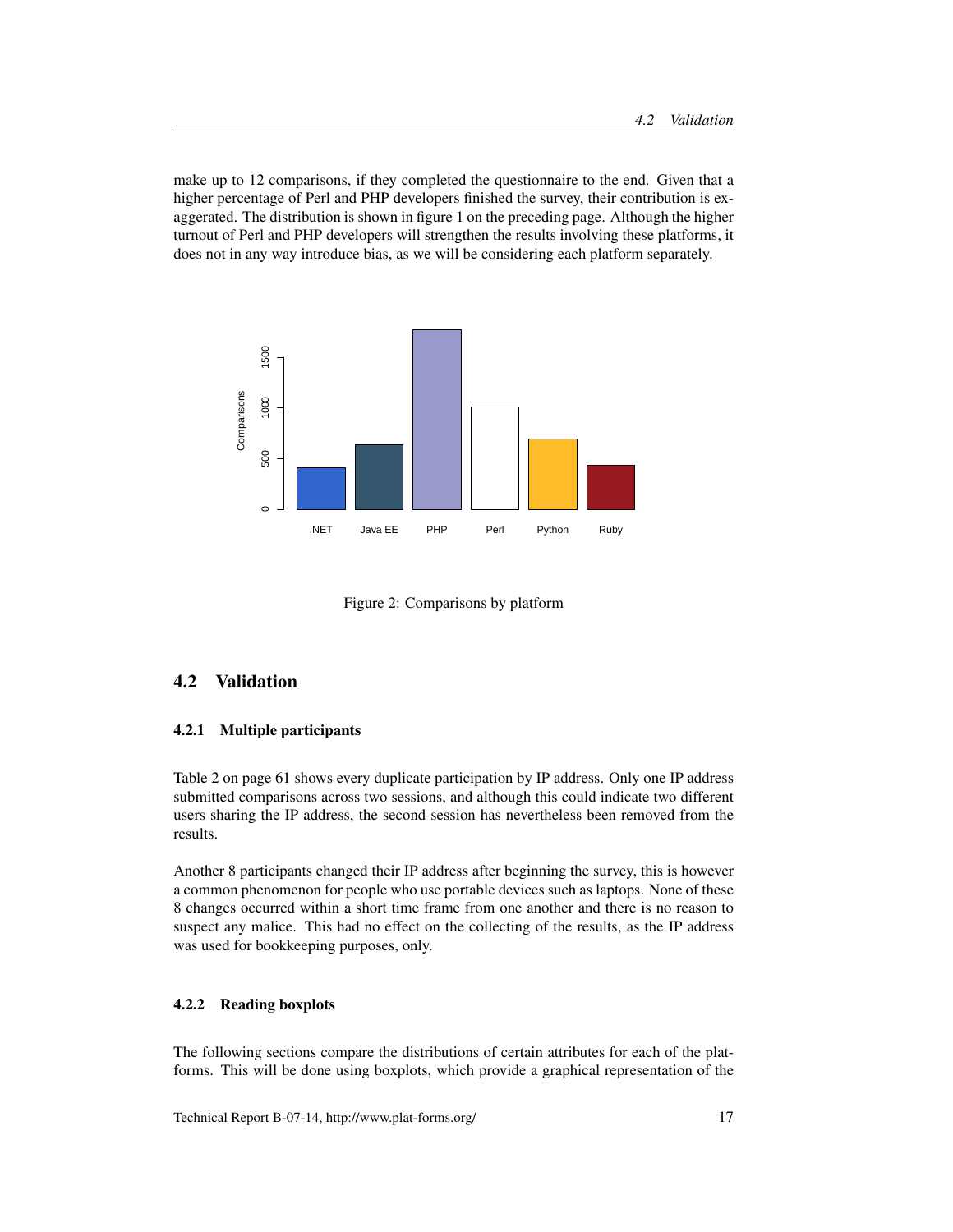data for each platform. If you are unfamiliar with boxplots, the most important information shown is the arithmetic mean (indicated by "M"), median value (the large black dot) and some percentiles (10, 25, 75 and 90). The dotted line around the arithmetic mean represents one standard error on each side of the mean. The box itself, represents 50% of the participants for that platform, that is, the participants between the 25- and 75-percentile. The extending "whiskers" for each box show the area where 80% of the participants lie.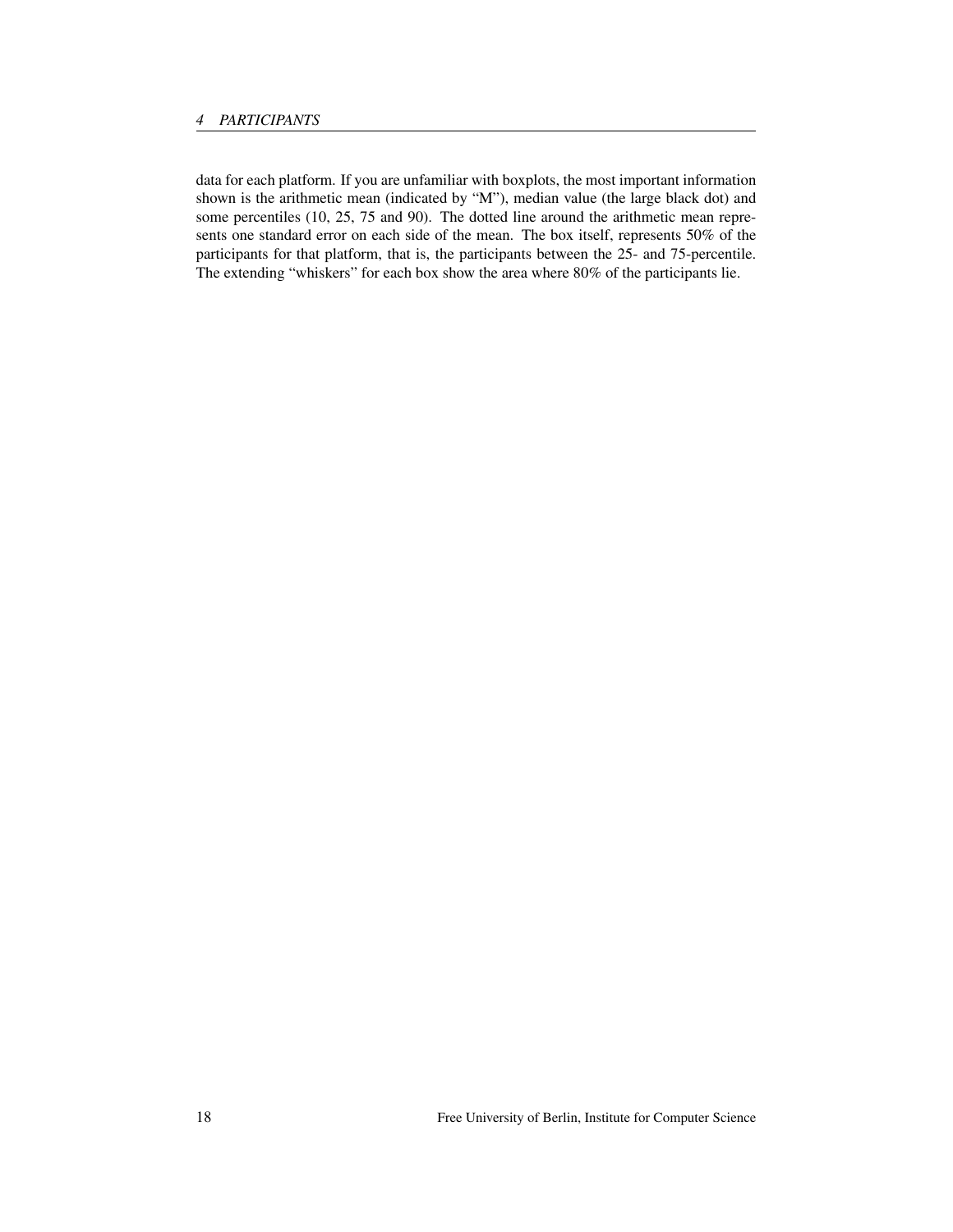# 4.2.3 Age

Figure 3 shows that there are no significant differences in the age distribution of participants between the platforms.



Figure 3: Age by platform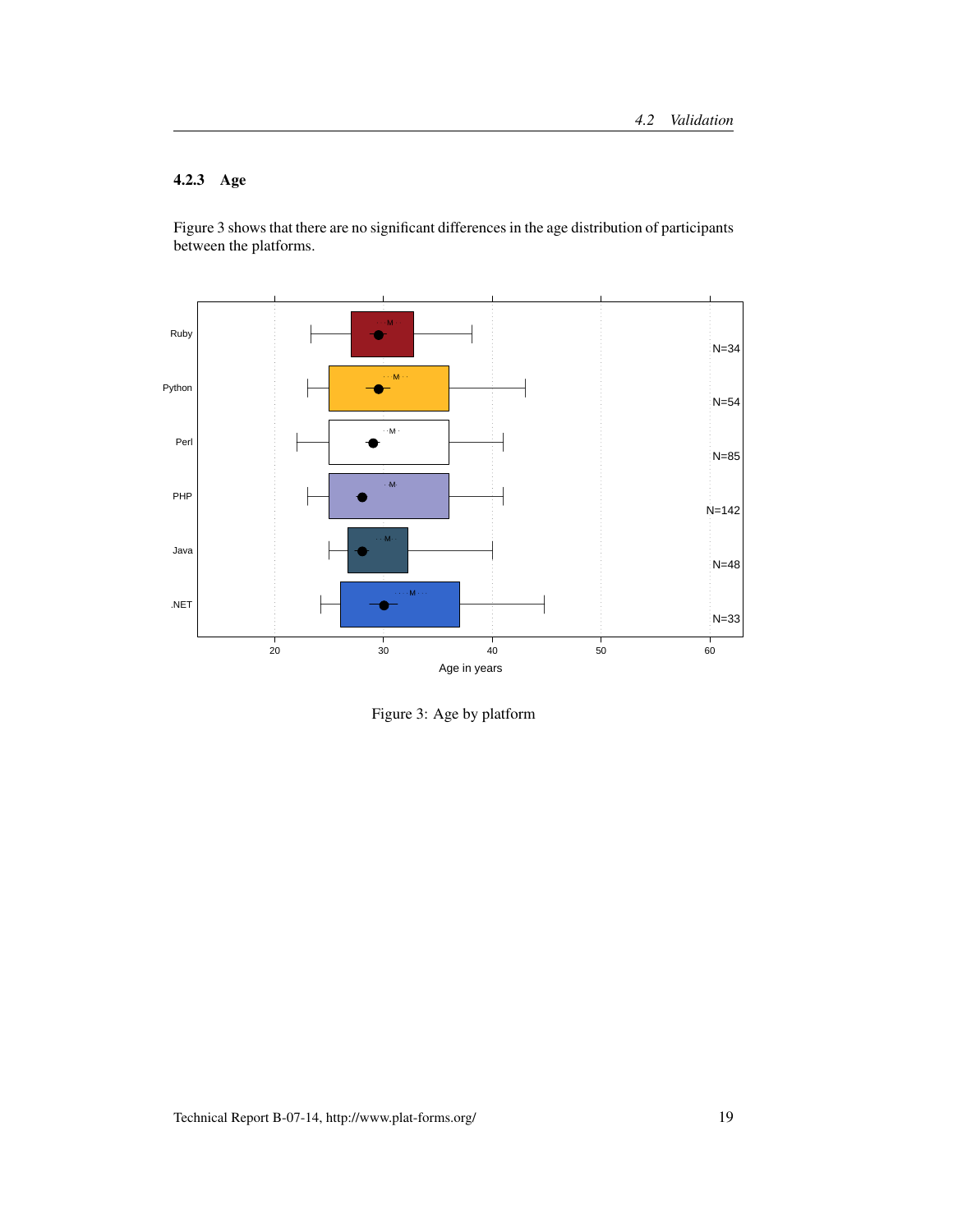# 4.2.4 Experience

Figure 4 shows that the experience distribution between the platforms is generally even. Note that this does not imply developer experience on the given platform, as that would render some values impossible for Java. Rather, this is the number of years developer experience from the participant in any language.



Figure 4: Experience by platform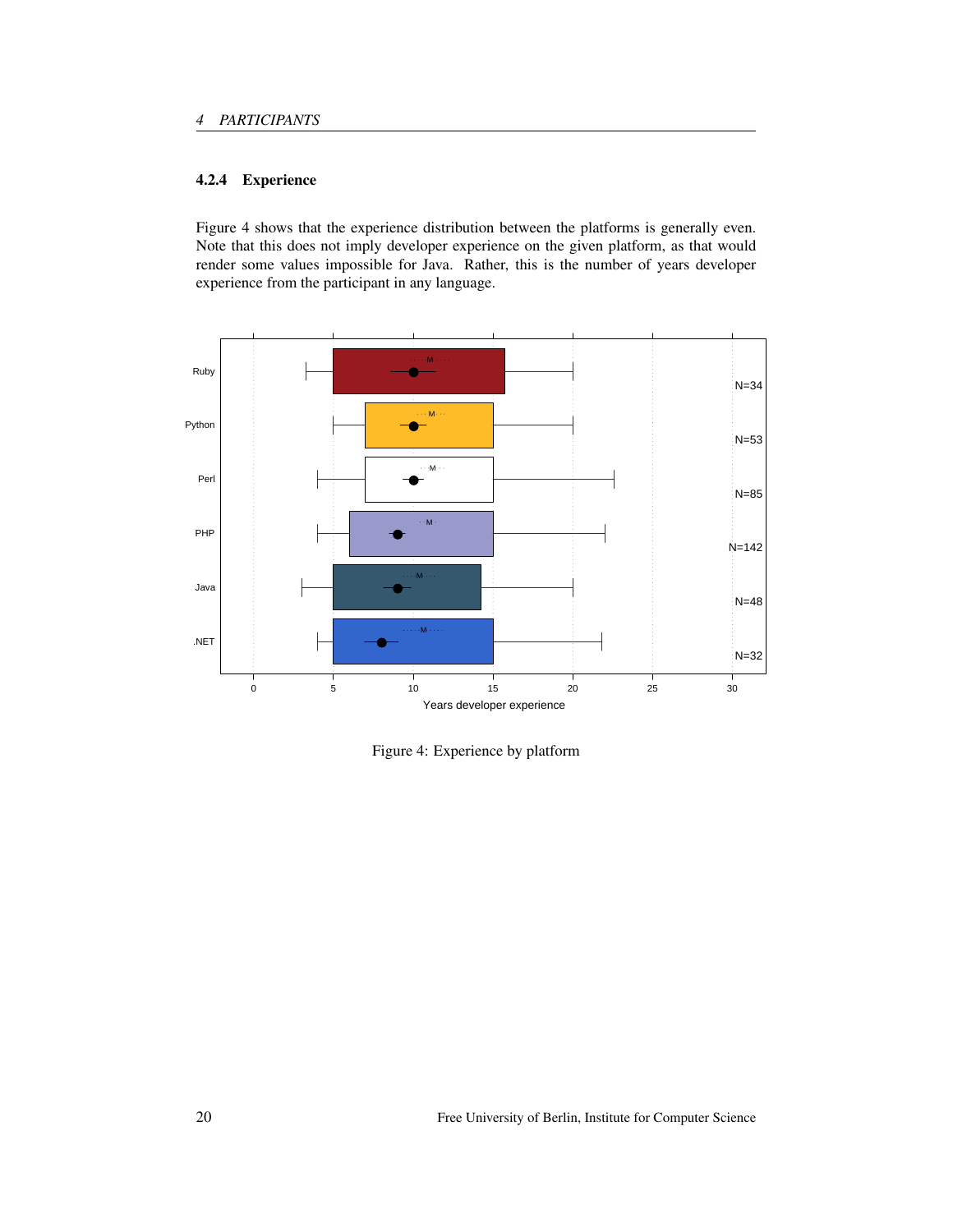# 4.2.5 Capabilities

Figure 5 shows that the capability distribution between the platforms appears to be even. The seemingly dramatic rise displayed for the median for Python and .NET is due to the closed question, which forced the participants to choose from set levels, and does not represent such a dramatic rise in the expected value for these platforms.



Figure 5: Capabilities by platform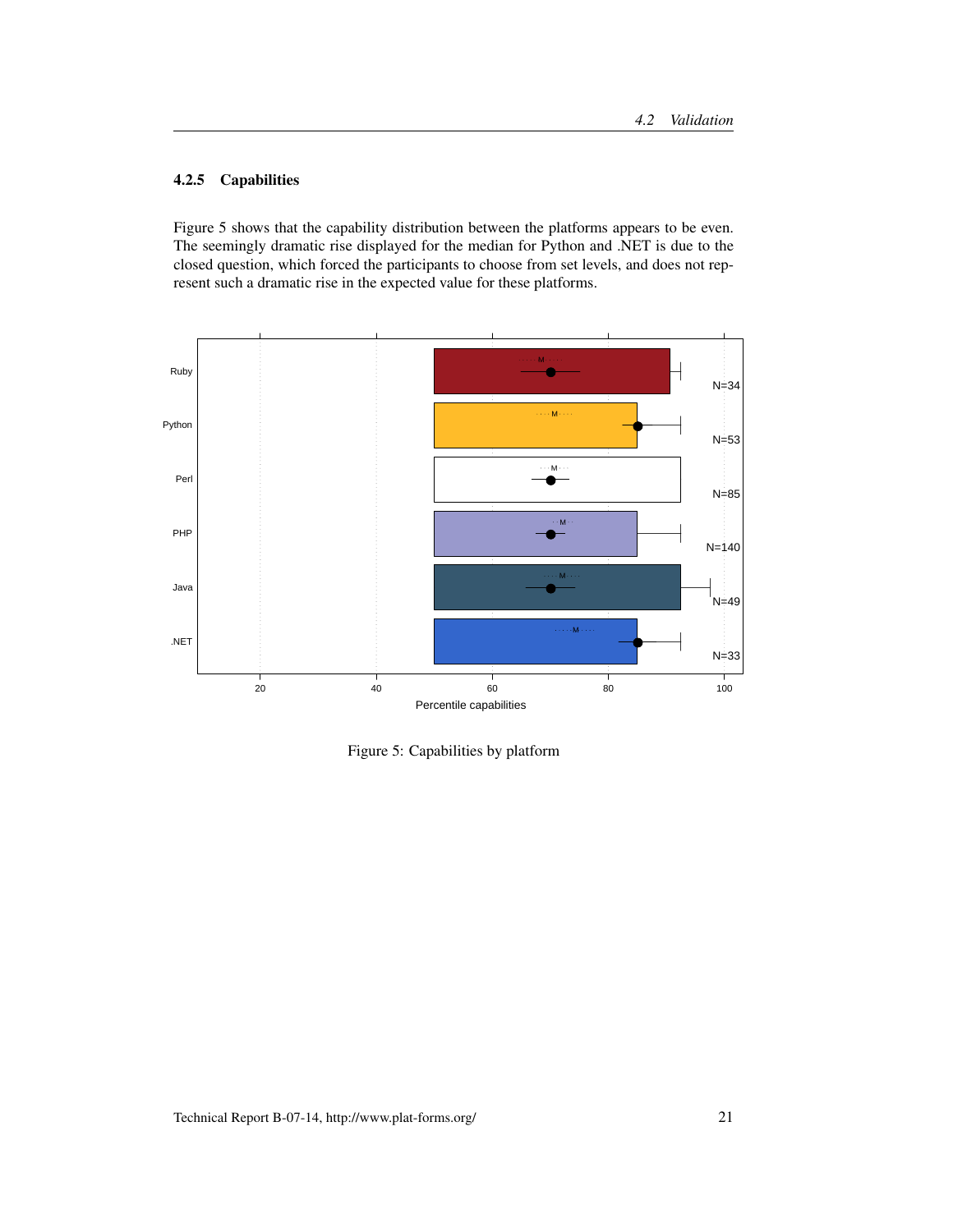# 4.2.6 Technical activities

Figure 6 shows the amount of time participants spent on technical activities in the last year. It indicates that the .NET developers have spent slightly more time on technical activities recently, but this difference is not too dramatic. It may be worth keeping this in mind when interpreting the results.



Figure 6: Percent time in last year spent on technical development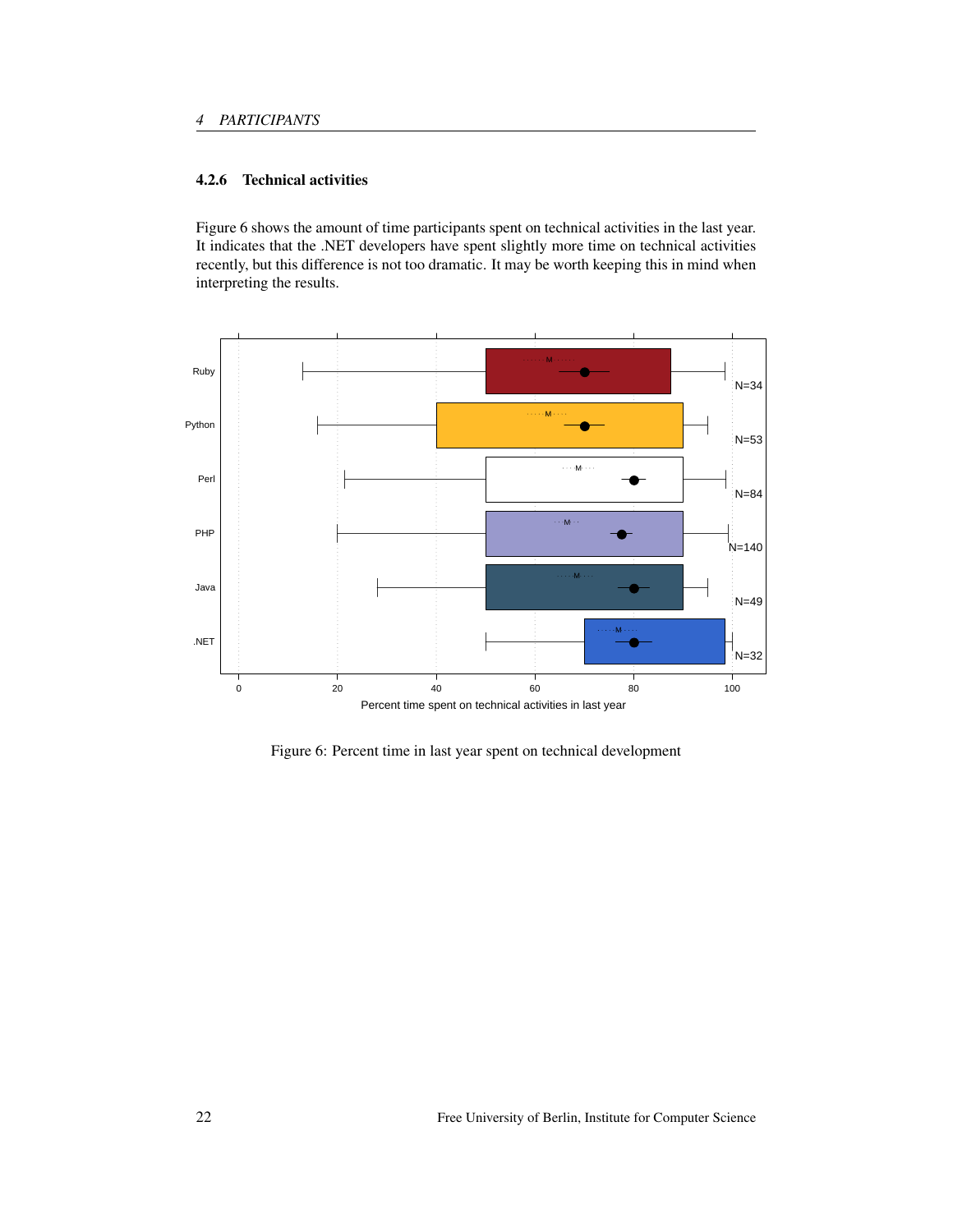## 4.2.7 Programming languages

Page 19 of the questionnaire asked the participant to list the programming languages they have used and the languages they have tried out. The number of languages a developer has learnt can in some cases be used as a reasonable predictor of performance in software development. As is shown in figures 7 and 8, the participants are sufficiently similar across platforms. Note that this particular metric is roughly calculated, by counting the number of lines or comma separated values in the given free text field.



Figure 7: Number of languages used



Figure 8: Number of languages

Technical Report B-07-14, http://www.plat-forms.org/ 23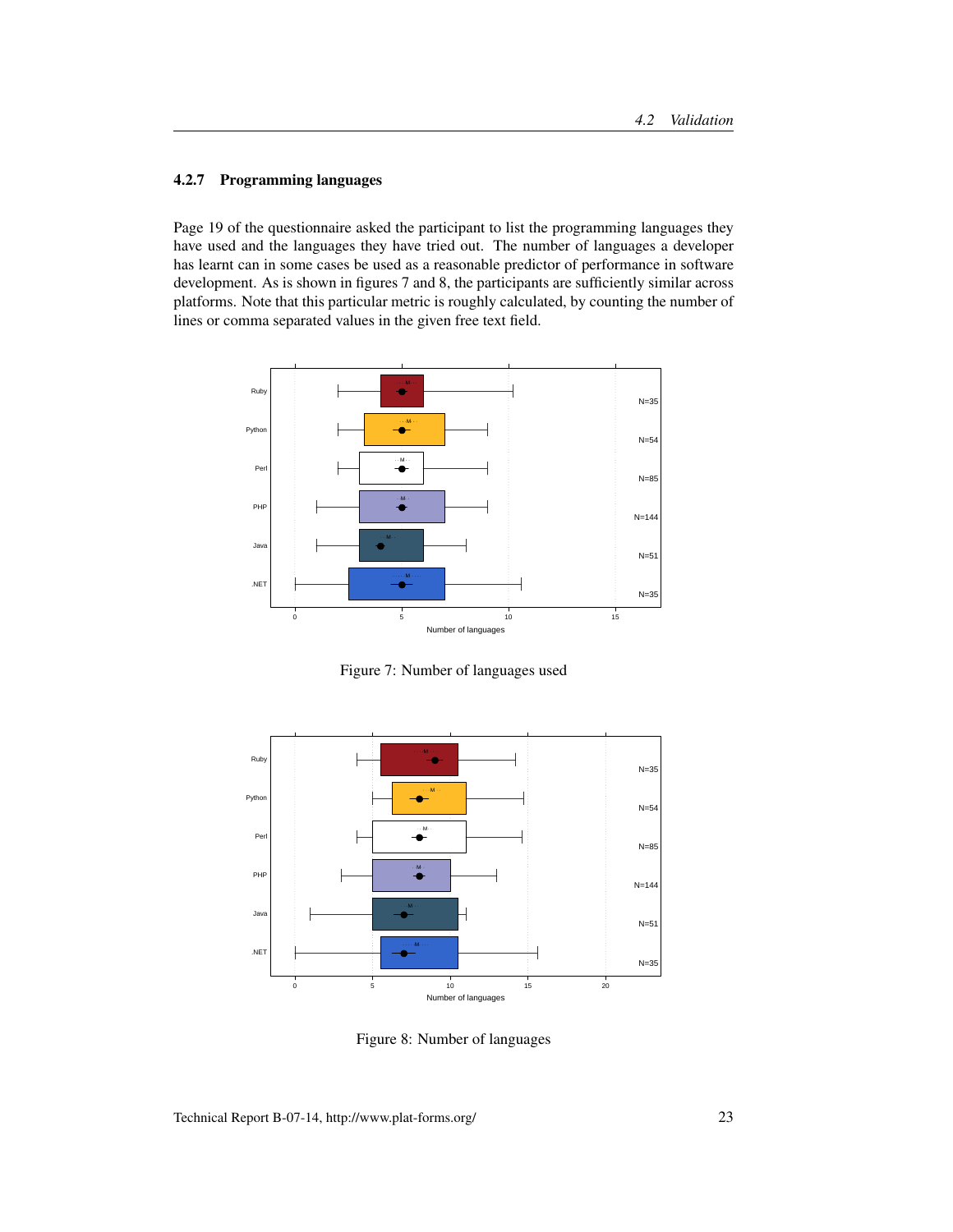# 4.2.8 Frameworks

Figure 9 shows the total number of frameworks the participants have used. Once again, this is a relatively even distribution, and there does not appear to be any meaningful differences between the platforms. Note that this particular metric is roughly calculated, by counting the number of lines or comma separated values in the given free text field.



Figure 9: Number of frameworks

All our validation measurements indicate that we succeeded in reaching a balanced sample across platforms. All platforms seem to have a comparable developer structure so answers should be comparable throughout all platforms.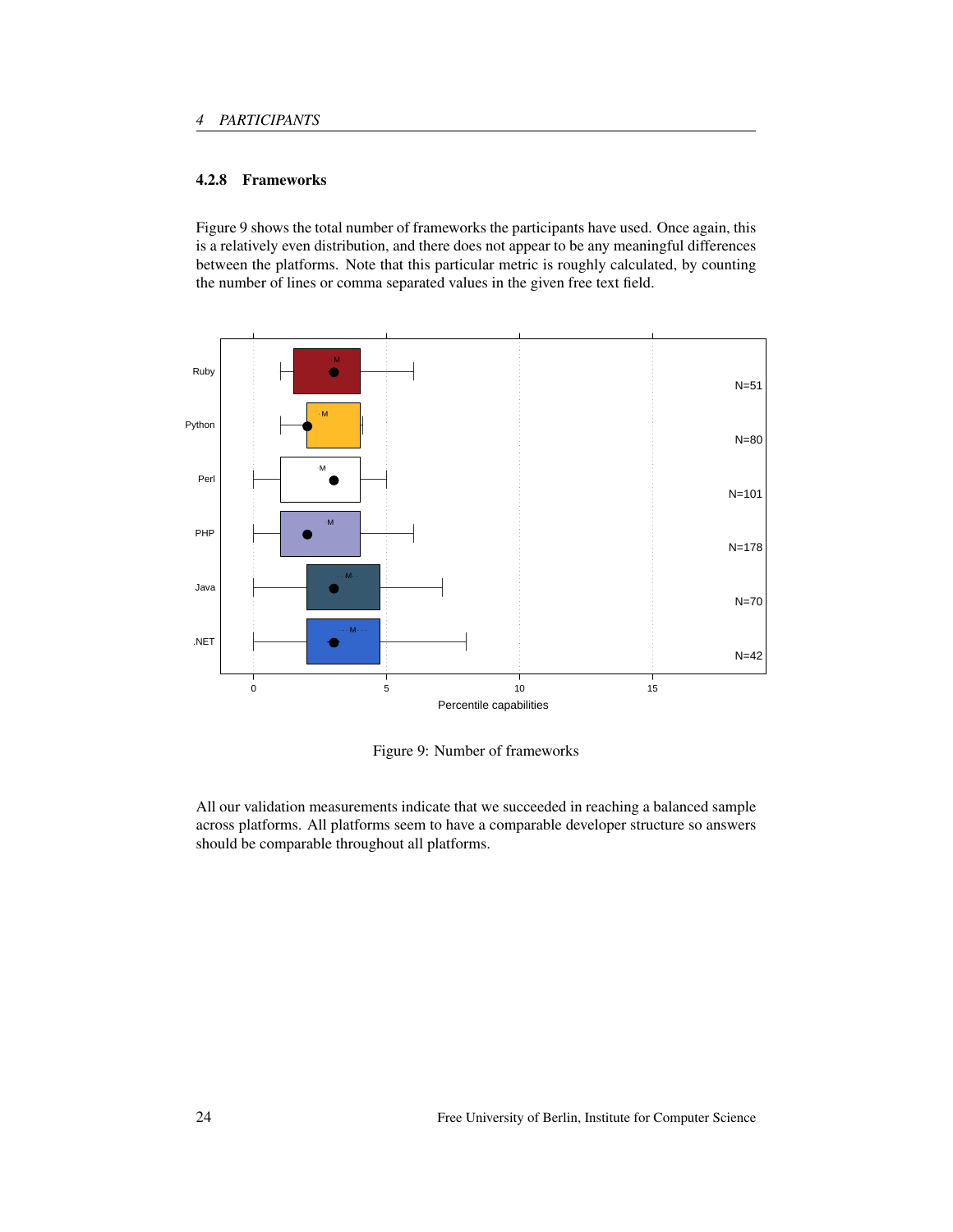## 4.2.9 Own platform bias

Figures 10 and 11 provide an insight as to where some platforms exhibit an "own platform bias", that is, the participant rates a platform highly, because it is their most used platform. The charts show the distribution of comparisons made for each platform, using a *smallheavy* weighting system. This weighting system is explained in more detail in section 5 on page 28.



Figure 10: Small-heavy comparisons by first named platform



Figure 11: Small-heavy comparisons by second named platform

It appears that there may indeed be an "own platform bias" in our results. In these charts, we see that Ruby, Python and PHP are more highly rated when they are the participants'

Technical Report B-07-14, http://www.plat-forms.org/ 25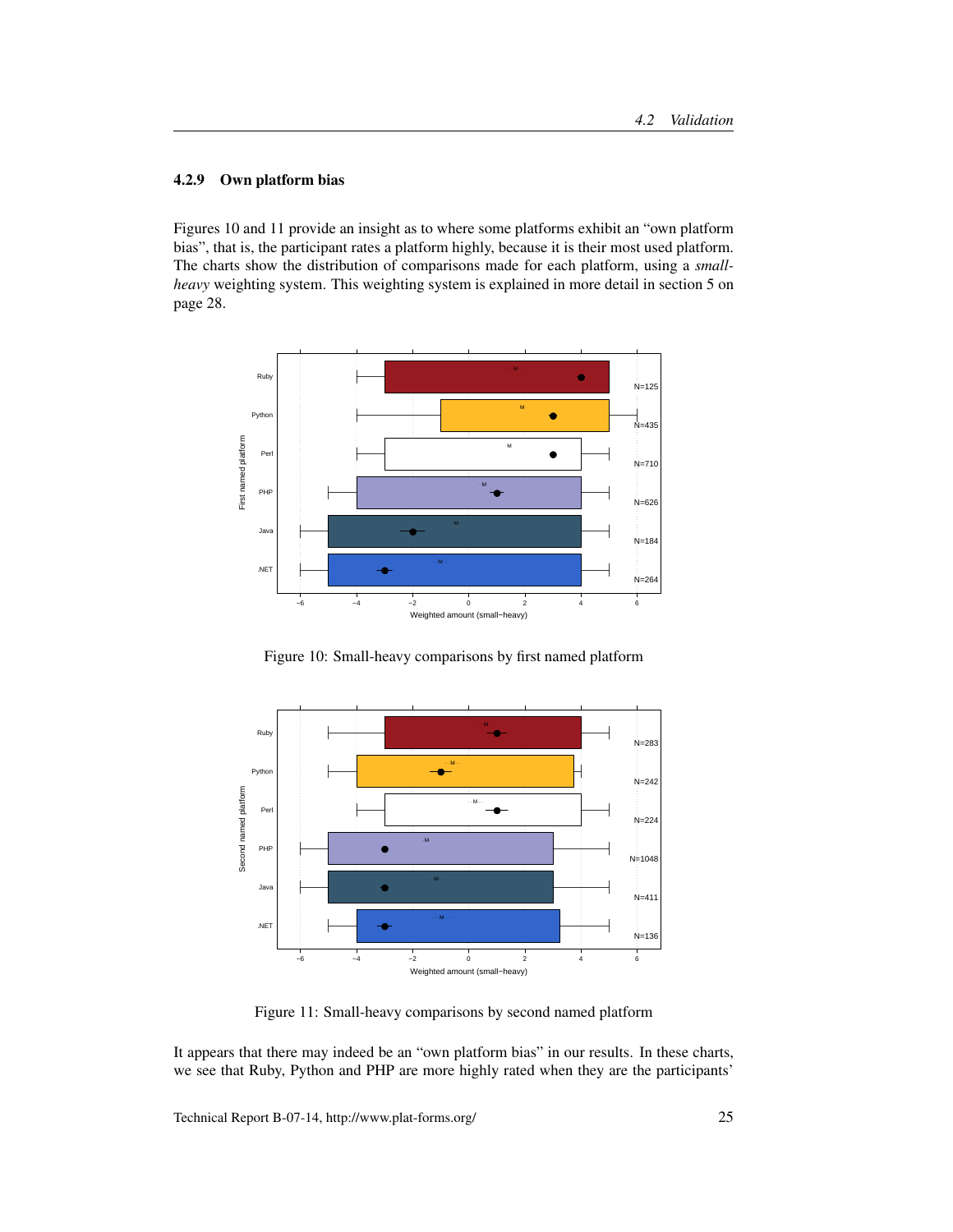primary platform, as opposed to when they were compared by other participants as a secondary platform.

This should be kept in mind when reading the *small-heavy* charts in the results section (section 5 on page 28). The effect of such a bias is unknown, as this bias would typically affect every one of the 12 compared aspects, but the results vary from aspect to aspect (again, see section 5 on page 28 for full results). In addition, the participants were often able to supply textual reasonings behind their choice. These reasonings helped provide a qualitative context for the charted results in section 5 on page 28.

This does not, however apply to the charts displaying the results according to the *largeheavy* weighting (figure 12 on the facing page and figure 13 on the next page). Using a *large-heavy* weighting (see section 5 on page 28 for more information), less bias is noticeable in all platforms except Ruby.

This possible "own platform bias" for Ruby should also be kept in mind, as mentioned earlier for the charts according to the *small-heavy* weighting.

# 4.3 Origin

Using the IP addresses we can lookup which country the participants completed the survey in. Although this is not 100% fail-safe, given the use of proxies,  $TOR<sup>5</sup>$  and international ISPs, it does give a broad sense for where he majority of users are coming from. It is clear from table Appendix A on page 62 that the survey is dominated by participants in Germany, the US and the UK. This may effect the relevance of this survey for developers in other countries, see the discussion on geographic concentration in section 3.2 on page 15.

<sup>5</sup>An anonymity network: http://tor.eff.org.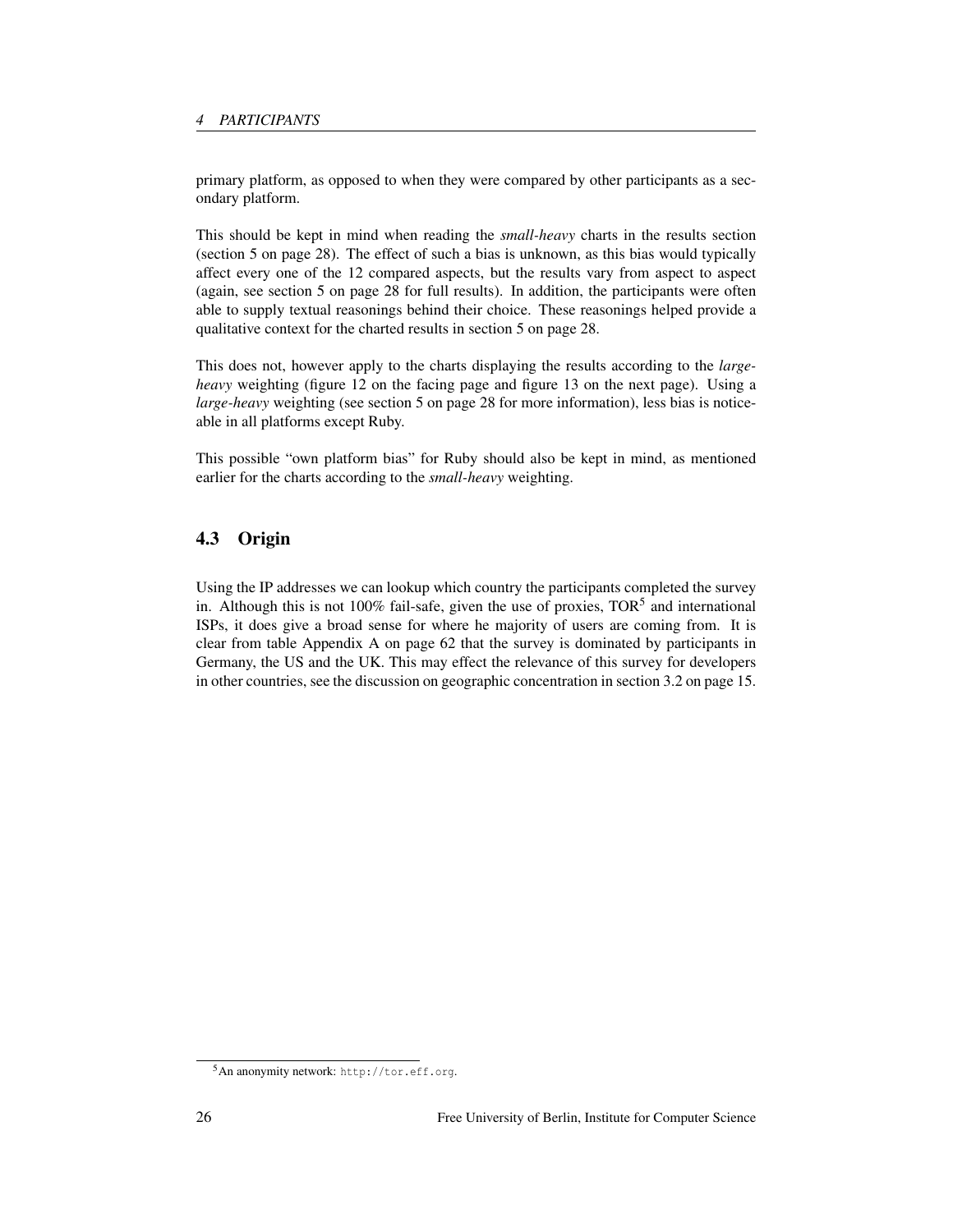

Figure 12: Large-heavy comparisons by first named platform



Figure 13: Large-heavy comparisons by second named platform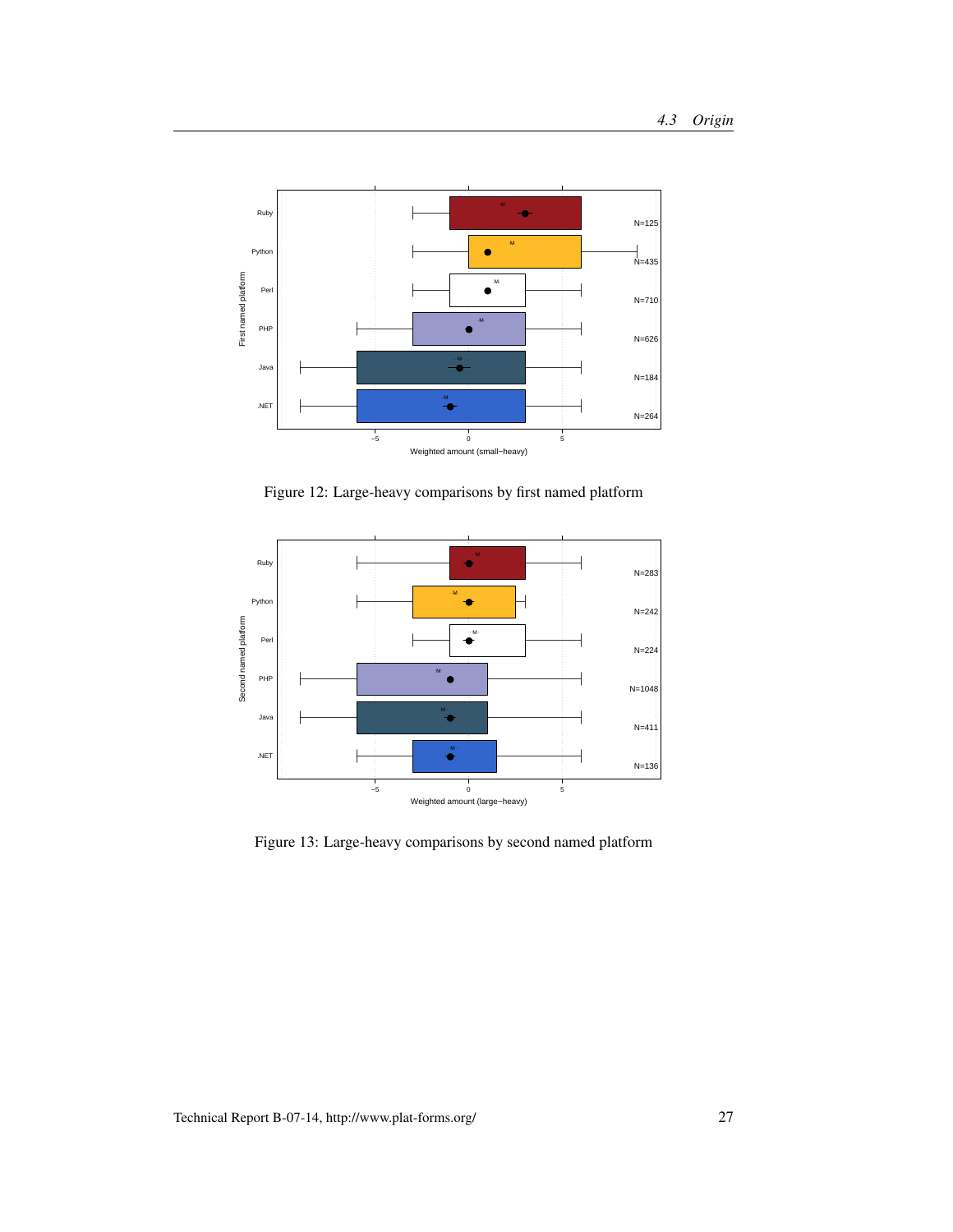# 5 Results

We will now look at the results for each software attribute individually, observing how the participants compared the platforms. Here are, once again, our 12 attributes and where they will be discussed:

For each attribute above, we will highlight any interesting observations. An interesting observation would typically be one of:

- if the participants indicated a *clear difference* between the platforms
- if the participants indicated *very little difference* between the platforms
- if there was *considerable disagreement* amongst the participants

Each comparison submitted by a participant expressed the "difference" between the two platforms in an ordinal scale (see table 1). To help summarise these observations, the values were converted to numeric values, using two different systems. The first system (*small-heavy*) puts emphasis on each value, whereas the second system (*large-heavy*), puts emphasis on larger differences. Using these values, it is possible to calculate an *expected value* and observe the extent of agreement among the participants.

| original   | small-heavy | <i>large-heavy</i> |
|------------|-------------|--------------------|
| very large |             |                    |
| large      |             |                    |
| modest     |             |                    |
| small      | ว           |                    |
| about zero |             |                    |

Table 1: Ordinal scale for differences and corresponding weightings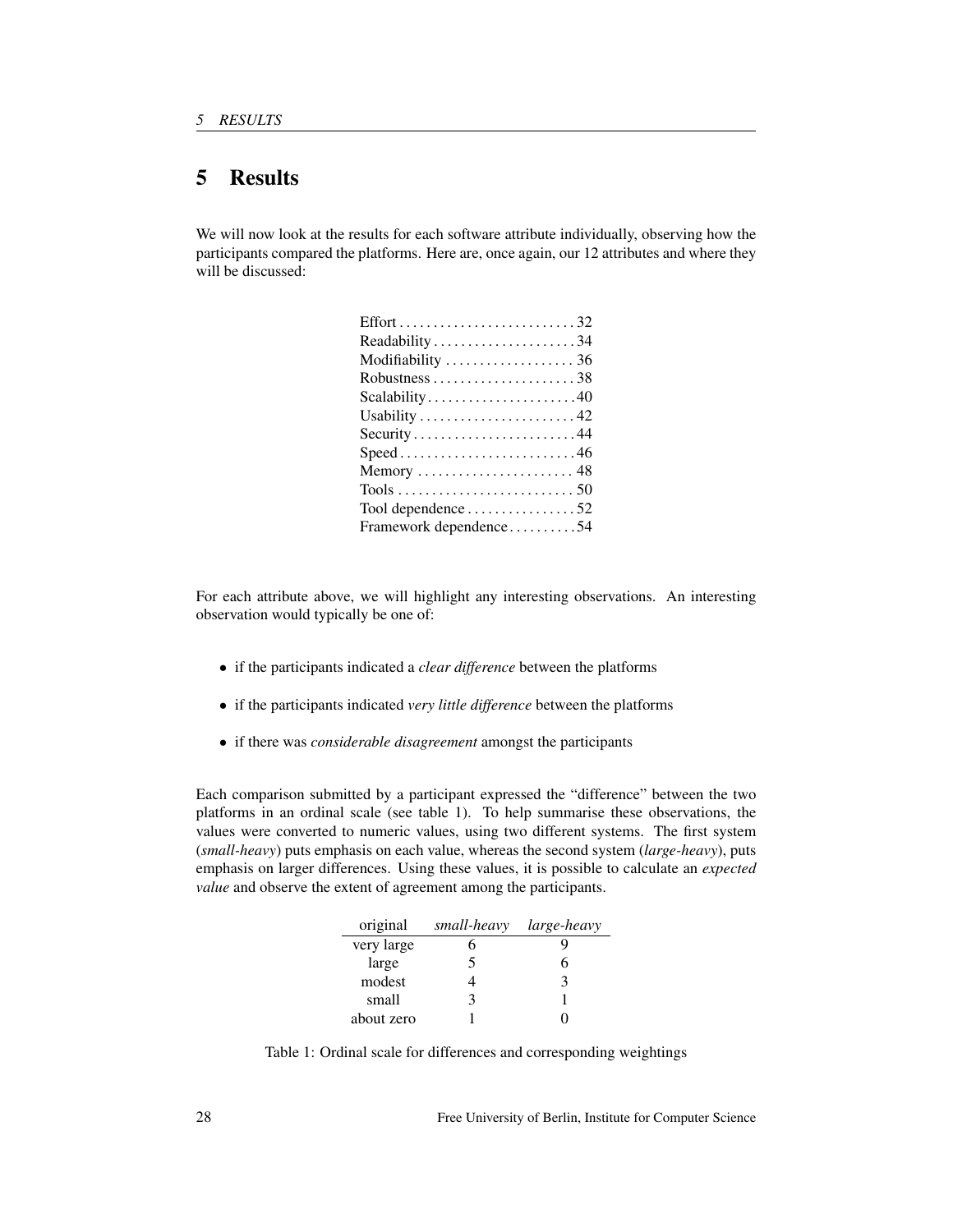Using the numerical data we now have, we can work out a confidence interval for the true mean, in our case we have chosen an 80% confidence interval. This interval is calculated using the t.test function in R.

We can plot these confidence intervals graphically, in order to gain an overview of the complete set of comparisons for each given software attribute. An example is presented below to help understand how to read our plots.

# 5.1 Example



Figure 14: Demonstration (small-heavy weighting)

In the example provided in figure 14, three hypothetical platforms are compared (*Alpha*, *Beta* and *Gamma*). Each small dark rectangle represents the 80% confidence interval for a given comparison. The exact comparison it is referring to is indicated by the respective colours of the rectangle and the larger, fainter rectangle in the background.

There are four dark rectangles and two faint rectangles representing comparisons. The faint rectangles represent the comparison *Beta-Gamma*, which had too few participants to make a useful observation (less than seven). These faint rectangles are provided for completeness only, and are not of central concern.

In the top third, we see *Alpha*'s section, showing the two comparisons made involving the *Alpha* platform. Both of these comparisons are well to the right, indicating that *Alpha* was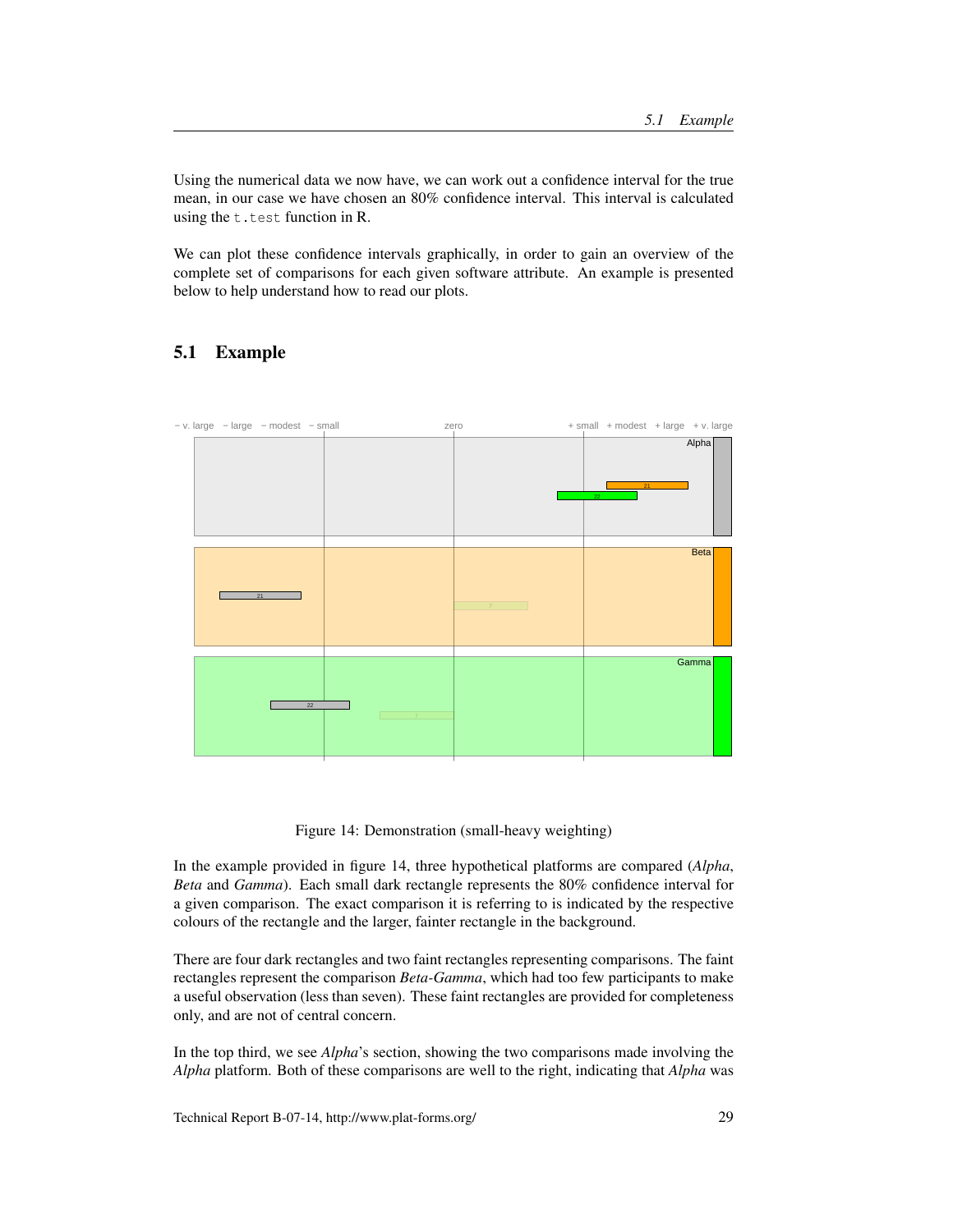rated strongly against both *Beta* and *Gamma*. Likewise, in the middle third (*Beta*'s section), we see the single comparison *Alpha-Beta*, which is positioned well to the left, showing that *Beta* was rated poorly when compared to *Alpha*.

As the darker comparisons are reasonably short, we know that the confidence interval is also small. The faint rectangles exhibit a much longer confidence interval, more or less because they represent so few participants.

#### 5.1.1 How to read the example quickly

For a given platform (let's take *Beta* for example), find its main row, using the label on the right hand side. In our example, this is the middle row of the three main rows. The smaller boxes in this row represent the comparisons against *Alpha* and *Gamma*. As the comparison with *Gamma* did not have enough participants, it is only shown faintly.

The comparison against *Alpha* is shown deep on the left hand side, indicating that our platform *Beta* rated poorly when compared with *Alpha*.

The textual description of the results and the overview are also provided to help scan through the results quickly. The textual description highlights all comparisons that exhibit at least a small difference, and the overview highlights any noteworthy comparisons and unusual clusters from the charts.

#### 5.1.2 Textual description

For increased accessibility, and as a general guide, a textual description of the results is also included. Of course, this is by no means as accurate and comprehensive as the graphical representations. Each line will make a statement about the outcome of a comparison, and provide the average estimated difference (*ave. est. diff.*). Where our various weighting systems have produced different average differences, both are shown. The number of participants (*N*) is also displayed for completeness. An example using the *effort* comparison is included below.

Asked to compare the effort required for each platform, participants indicated that:

| Alpha requires less effort than Beta,                                 | <i>the ave. est. diff. was:</i> <b>modest-large</b> $ $ ( <i>N=14</i> ) |          |
|-----------------------------------------------------------------------|-------------------------------------------------------------------------|----------|
| Alpha requires less effort than Gamma, the ave. est. diff. was: large |                                                                         | $(N=58)$ |

#### 5.1.3 Overview

Noteworthy comparisons and unusual clusters are mentioned in the overview. A noteworthy comparison is one where the arithmetic mean lies above a small difference, with 90% con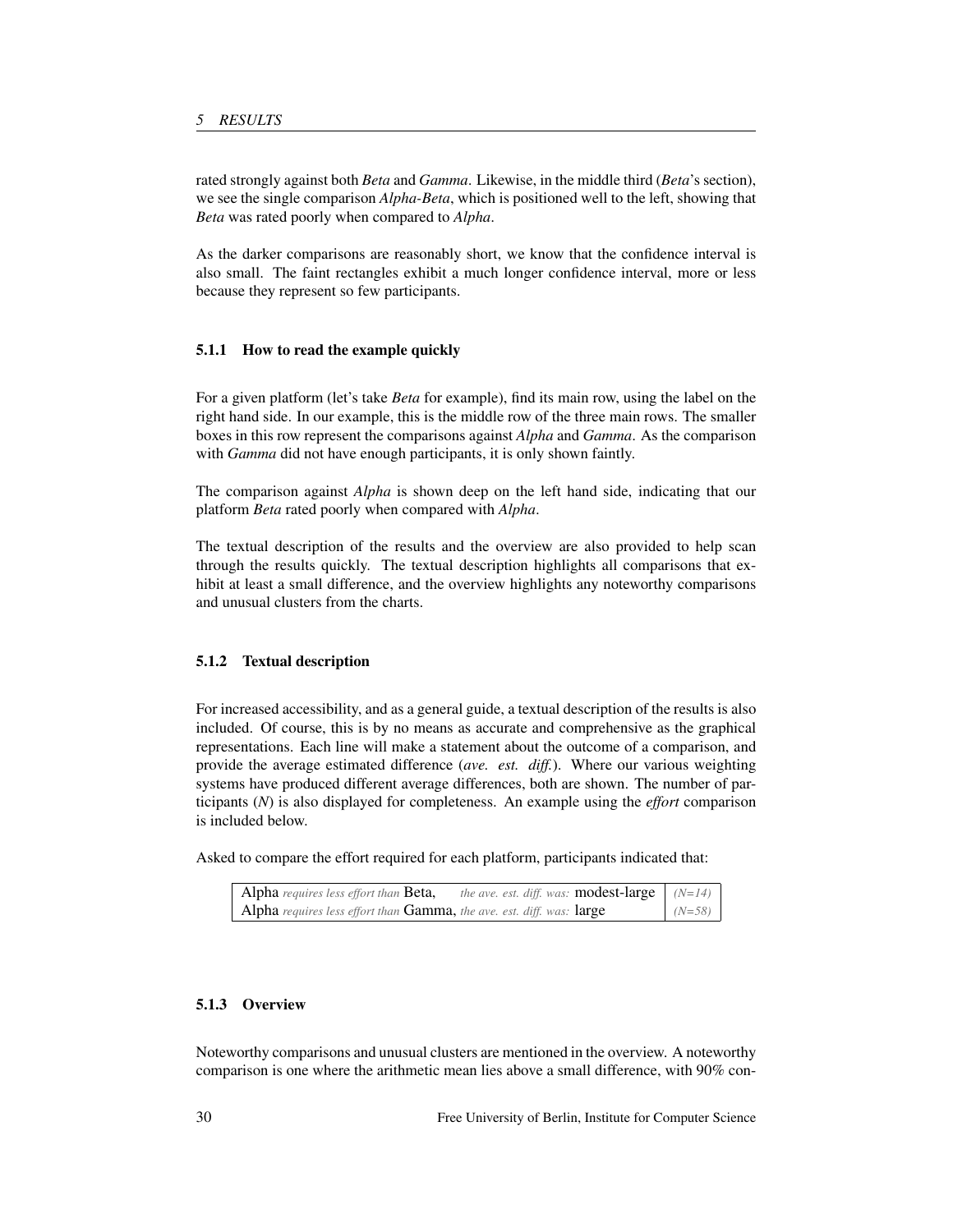fidence. This must be the case for both weighting systems (*small-heavy* and *large-heavy*) and the comparison must represent the opinions of a sufficient number of participants (more than 8). Helper lines are drawn on the charts to help see which comparisons classify.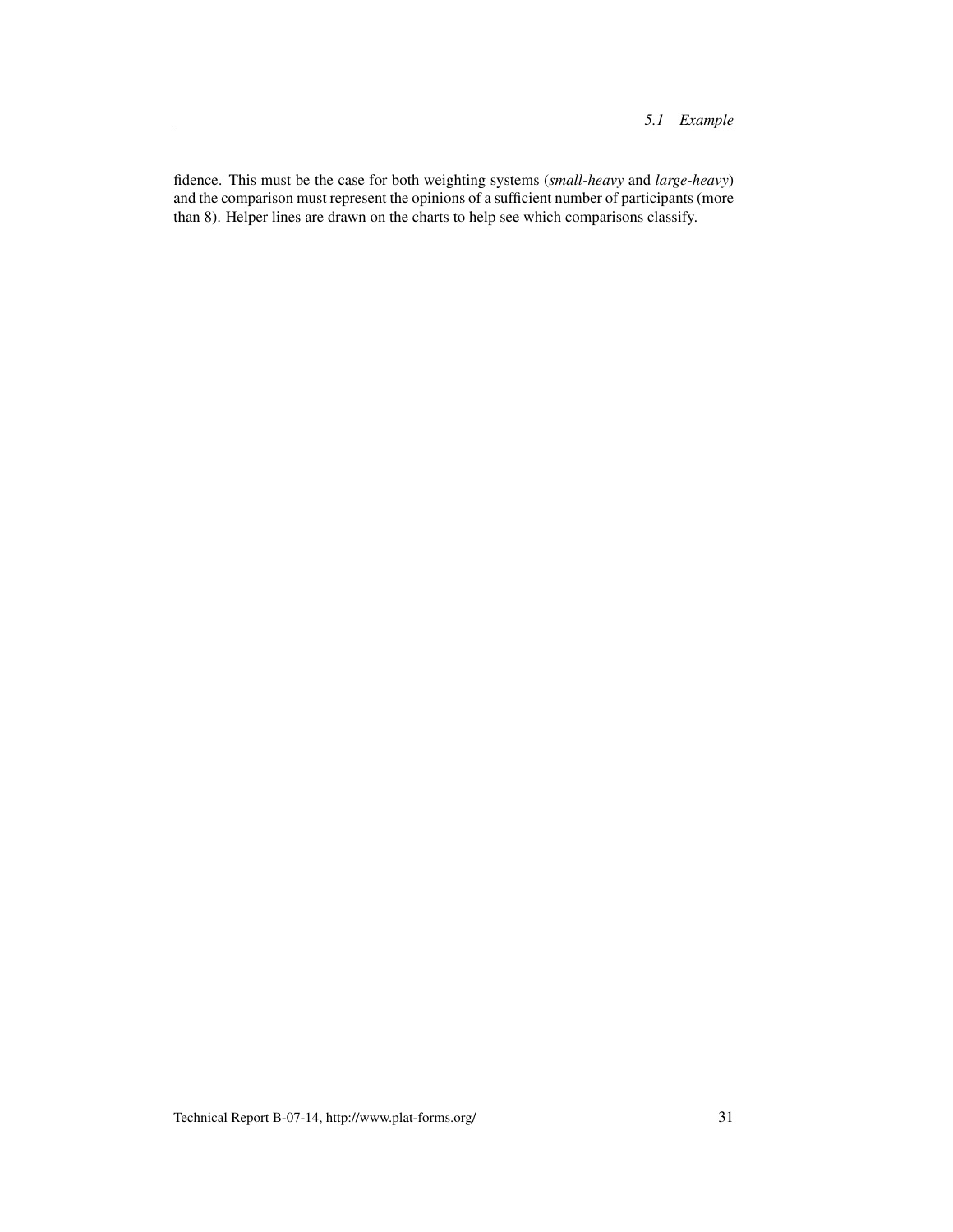# 5.2 Effort

# **Observations**



Figure 15: Effort comparisons (small-heavy weighting)

The large-heavy weighting chart can be found in figure 27 on page 63.

## Textual description of observations

Asked to compare the effort required for each platform, participants indicated that:

| Python requires less effort than Java, the ave. est. diff. was: large           | $(N=14)$ |
|---------------------------------------------------------------------------------|----------|
| Python requires less effort than PHP, the ave. est. diff. was: modest-large     | $(N=44)$ |
| Perl requires less effort than Java, the ave. est. diff. was: modest-large      | $(N=14)$ |
| <b>Ruby</b> requires less effort than PHP, the ave. est. diff. was: small-large | $(N=24)$ |
| Perl requires less effort than PHP, the ave. est. diff. was: small-modest       | $(N=58)$ |
| PHP requires less effort than Java, the ave. est. diff. was: small-modest       | $(N=28)$ |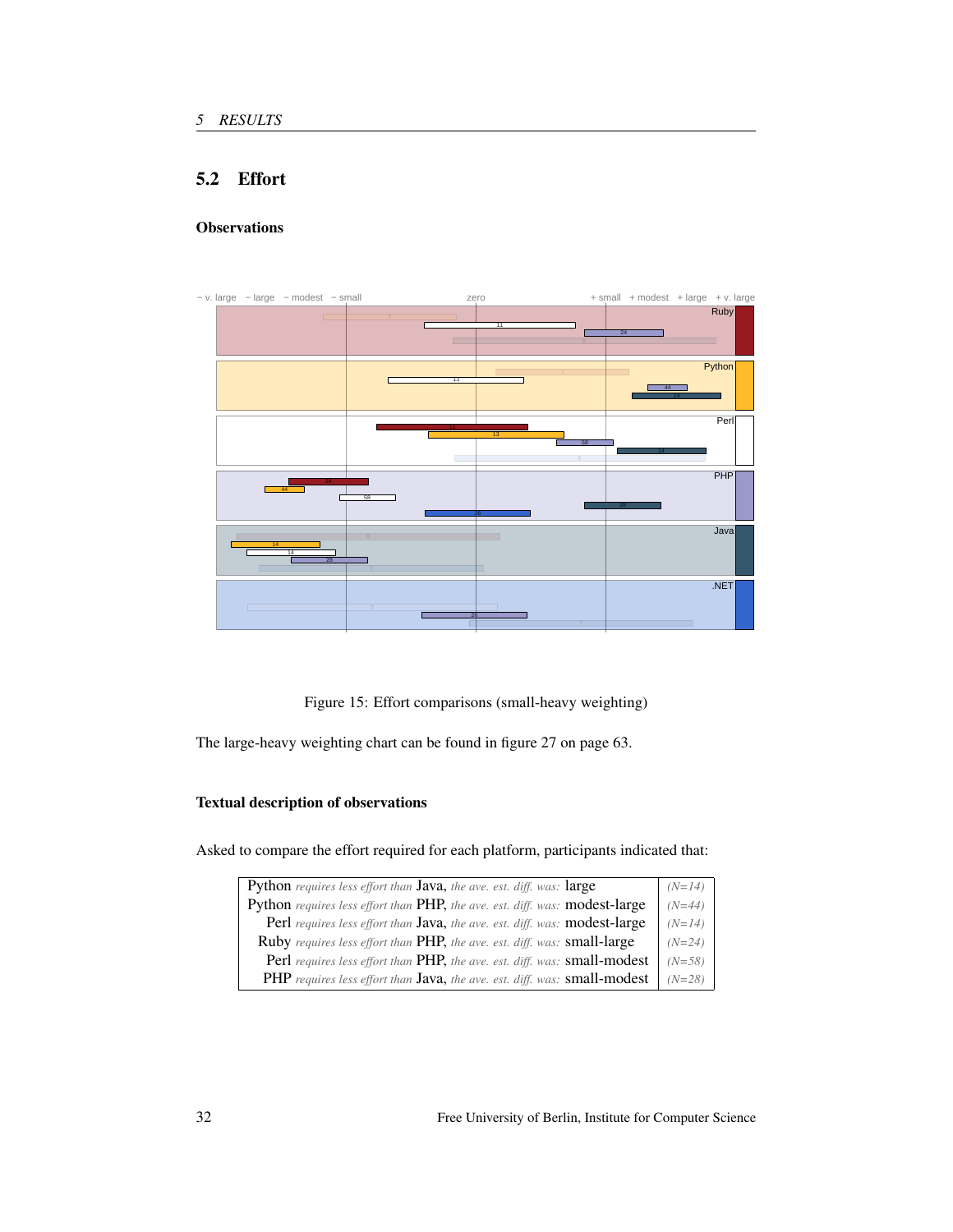# **Overview**

There are four points in the charted results worthy of a mention. First are the clear differences indicating that Python requires less effort than PHP and Java, and that Perl requires less effort than Java. Also worth mentioning is the cluster of negative comparisons against Java.

#### Detailed interpretation

On the one hand this is quite unsurprising, as modern script languages are well-known and accepted for their power of expression and lack of formalities. On the other hand, the large differences in the effort required for Python and Ruby compared to PHP are interesting. This may be due to several factors. Firstly, there are a number of very popular, modern and agile frameworks freely available for Python and Ruby. Less superficial may be that PHP lacks some of the "modern" features of Python and Ruby that such as namespaces and advanced object support which enable the more powerful frameworks to be built. Thirdly, the fact that older versions of PHP lacked object support altogether, may have influenced some of the participants who were drawing on earlier experience.

Although Python was rated higher than Java and PHP more consistently than Ruby was, comparing Python directly against Ruby showed a strong consensus that there is little difference between the two languages, as far as effort was concerned.

Opinions were divided however, when comparing .NET with Java or PHP. Almost all individual responses professed a "modest", "large" or "very large" difference between the platforms in both directions, indicating strongly held opinions. One possible explanation for this is that the experience with Java or PHP can vary considerably depending on the development team and the framework used. Particularly good experiences appear to require less effort and particularly bad experiences, more. It appears that may apply to any or all of Java, .NET or PHP.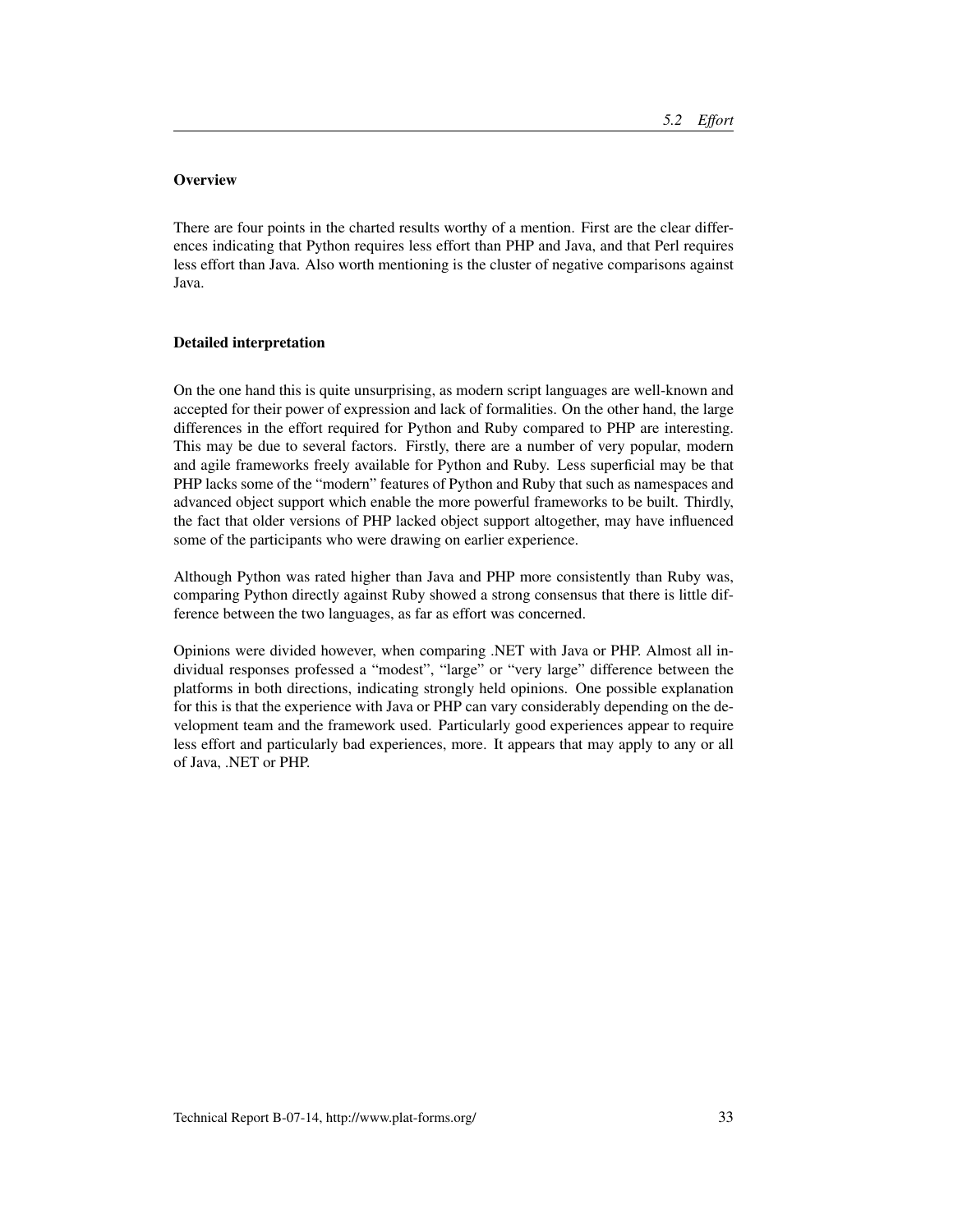# 5.3 Readability

# **Observations**



Figure 16: Readability comparisons (small-heavy weighting)

The large-heavy weighting chart can be found in figure 28 on page 64.

## Textual description of observations

Asked to compare the readability of applications written in each platform, participants indicated that:

| Python applications are more readable than Java, the ave. est. diff. was: modest-large | $(N=13)$ |
|----------------------------------------------------------------------------------------|----------|
| Python applications are more readable than Perl, the ave. est. diff. was: modest       | $(N=9)$  |
| Python applications are more readable than PHP, the ave. est. diff. was: small-modest  | $(N=43)$ |
| Ruby applications are more readable than PHP, the ave. est. diff. was: small-modest    | $(N=20)$ |
| Ruby applications are more readable than Perl, the ave. est. diff. was: small          | $(N=10)$ |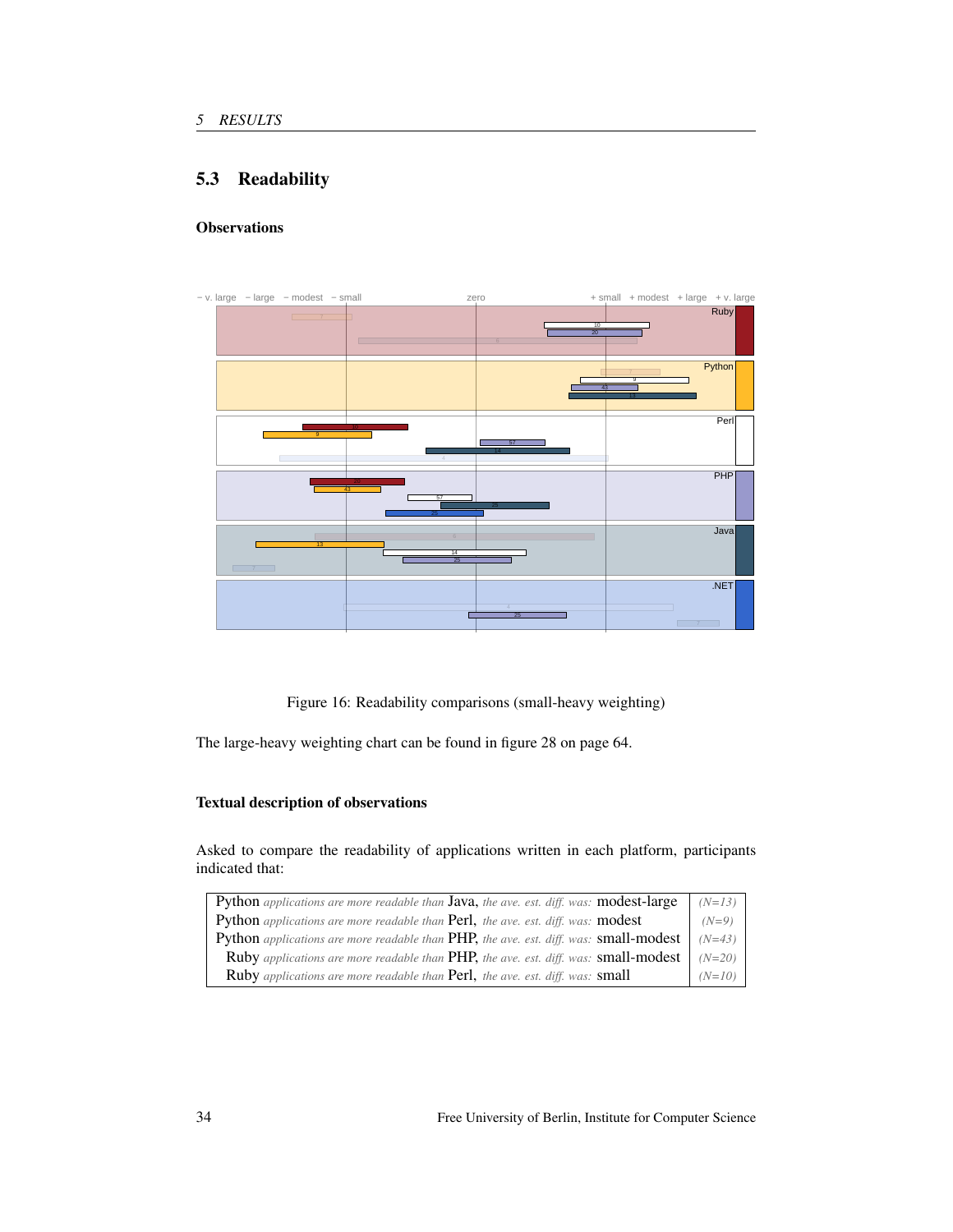## **Overview**

No comparisons here exhibit a particularly clear difference. It is interesting however to note the cluster of positive comparisons for Python.

#### Interpretation

Readability relies heavily on the programming style adopted by the developers, however it is possible that some languages may be inherently more readable than others.

Python applications exhibit more readability over Perl, Java, Ruby and PHP. This is unsurprising: Python is often advertised as being readable<sup>6</sup> Readability is a central consideration in the design of the language, which uses less punctuation, properties, indexers and enforces consistent indentation<sup>7</sup>.

One surprise is the large difference and the global agreement in the .NET and Java comparisons. Keeping in mind that these are the opinions of only seven participants, this is a particularly stark difference for which there are no obvious explanations.

All this is interesting because C#'s syntax resembles Java syntax and the differences in code style generated by the standard IDEs would not explain such a great divide. The best explanation would have to be an accumulation of many minor features (such as verbatim string literals<sup>8</sup>, properties<sup>9</sup>, indexers and an integrated framework<sup>10</sup>) and the memory of older versions of Java that lacked features such as  $f$ oreach<sup>11</sup>. Once again, it is difficult to explain this difference, because of the vague definition of .NET used in the survey A final influence (which would help exaggerate the relatively minor differences) may be an underlying prejudice, fueled by advertising and rivalry between Java and .NET developers.

The large variation in the Python-Java comparisons is due to two participants, who reasoned that more people know Java and will be able to read and understand the code.

<sup>6</sup>See e.g. http://www.python.org/about.

<sup>7</sup>http://www.python.org/doc/essays/blurb/. See also decision logs from Python development: http://www.python.org/dev/peps/pep-0308/ and http://www.python.org/dev/peps/pep-0318/.

<sup>8</sup>http://bugs.sun.com/bugdatabase/view bug.do?bug id=4472509

<sup>&</sup>lt;sup>9</sup>This was mentioned by one participant in their reasoning.

<sup>10</sup>One participant lamented Java's reliance on external libraries.

<sup>&</sup>lt;sup>11</sup>This was mentioned by one participant in their reasoning.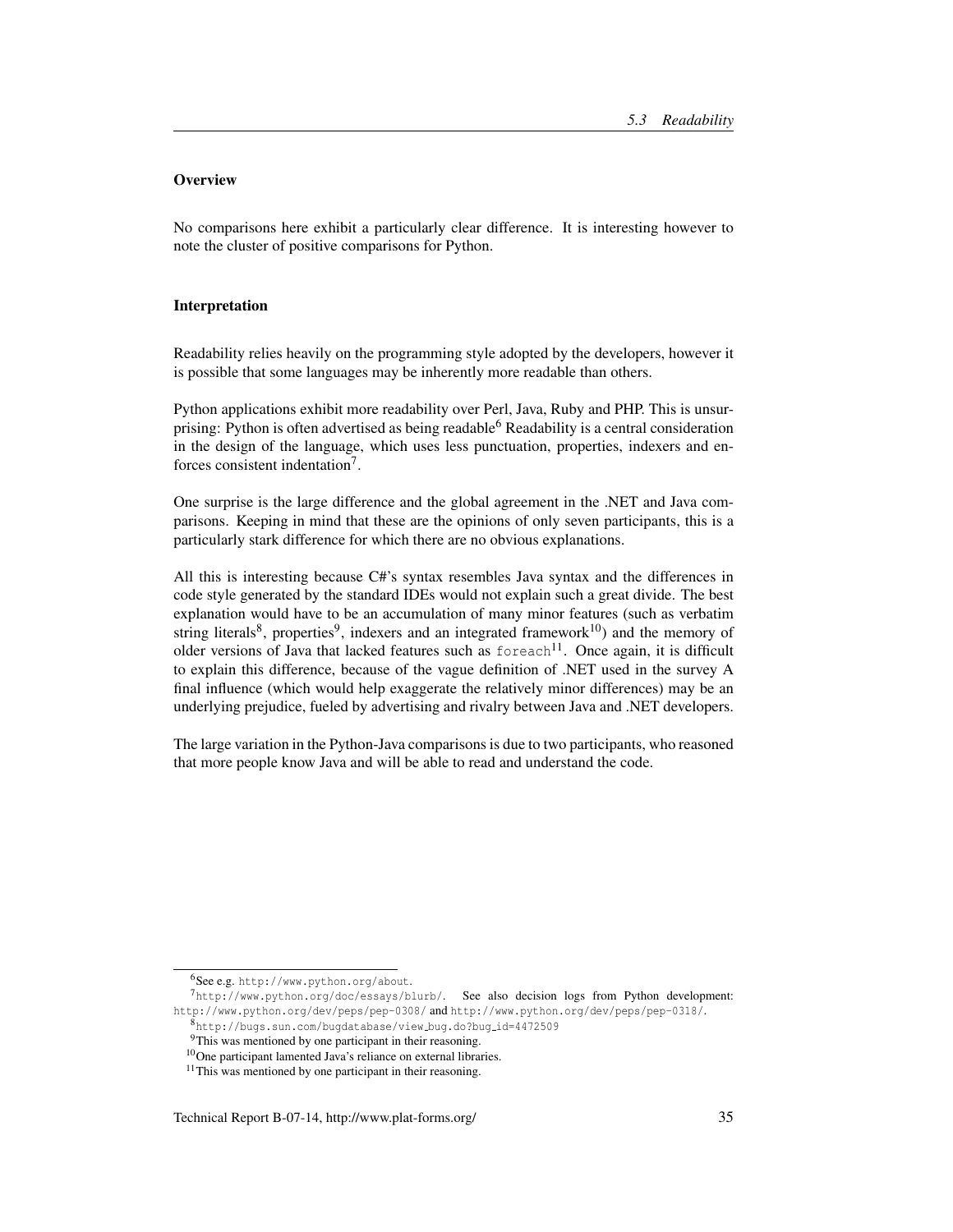# 5.4 Modifiability

# **Observations**



Figure 17: Modifiability comparisons (small-heavy weighting)

The large-heavy weighting chart can be found in figure 29 on page 65.

## Textual description of observations

Asked to compare the modifiability of an application in each language, participants indicated that:

| <b>Python</b> applications are more modifiable than <b>Java</b> , the ave. est. diff. was: <b>large</b> | $(N=9)$  |
|---------------------------------------------------------------------------------------------------------|----------|
| Python applications are more modifiable than PHP, the ave. est. diff. was: modest-large                 | $(N=42)$ |
| Perl applications are more modifiable than PHP, the ave. est. diff. was: small-modest                   | $(N=57)$ |
| Ruby applications are more modifiable than PHP, the ave. est. diff. was: small-modest                   | $(N=20)$ |
| Perl applications are more modifiable than Java, the ave. est. diff. was: small-modest                  | $(N=12)$ |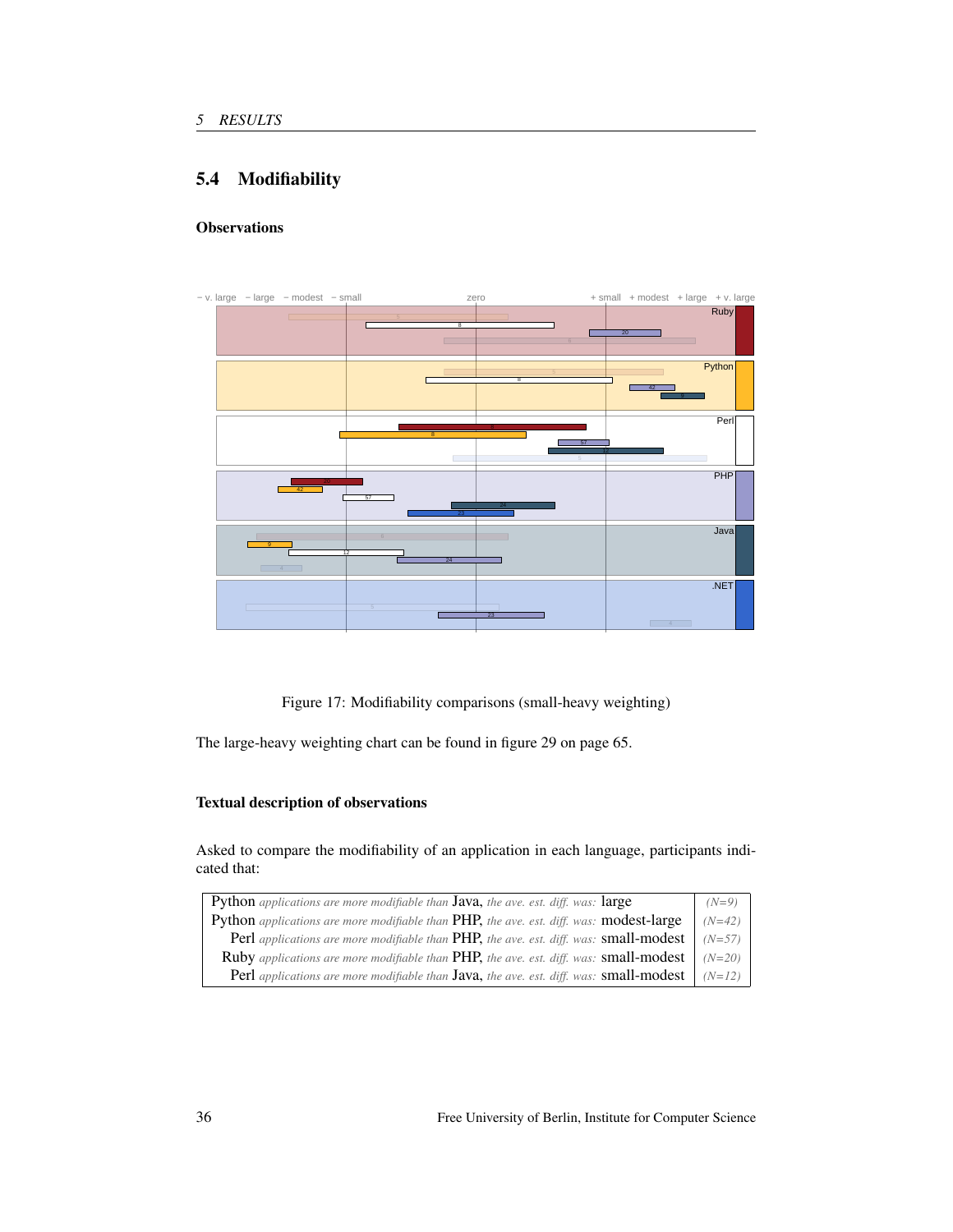Two clear results can be seen here: Python applications are more modifiable than both Java and PHP applications.

#### Interpretation

One particularly interesting observation is the high agreement and clear difference between Python and Java. The reasons given by the participants do not appear to properly explain this difference. It may be that there is no single, identifiable reason, instead, there is a set of more trivial reasons that lead the participants to feel that Python applications are more modifiable. Two likely contributors are "bloat", that is Java typically has more lines of source code, and the need to compile to see the changes in Java.

In contrast, there were many reasons given for the difference between Python and PHP. The recurring reasons submitted were: better modularity<sup>12</sup>, unit testing and better frameworks<sup>13</sup>.

Also of interest is that the comparisons between .NET/PHP and Java/PHP showed great disagreement, with almost equal advocating on both sides. Reading through the comments gives the sense that both sides have strengths and weaknesses $14$  but which ones become relevant seems highly dependent on the type of project.

<sup>&</sup>lt;sup>12</sup>Including namespaces and object-oriented-programming support

<sup>&</sup>lt;sup>13</sup>Especially those that practice DRY (Don't Repeat Yourself), which emphasises a single point of control.

<sup>14</sup>PHP: small changes made quickly (no compile necessary), simpler architecture; .NET: Visual Studio features, structure; Java: structure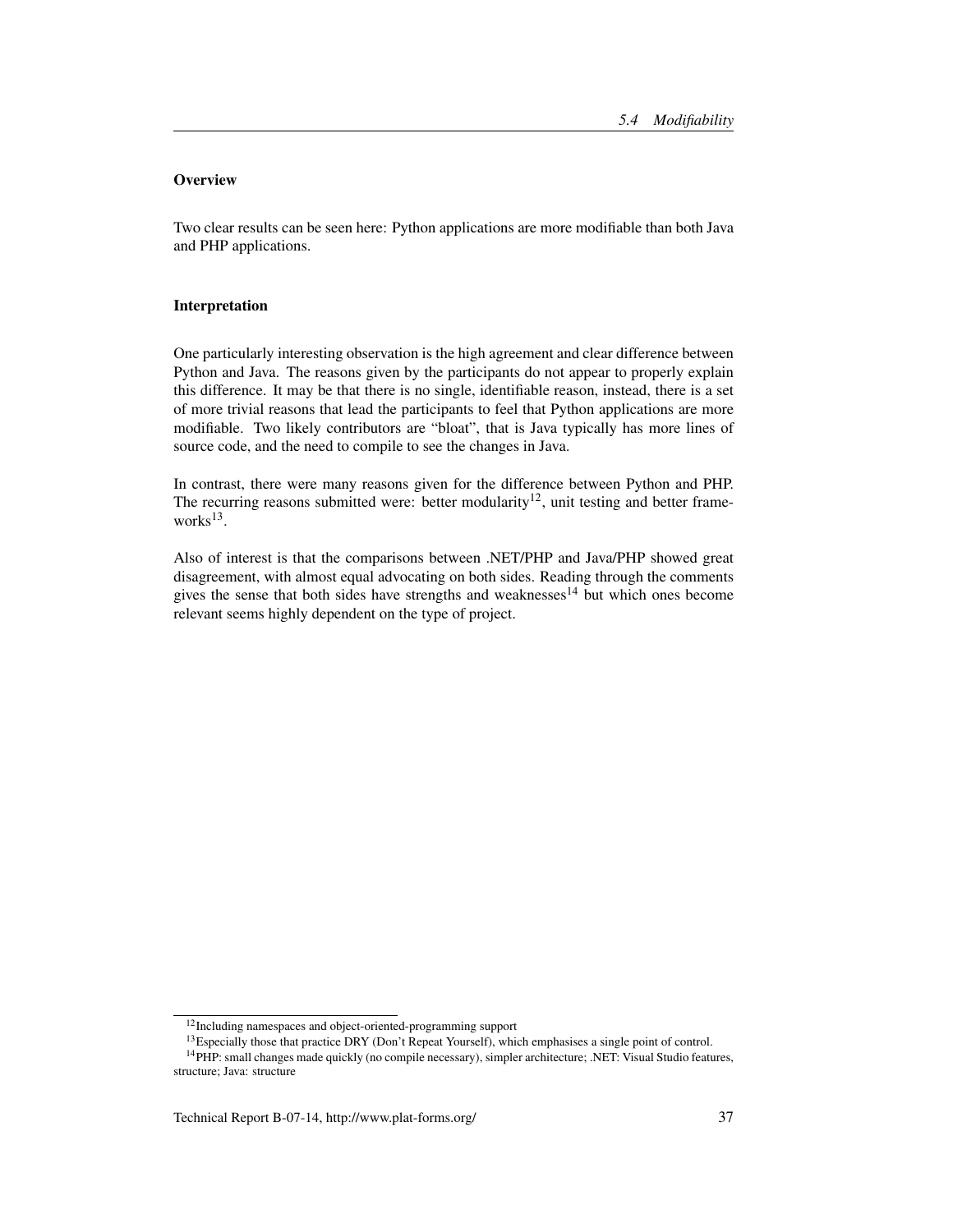# 5.5 Robustness

# **Observations**



Figure 18: Robustness comparisons (small-heavy weighting)

The large-heavy weighting chart can be found in figure 30 on page 66.

#### Textual description of observations

Asked to compare the robustness of an application in each language, participants indicated that:

| Python applications are more robust than PHP, the ave. est. diff. was: modest                            | $(N=37)$ |
|----------------------------------------------------------------------------------------------------------|----------|
| Perl applications are more robust than PHP, the ave. est. diff. was: small-modest                        | $(N=46)$ |
| <b>Java</b> applications are more robust than PHP, the ave. est. diff. was: <b>small-modest</b> $(N=21)$ |          |
| .NET applications are more robust than PHP, the ave. est. diff. was: small-modest $ $ (N=17) $ $         |          |
| Ruby applications are more robust than PHP, the ave. est. diff. was: small-modest                        | $(N=15)$ |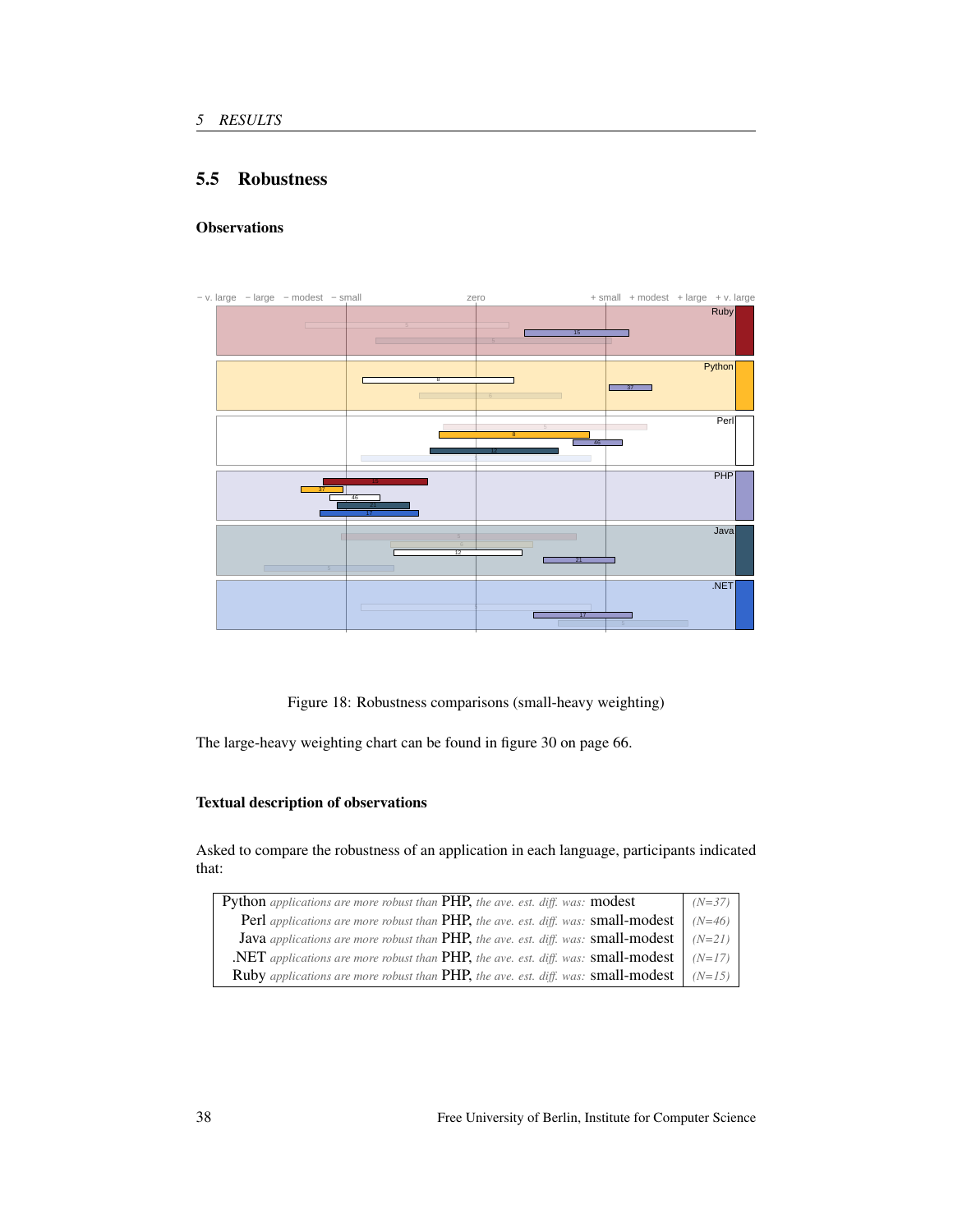Only one comparison showed a clear difference: Python being more robust than PHP. Also of note is the cluster of negative comparisons against PHP.

#### Interpretation

PHP does not draw any favourable comparisons as far as robustness is concerned, but it should be noted that the *average estimated differences* for each of these comparisons are all reasonably small. This is to be expected as far as popular belief is concerned, PHP is often characterised as having potential security problems. But such results contradict the objective results from the Plat\_Forms experiment. Common explanations for these subjective results from the participants include:

- better frameworks for Python, Perl, .NET and Java
- poor exception handling, difficult to test
- have experienced bad PHP examples in the past
- register globals
- PHP developers are inexperienced
- Robustness requires more work for PHP

With these comments in mind, it is easier to understand our results. Aside from the first two (perhaps three) valid reasons, the remaining reasons offered represent an underlying prejudice. This contention is supported by the fact that many more participants who listed PHP as their *second* language, rated it much more poorly than those who consider themselves primarily PHP programmers<sup>15</sup>. Combined with the fact that none of the differences were large, it seems that any robustness issues that PHP has can be avoided and do not present a serious

What is interesting is the uniformity displayed between Java and Perl and Perl and Python. Between Java and Perl, it seems both languages offer frameworks with sufficient features to allow an experienced developer to obtain sufficient robustness. While participants were able to point out the features, few responses were able to find flaws in either language. Between Perl and Python, there were also few language flaws discussed, although Perl's validation modules (Cited three times) and Python's exception handling (Cited once.) raised the disagreement level and pushed the mean slightly in Perl's favour.

<sup>15</sup>9% positive comparison for PHP as first platform versus 47% positive comparison for PHP as second platform.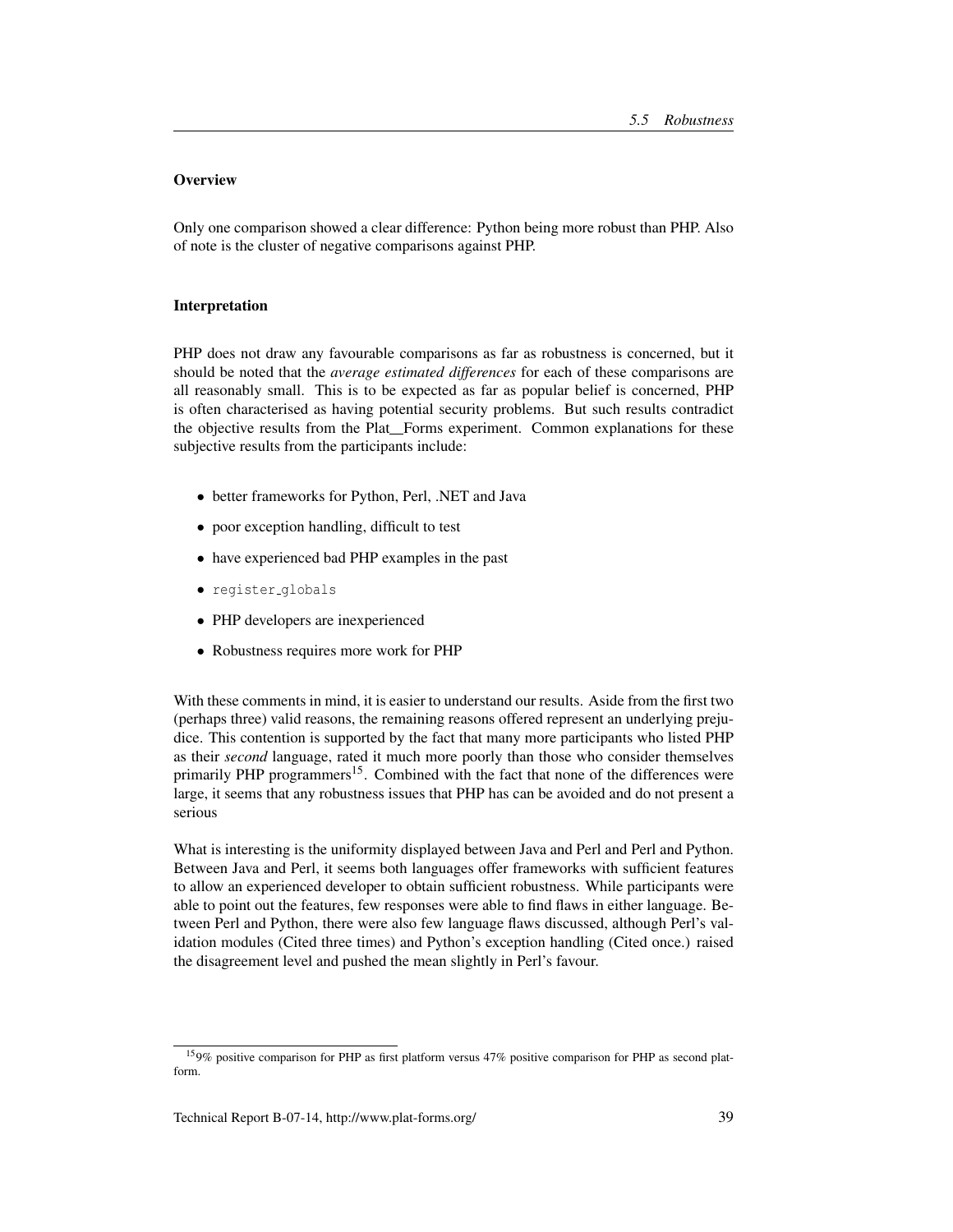# 5.6 Scalability

# **Observations**



Figure 19: Scalability comparisons (small-heavy weighting)

The large-heavy weighting chart can be found in figure 31 on page 67.

#### Textual description of observations

Asked to compare the scalability of each platform, participants indicated that:

| <b>Perl</b> applications are more scalable than <b>PHP</b> , the ave. est. diff. was: <b>small-modest</b> $ $ (N=44) $ $ |          |
|--------------------------------------------------------------------------------------------------------------------------|----------|
| <b>Python</b> applications are more scalable than PHP, the ave. est. diff. was: small-modest $(N=31)$                    |          |
| <b>Java</b> applications are more scalable than Perl, the ave. est. diff. was: small-modest $\vert$ (N=9) $\vert$        |          |
| .NET applications are more scalable than PHP, the ave. est. diff. was: small                                             | $(N=18)$ |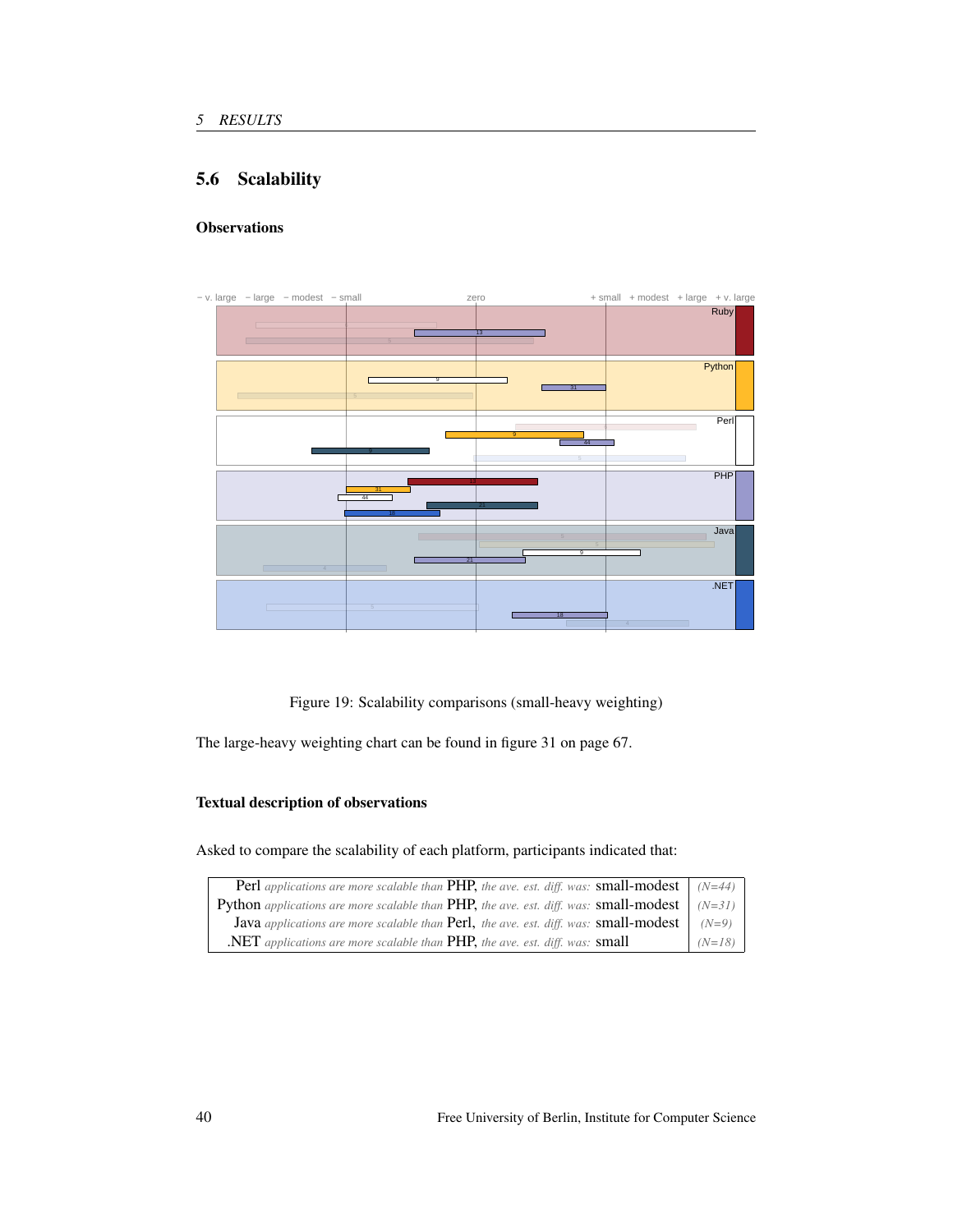There are no sufficiently clear differences in the results for scalability.

#### Interpretation

Scalability is an issue that many developers may not need to address. The lack of any clear differences may suggest a lack of experience in this area, on top of any level of similarity that may have been intended.

Nevertheless, Java was shown to be more scalable than Perl and Perl more than PHP. Interestingly, completing the chain by comparing Java to PHP showed no clear difference, rather, particularly high disagreement between the participants.

Both Java and PHP are often scaled successfully for very high traffic websites.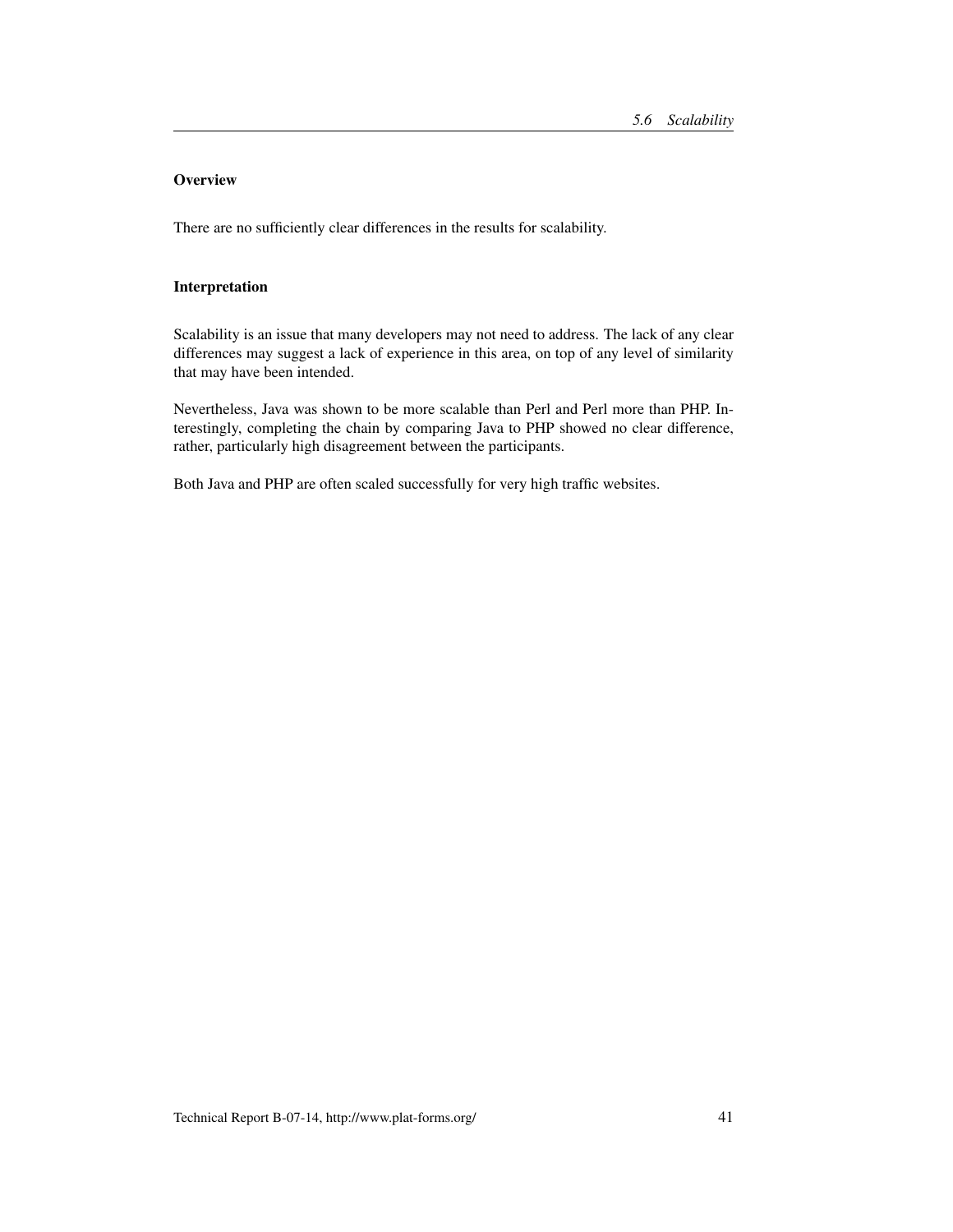# 5.7 Usability

# **Observations**



Figure 20: Usability comparisons (small-heavy weighting)

The large-heavy weighting chart can be found in figure 32 on page 68.

#### Textual description of observations

Asked to compare the usability of applications written in each language, participants indicated that:

| <b>Python</b> applications are more usable than <b>PHP</b> , the ave. est. diff. was: <b>small</b> $(N=32)$ |  |
|-------------------------------------------------------------------------------------------------------------|--|
| <b>Ruby</b> applications are more usable than <b>PHP</b> , the ave. est. diff. was: <b>small</b> $(N=16)$   |  |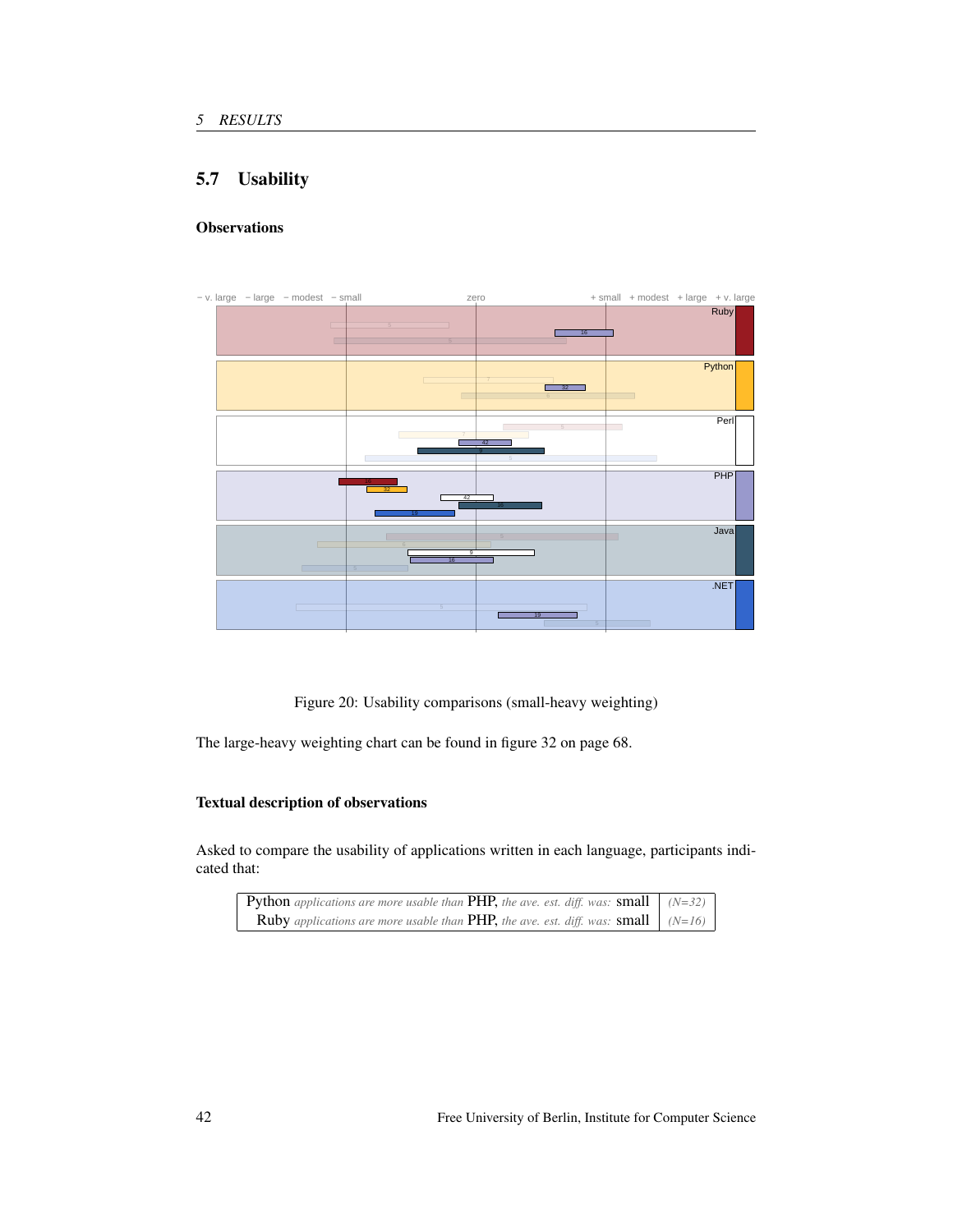There are no sufficiently clear differences in the results for usability.

#### Interpretation

Many people did not answer this question, and most of those that did, selected their bestknown platform, and indicated that there is little difference involved.

Our general belief is that a large number of participants misunderstood our intentions with this question, The comments echo the notion that platforms have little to do with things such as usability. We did not wish to ask the participants directly, whether or not a platform influences usability. Rather, we asked if one platform tended to have more usable applications than the other. The key difference is that both languages may allow the same level of usability to be produced, however some platforms allow more time to be spent on such things as usability, or perhaps some platforms abstract the interface enough, so that non-technical usability and design experts can work effectively.

As the results are clouded by this common misunderstanding there is little that can be drawn from these results. Perhaps such preconceived notions are best discovered through objective observations, such as those in the Plat\_Forms competition.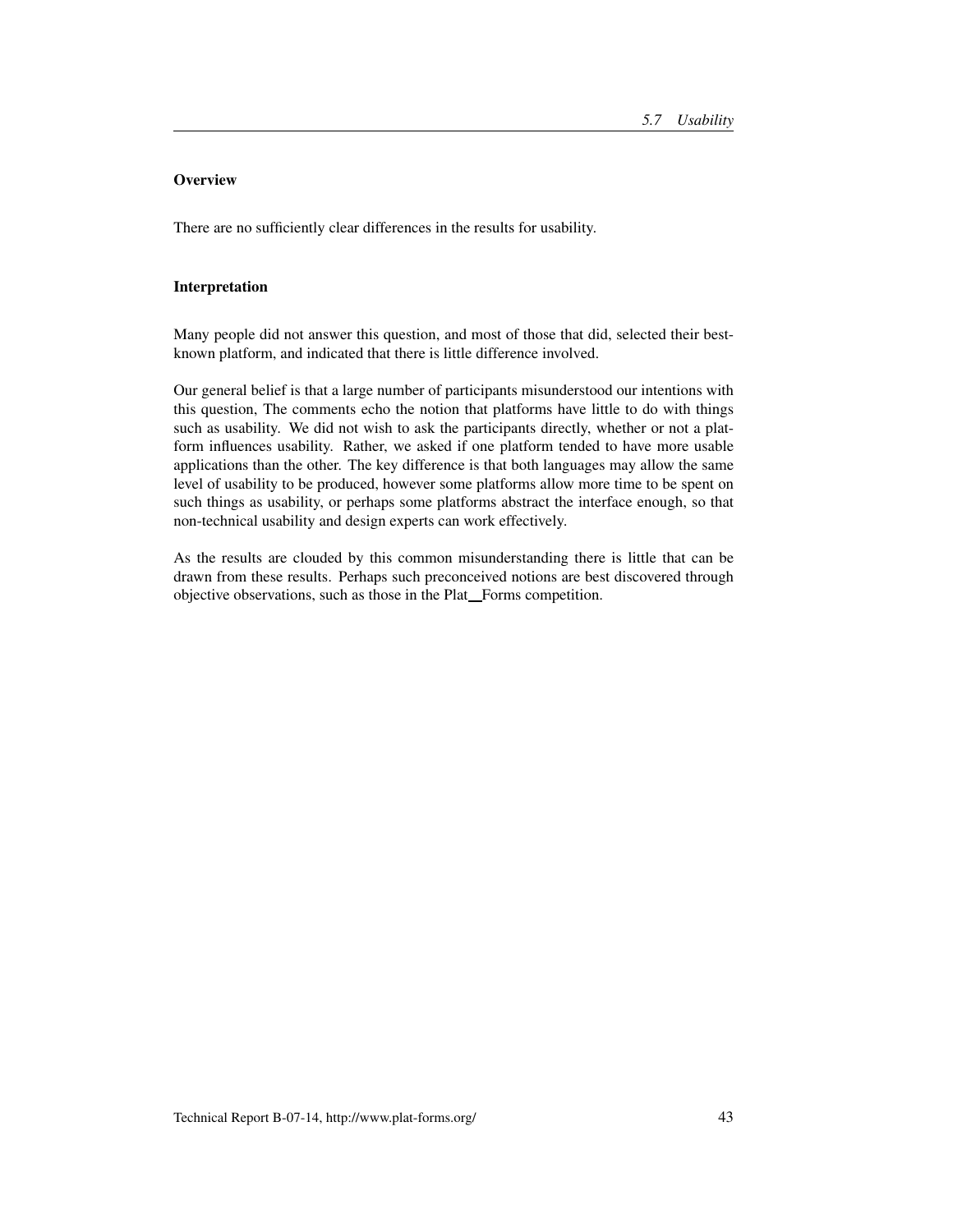# 5.8 Security

# **Observations**



Figure 21: Security comparisons (small-heavy weighting)

The large-heavy weighting chart can be found in figure 33 on page 69.

#### Textual description of observations

Asked to compare the security of applications written in each language, participants indicated that:

| Python applications are more secure than PHP,<br><i>the ave. est. diff. was:</i> <b>modest</b> |                                       | $(N=35)$ |
|------------------------------------------------------------------------------------------------|---------------------------------------|----------|
| Ruby applications are more secure than PHP,                                                    | the ave. est. diff. was: small-modest | $(N=15)$ |
| <b>Java</b> applications are more secure than PHP,                                             | the ave. est. diff. was: small-modest | $(N=21)$ |
| $\Delta$ <b>NET</b> applications are more secure than $\text{PHP}$ .                           | the ave. est. diff. was: small-modest | $(N=18)$ |
| <b>Perl</b> applications are more secure than <b>PHP</b> ,                                     | the ave. est. diff. was: small-modest | $(N=46)$ |
| Perl applications are more secure than Python, the ave. est. diff. was: small                  |                                       | $(N=9)$  |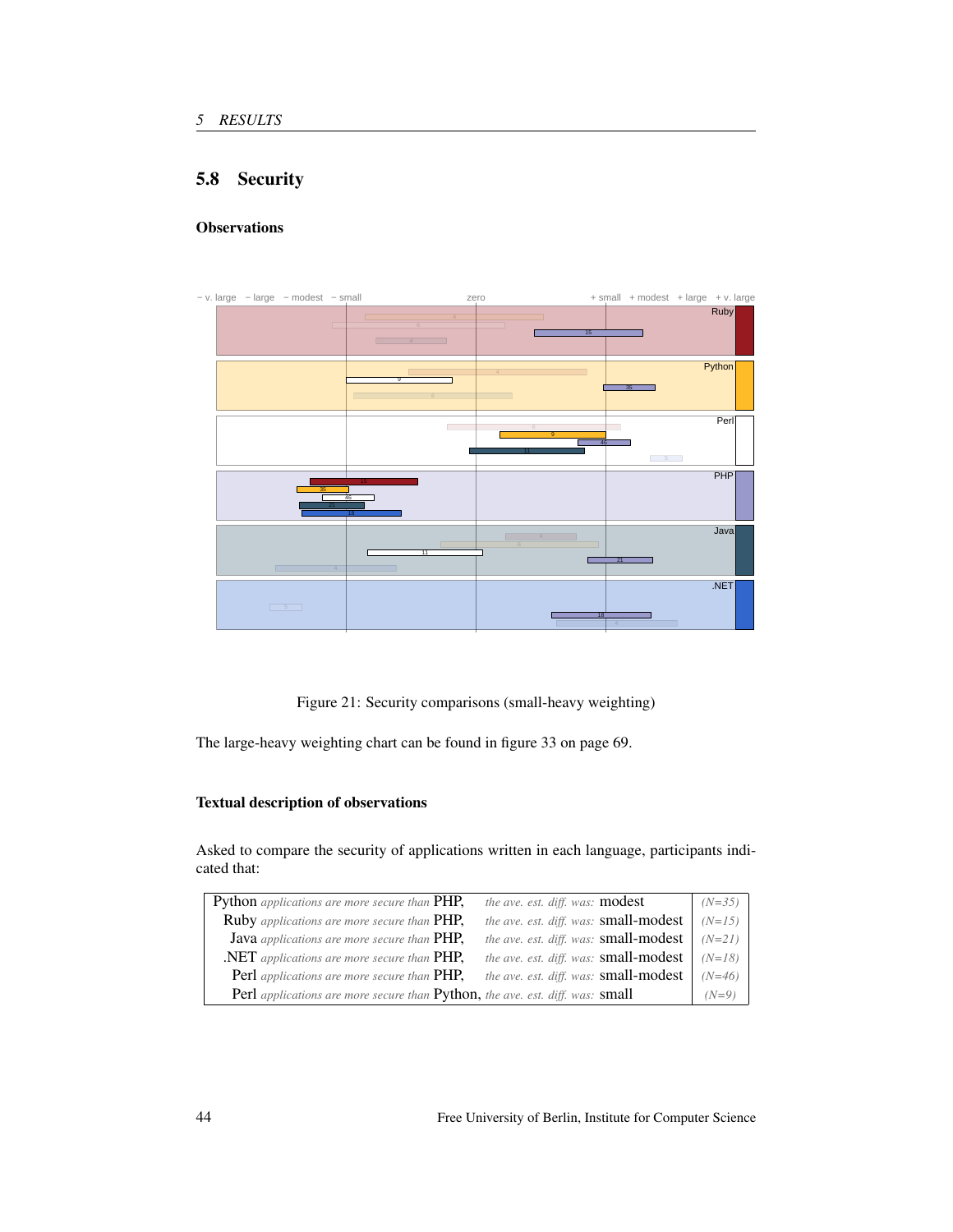There are no sufficiently clear differences in the results for security, although Python being more secure than PHP came very close. Also of note is the cluster of negative responses with respect to PHP's security.

#### Interpretation

PHP applications were consistently seen as less secure than all 5 other platforms. PHP developers themselves were seen as the problem, as they are generally viewed to be less experienced. Other reasons were however also often cited, such as unstable libraries and poor design. Not all participants felt PHP was problematic; there is a reasonable amount of disagreement in the Perl, .NET and Ruby comparisons. It seems that PHP can avoid many of its security issues with a good framework.

Not much other information came out in this comparison. Platform similarity was seen in Java/Perl and Perl/Ruby with reasonably high agreement and there was strong disagreement over the respective security of .NET and PHP.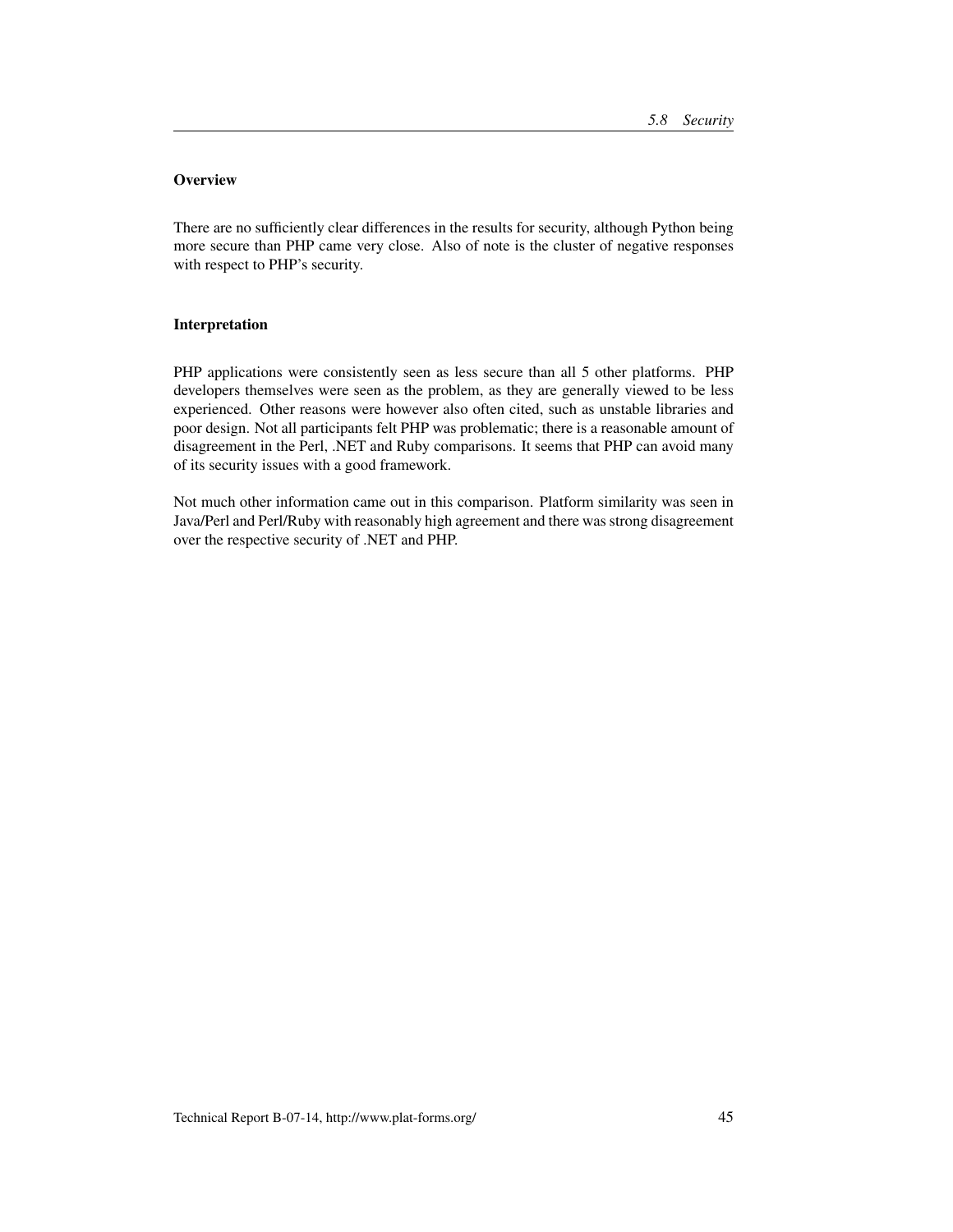# 5.9 Speed

# **Observations**



Figure 22: Speed comparisons (small-heavy weighting)

The large-heavy weighting chart can be found in figure 34 on page 70.

#### Textual description of observations

Asked to compare the speed of applications written in each language, participants indicated that:

| <b>PHP</b> applications are faster than <b>Java</b> , the ave. est. diff. was: <b>small-modest</b> $(N=21)$ |          |
|-------------------------------------------------------------------------------------------------------------|----------|
| <b>PHP</b> applications are faster than <b>Ruby</b> , the ave. est. diff. was: <b>small-modest</b> $(N=15)$ |          |
| <b>Perl</b> applications are faster than <b>PHP</b> , the ave. est. diff. was: <b>small</b>                 | $(N=44)$ |
| <b>Python</b> applications are faster than <b>PHP</b> , the ave. est. diff. was: <b>zero-small</b>          | $(N=35)$ |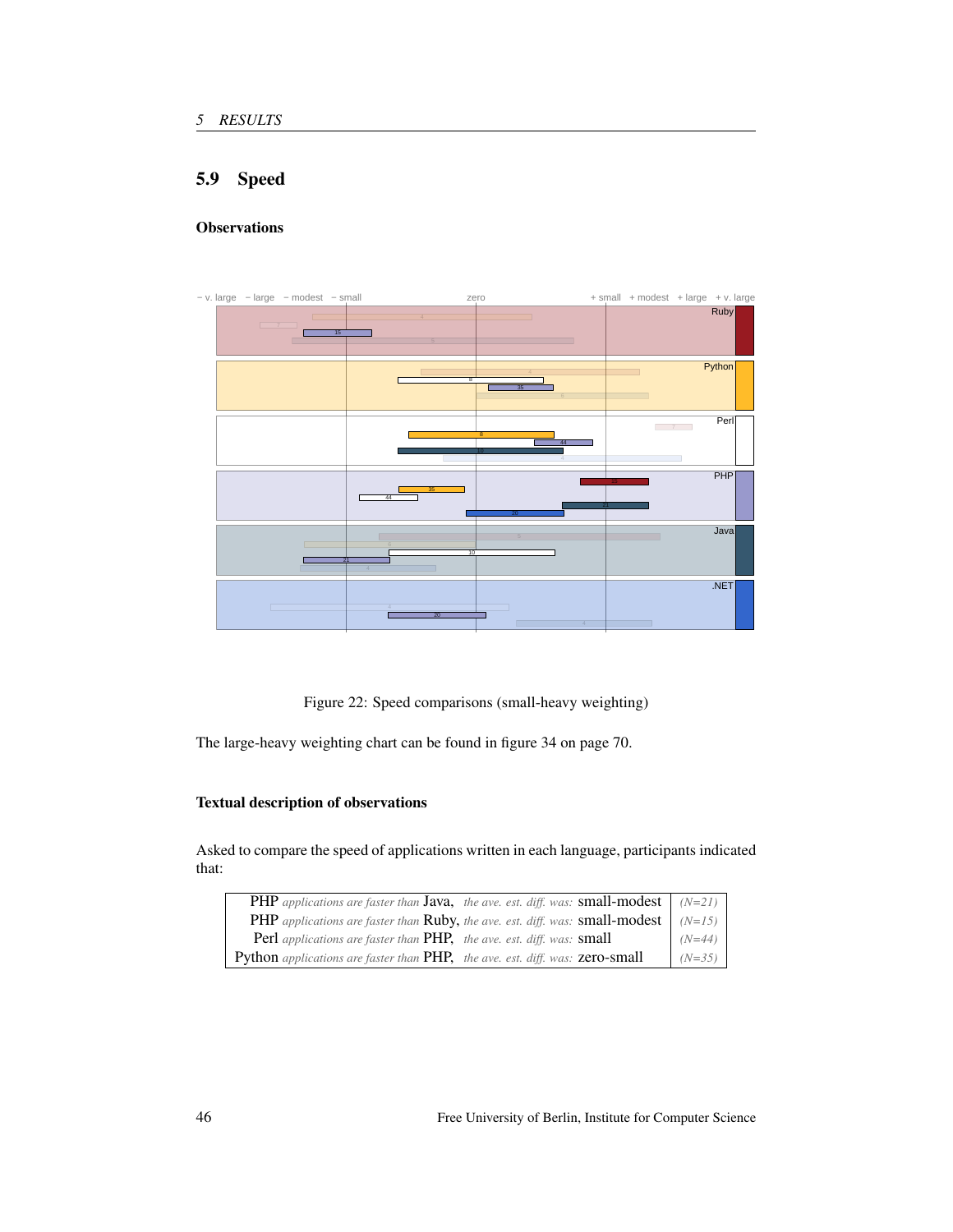There are no sufficiently clear differences in the results for speed. Perl being faster than Ruby is clear, however this result represents the collective opinion of only 7 participants.

#### Interpretation

Participants rated Ruby slower than Perl and PHP. Other Ruby comparisons lacked sufficient participants to record a mention.

The participants saw other platforms (.NET, PHP, Java, Python and Perl) as roughly equal, with Perl being rated slightly higher. A variety of reasons are given, some focusing of language speed<sup>16</sup>, others look at platform features<sup>17</sup>. As with scalability, this inconclusiveness may be a result of little experience in testing applications for speed. On the other hand, if speed issues are expected for a given language, it may not be seen as a problem because sufficient hardware is organised beforehand.

<sup>16</sup>For example, compiled, semi-compiled and script languages.

<sup>&</sup>lt;sup>17</sup>For example, Perl's caching features and mod\_perl.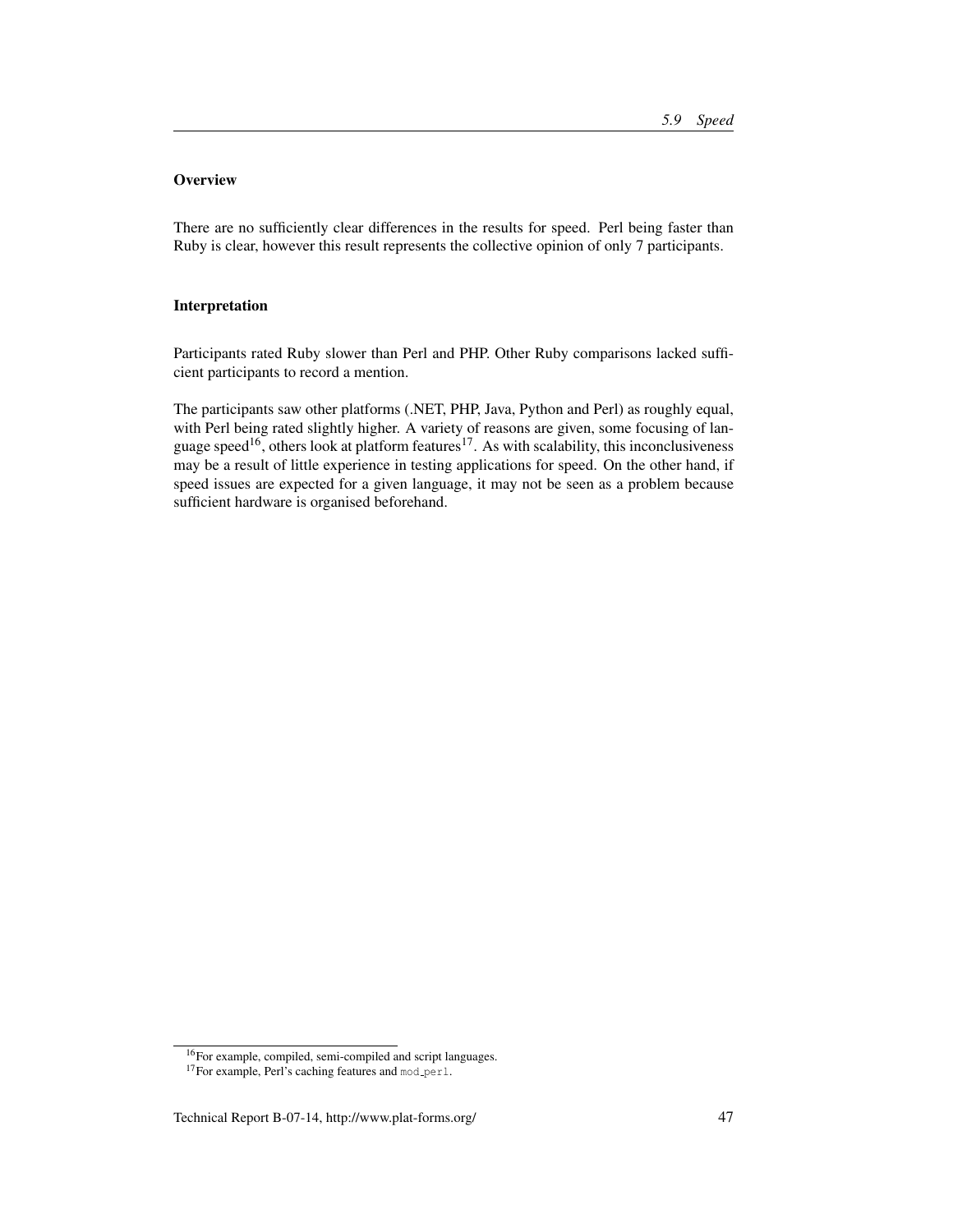# 5.10 Memory

# **Observations**



Figure 23: Memory comparisons (small-heavy weighting)

The large-heavy weighting chart can be found in figure 35 on page 71.

#### Textual description of observations

Asked to compare the memory requirements of applications written in each language, participants indicated that:

| <b>Perl</b> applications require more memory than <b>Java</b> , the ave. est. diff. was: <b>modest-large</b> | $(N=12)$ |
|--------------------------------------------------------------------------------------------------------------|----------|
| <b>PHP</b> applications require more memory than <b>Ruby</b> , the ave. est. diff. was: <b>modest</b>        | $(N=14)$ |
| <b>PHP</b> applications require more memory than <b>Java</b> , the ave. est. diff. was: <b>small-modest</b>  | $(N=21)$ |
| <b>PHP</b> applications require more memory than <b>.NET</b> , the ave. est. diff. was: <b>small</b>         | $(N=19)$ |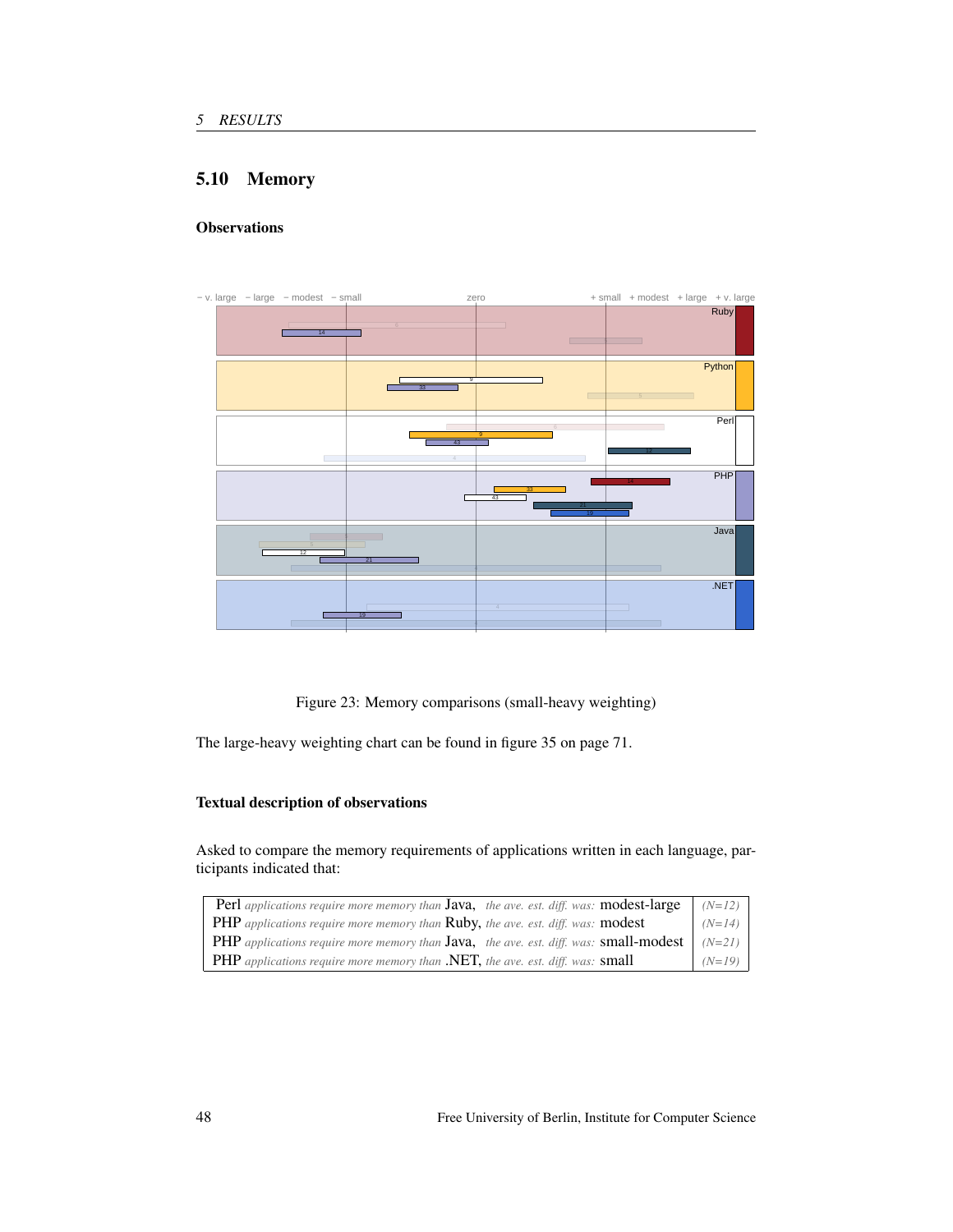One result is of interest here: Perl applications use less memory than Java applications. Also of note is the possible cluster of positive responses for memory usage in PHP applications, and the possible cluster of negative responses for memory usage in Java applications.

#### Interpretation

Java was rated consistently poorly, which is no surprise (all but two Java comparisons lacked sufficient participants). Again, there was a series of comparisons showing little difference between the platforms. This may also be on account of a lack of knowledge on the subject from the participants, as memory is rarely an issue for many developers.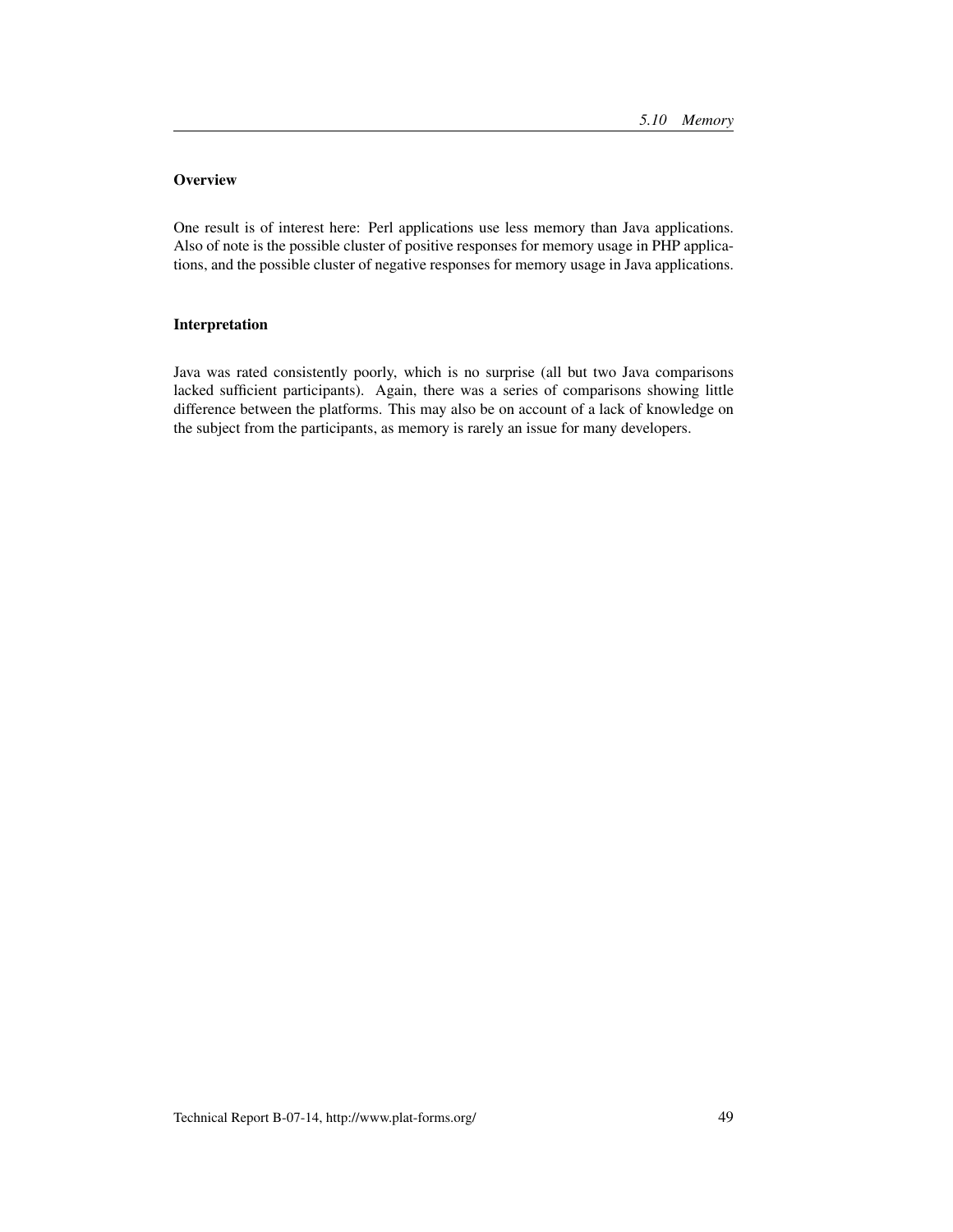# 5.11 Tools

# **Observations**



Figure 24: Tools comparisons (small-heavy weighting)

The large-heavy weighting chart can be found in figure 36 on page 72.

#### Textual description of observations

Asked to compare the tools available for each language, participants indicated that:

| Java has better tool support than PHP, the ave. est. diff. was: modest-large                   | $(N=21)$ |
|------------------------------------------------------------------------------------------------|----------|
| .NET has better tool support than PHP, the ave. est. diff. was: modest-large                   | $(N=19)$ |
| Java has better tool support than Perl, the ave. est. diff. was: modest-large                  | $(N=12)$ |
| <b>Python</b> has better tool support than <b>Perl</b> , the ave. est. diff. was: <b>small</b> | $(N=9)$  |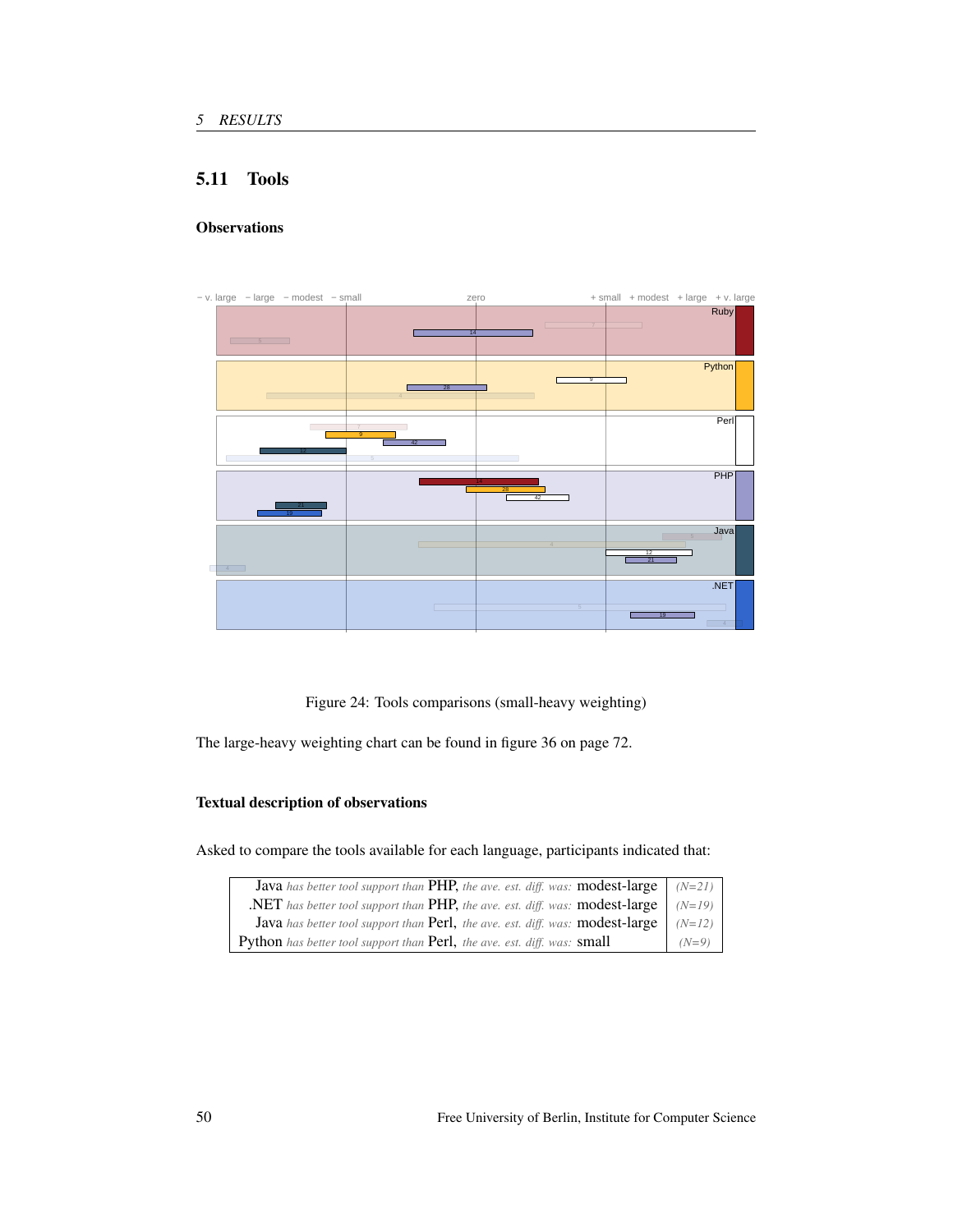Three comparisons are worthy of a mention here: Java has better tool support than Perl and PHP, and .NET has better tool support than PHP. Also of note is the cluster of negative responses for Perl's tool support.

#### Interpretation

.NET was strongly favoured and the reason consistently given was, of course, Visual Studio. The strong support for Java in comparison with PHP and Perl may point to the difference between a heavily commercially supported languages (Java) and the open source script languages.

The comments lament Perl's poor IDE support, which comes through in the *small-heavy* weighting.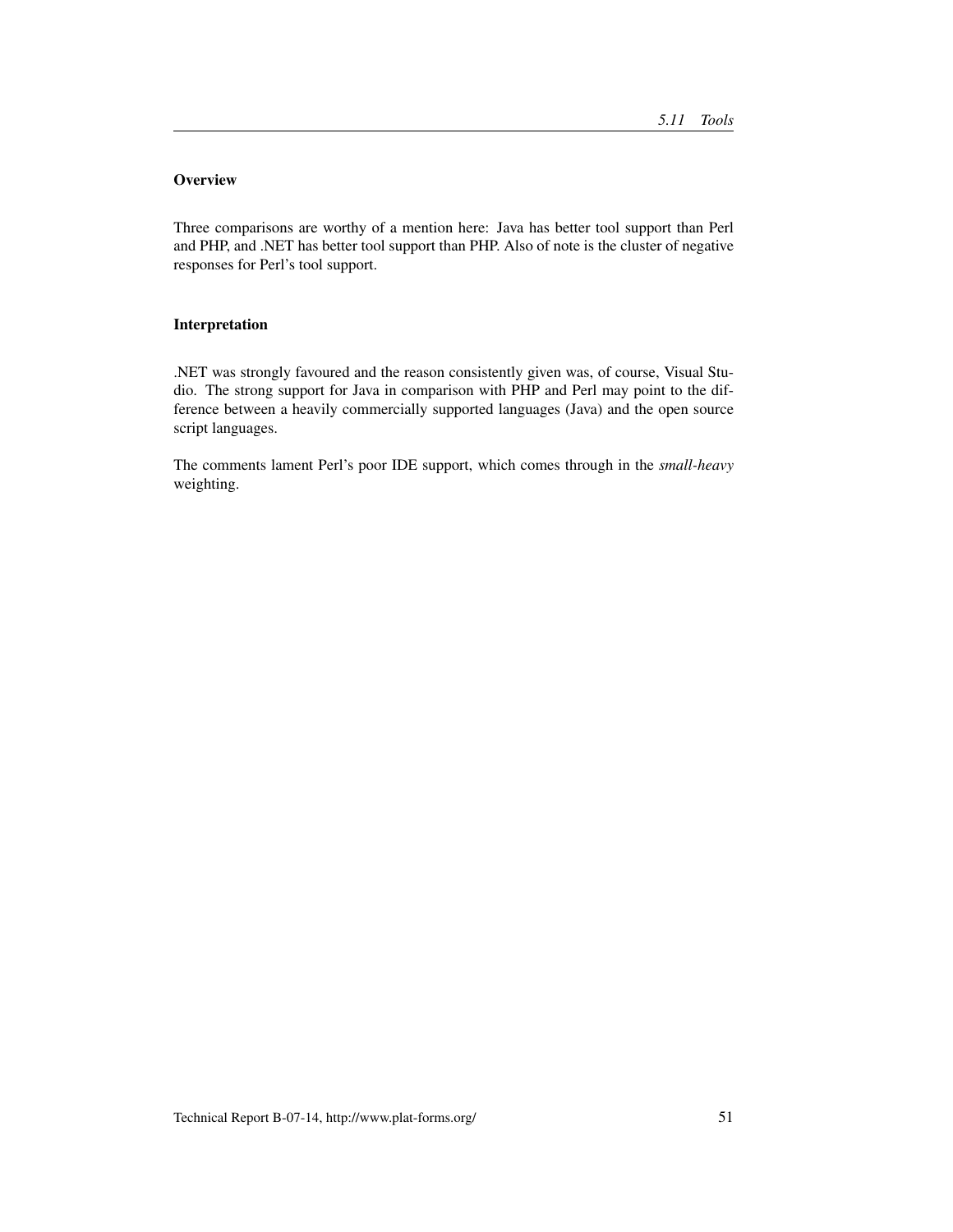# 5.12 Tool dependence

# **Observations**



Figure 25: Tool dependence comparisons (small-heavy weighting)

The large-heavy weighting chart can be found in figure 37 on page 73.

#### Textual description of observations

Asked to compare the dependency on tools of each language, participants indicated that:

| <b>PHP</b> is less dependent on tools than .NET, the ave. est. diff. was: modest-large                 | $(N=20)$ |
|--------------------------------------------------------------------------------------------------------|----------|
| <b>PHP</b> is less dependent on tools than <b>Java</b> , the ave. est. diff. was: <b>modest</b>        | $(N=21)$ |
| <b>Perl</b> is less dependent on tools than <b>Java</b> , the ave. est. diff. was: <b>small-modest</b> | $(N=11)$ |
| <b>Perl</b> is less dependent on tools than <b>PHP</b> , the ave. est. diff. was: <b>zero-small</b>    | $(N=37)$ |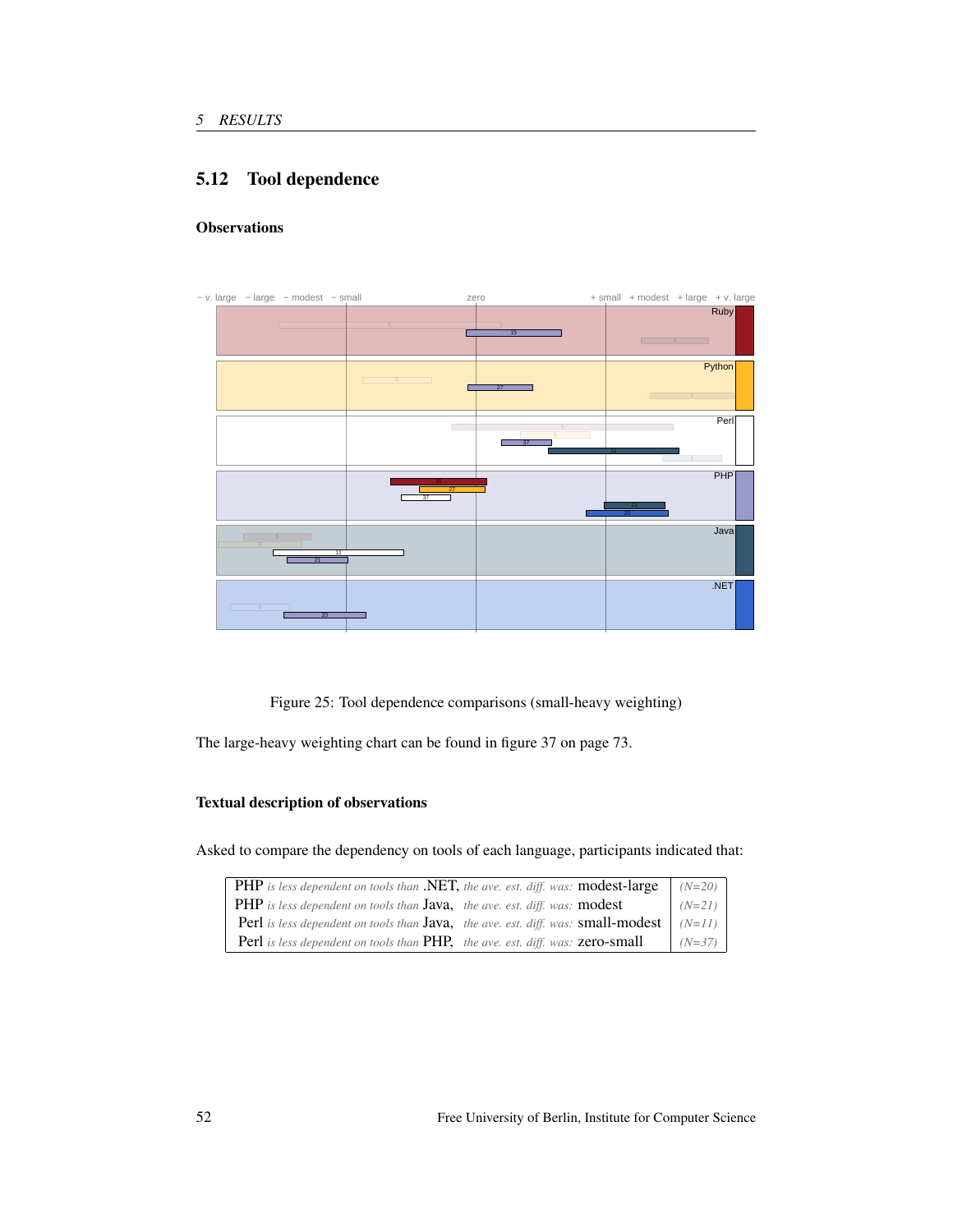There are no sufficiently clear differences between the individual languages, although Java's dependency on tools in comparison with PHP almost qualified.

#### Interpretation

The only clear distinction that can be made here is between Java and .NET and the script languages. Both Java and .NET are complicated to write "by hand", that is, using a text editor. On the other hand, PHP and Perl are quite often written using a text based editor, such as vim or emacs. This is evidenced in the comments, almost all commentary involving Java or .NET could not imagine life without a comprehensive IDE.

Again, the purpose of this question was not made entirely clear. By 'dependent', we did not try to compare life with the current set of IDEs to life without. Rather, it was hypothesised that the success of a project for some languages, depends more on the strength of the tools (e.g. IDEs) than other languages. A future survey would do well to make this point clearer.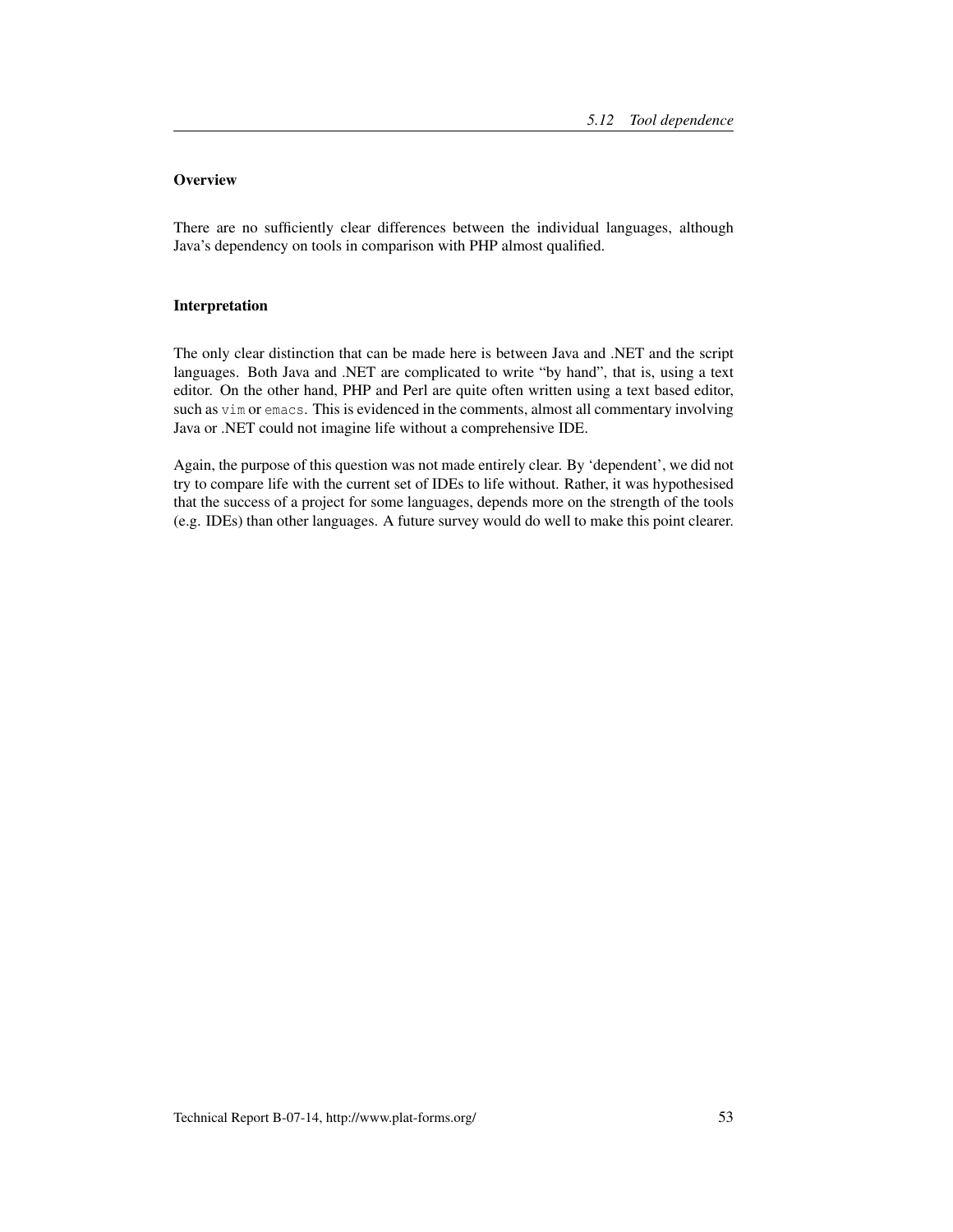# 5.13 Framework dependence

# **Observations**



Figure 26: Framework dependence comparisons (small-heavy weighting)

The large-heavy weighting chart can be found in figure 38 on page 74.

#### Textual description of observations

Asked to compare the dependency on frameworks for each language, participants indicated that:

| <b>Perl</b> is less dependent on frameworks than <b>Ruby</b> , the ave. est. diff. was: <b>modest</b>               | $(N=8)$  |
|---------------------------------------------------------------------------------------------------------------------|----------|
| PHP is less dependent on frameworks than .NET, the ave. est. diff. was: small-modest                                | $(N=20)$ |
| <b>PHP</b> is less dependent on frameworks than <b>Ruby</b> , the ave. est. diff. was: <b>small-modest</b> $(N=16)$ |          |
| Perl is less dependent on frameworks than Java, the ave. est. diff. was: small-modest                               | $(N=9)$  |
| <b>PHP</b> is less dependent on frameworks than <b>Java</b> , the ave. est. diff. was: <b>small</b>                 | $(N=19)$ |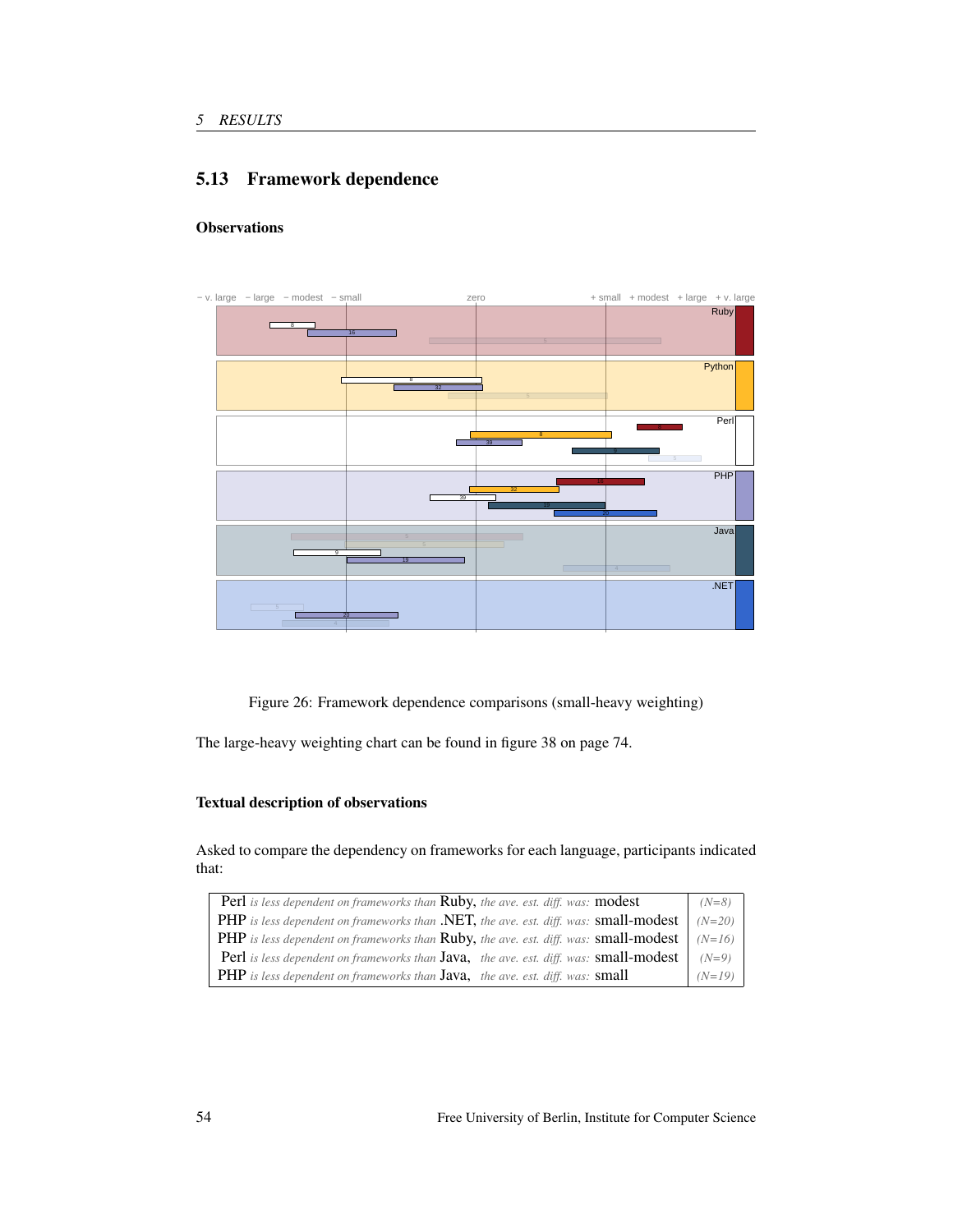One comparison is noteworthy here, that being Ruby's dependency on frameworks as opposed to Perl. Also of note may be the clusters of positive comparisons for Perl and PHP.

#### Interpretation

Again, it seems the participants did not understand the question as intended. A useful result would be the comparison of how the development experience depends on the quality of the framework. Although this question is useful for languages such as Java, PHP and Python, it is troublesome .NET and Ruby, where there exists only one dominant framework.

Ignoring .NET and Ruby, there is the finding that the Java experience is more dependent on the quality of the framework than Perl, which is in line with the observations from the Plat<sub>ro</sub>Forms project. What was not evident in the Plat<sub>ro</sub>Forms contest, was the high disagreement between Java and PHP over framework dependence. PHP proved itself to be a particularly consistent platform during the competition, but this is not clearly evident in the survey results.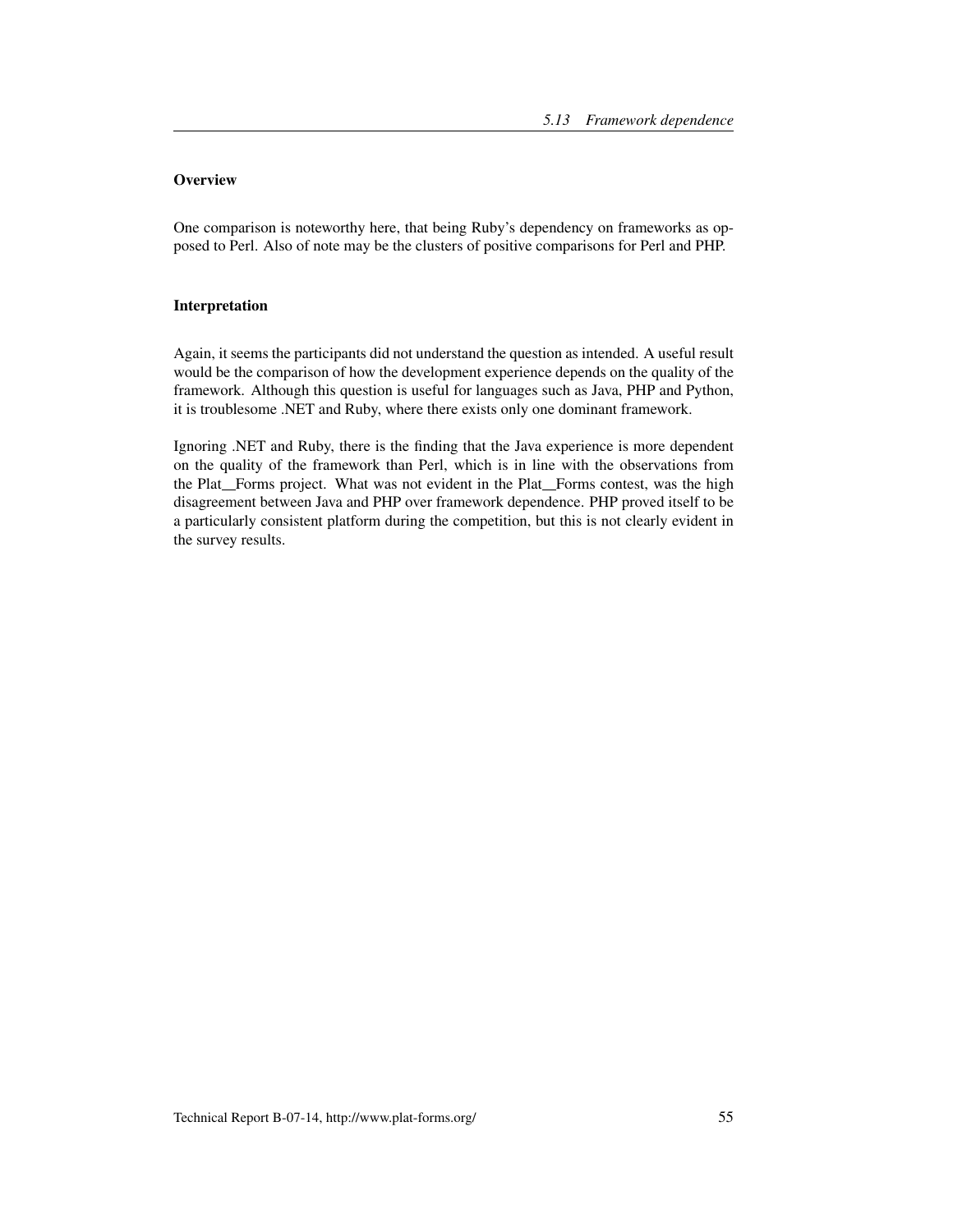# 6 Methodological lessons learnt

# 6.1 Major problems encountered

Our biggest issue was ensuring that the participants properly understood exactly what we wanted from them. Ideally, we wanted to collect comparisons on isolated topics, from participants who draw on their professional experience.

Quite often, comparisons were submitted along with comments along the lines of

"The developers influence *Attribute X* much more than the language used"

This represents a major misunderstanding of the task. Given the frequency with with this sentiment was expressed, it is clear that we had not properly communicated our goals to our participants.

"But when you choose a language, you're also choosing a community." — Paul Graham

To illustrate the misunderstanding, we can take a look at *usability* of a web application, which does not seem to have much to do with the language. This does not mean, however, that certain languages wont lead to more usable applications than others. A language is much more than its syntax and libraries; certain languages may have better frameworks, better abstraction, better developers, more design-oriented developers, or even simply allow more time and effort to be spent on usability engineering.

The individual participants need not make this aggregation themselves, we would have been happy if they simply thought about the applications they have created, and which ones were (in their opinion) more usable.

#### 6.2 Minor problems encountered

To facilitate any future attempts at a similar survey, here is a list of minor problems we encountered.

- Almost no referrer information was received when using mailing lists, we could not be certain which channels were working (too) well.
- "Classic ASP" was inappropriately mixed with .NET.
- The questions were not completely suitable for .NET participants.
- The .NET and Java people are difficult to reach, there is no centralised community.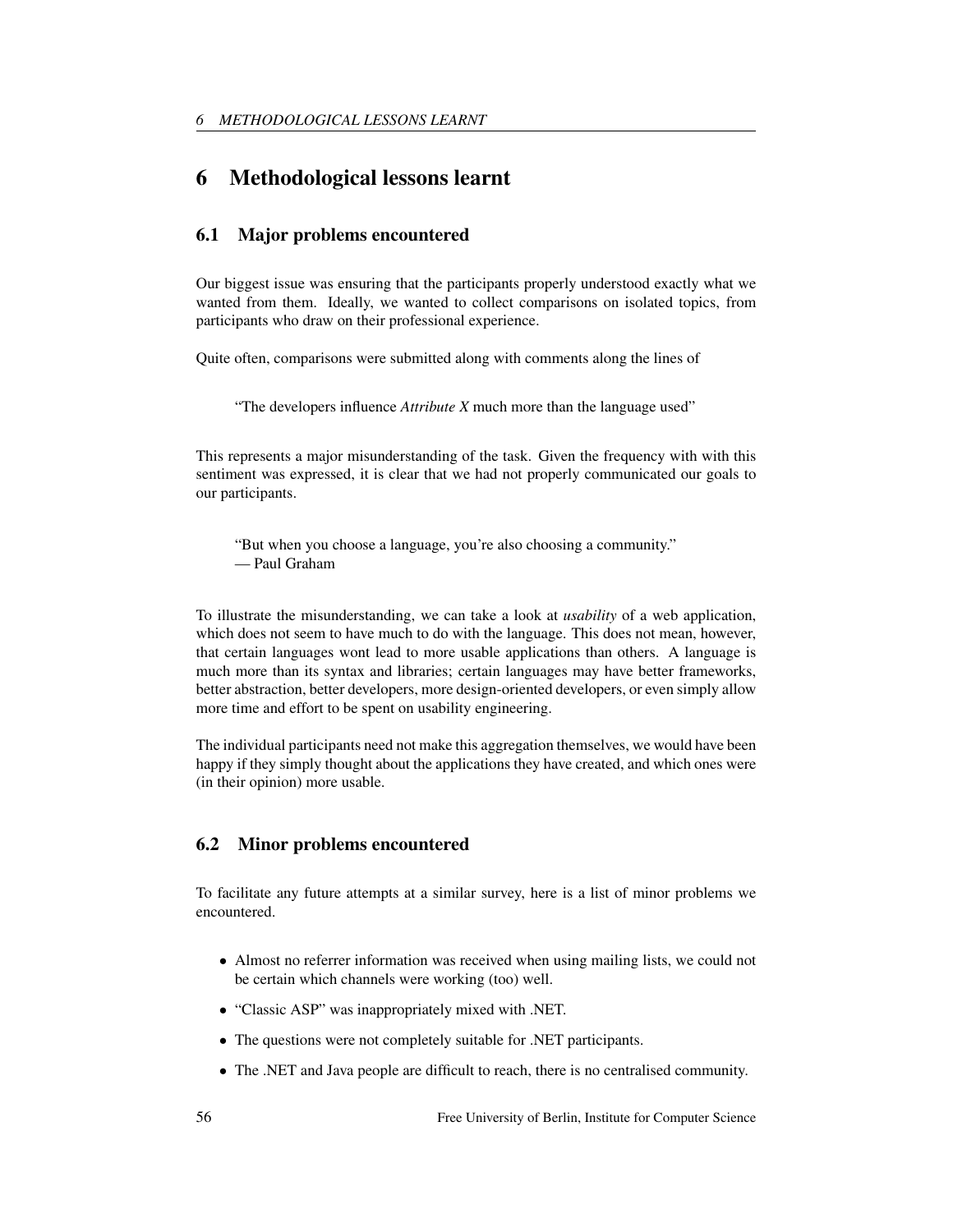- There was no "I don't know" option on the comparisons, which would allow participants to 'opt-out' of questions where they feel they have little expertise.
- We underestimated the time needed to come up with a good analysis approach and to read and classify the large amount of comments.
- Limited budget, we did not really have enough resources to do a sophisticated analysis.

# 6.3 Improvements in future questionnaires

Here are some technical improvements that may be made for future questionnaires.

- Include a "Quit" button, leading to "why are you leaving?" page, with feedback opportunity. Although users can simply leave the page, by closing the window, many will click on the button simply because it is there. It is foreseeable that people might accidentally click on it: For this case, "undo" absolutely must be possible. Only about 4–5 answers are required to identify problems. Thus, this may be only be visible in the test phase.
- Put "effort" comparison question last (specialised questions should be before general questions)
- "I don't know" escape option to prevent or identify guesses in the comparisons.
- Get bloggers involved, to reach a more heterogeneous audience.
- Put the university logo on the front page, to appeal to authority.
- Implement a separate, write-protected data-browsing site to monitor/improve publicity efforts.
- Implement a separate site, with up-to-date statistics, that are relevant for future invitations. Number of visitors and comparisons made, referrer information and anything that is mentioned in the participants section of this report (section 4 on page 16). It should also be possible to update this page, without disturbing the production server.
- Use a test survey, aimed at identifying why and where people give up answering.
- Randomise the order of the comparison questions, so that all comparisons have an equal number of participants.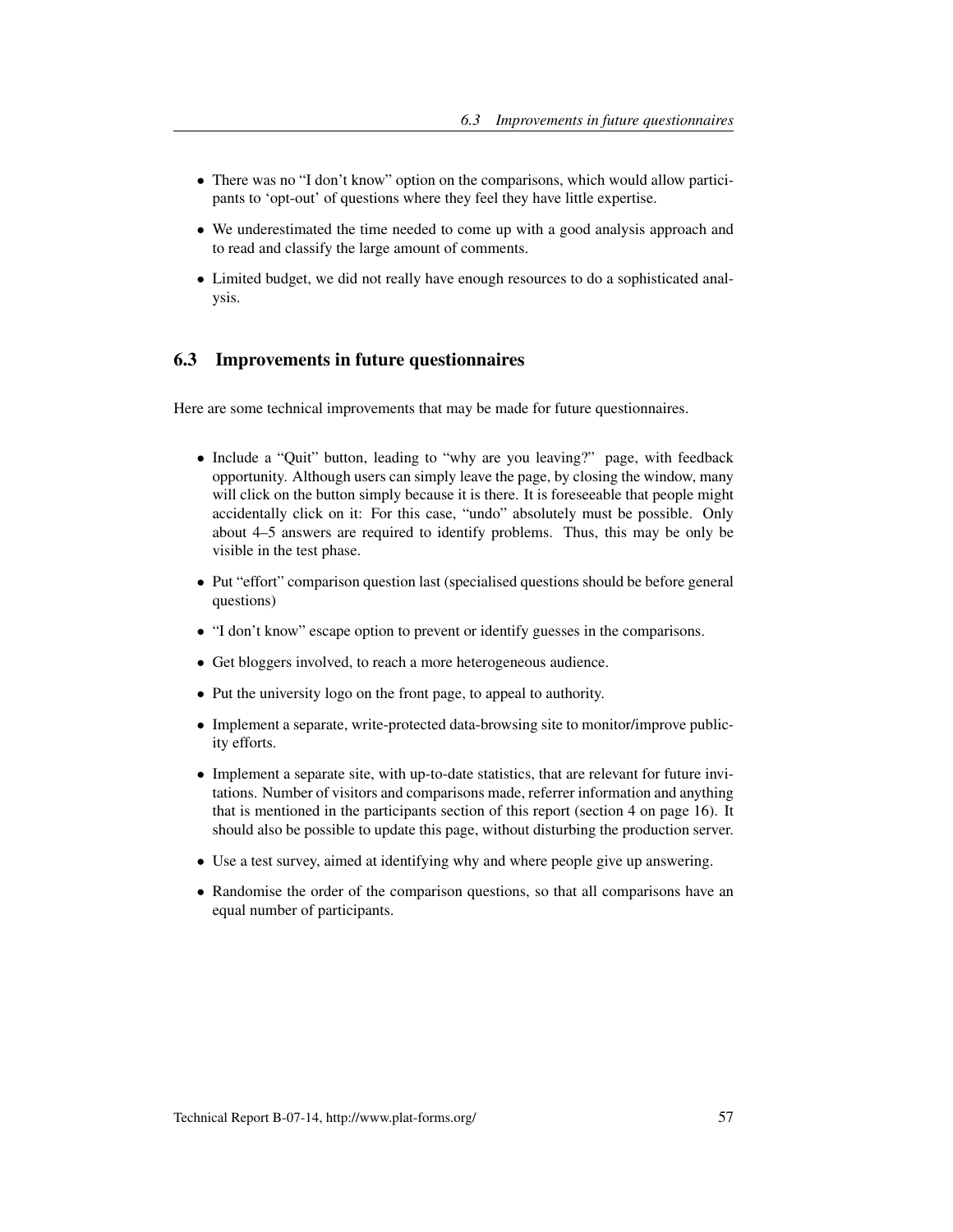# 7 Conclusion

# 7.1 Summary of findings

Aside from the findings for each individual comparison between languages, it is interesting to look at some groups of languages, for example strongly typed or compiled languages compared with script languages or comparing modern platforms to traditional.

# 7.2 Comparing compiled languages with script languages

Given the under-representation of .NET, it is difficult to separate compiled-language traits from Java language traits when Java is the sole representative of compiled languages. Using a combination of common sense and qualitative feedback through the comments fields of the survey, it is possible to draw some careful conclusions.

In the "effort" comparison, Java was consistently seen as requiring more effort, although there are many frameworks and tools available to make development easier. The comments make it clear that the compilation step, and the required structure explain this difference. Script languages all facilitate small, iterative changes to be made, which can often mean less effort. It is important to note that some development approaches do not require small iterative changes (cleanroom for example), and that scripted languages may not significantly reduce the effort required in these cases.

Similar groupings were seen in the "memory" and "tool dependence" comparisons: The script languages require less memory (except Ruby) and are less tool dependent. This agrees with our expectations: compiled languages are targeted at larger applications, and so speed rather than memory is important. Tool independence achieves flexibility for the (open source) script languages. Scripting frameworks also lack "boilerplate code" of the more formal languages, which increases reliance on development tools, and the added power of expression reduces the benefit of code generation.

# 7.3 Comparing modern languages with traditional languages

Of course, many traditional web development languages were not included in this survey, but PHP and Perl, and classic .NET are clear members of this category. Languages such as Java, Ruby and Python are relatively new to the web development scene<sup>18</sup> and offer linguistic features and platforms that were never in the traditional languages' designs.

To this end, we notice some differences in the results. Quite often, either Python or Ruby or both managed to differentiate themselves from PHP. The both require less effort and are more modifiable and readable than PHP. Neither exhibited some of the security problems and robustness problems that participants identified in PHP.

<sup>&</sup>lt;sup>18</sup>Python and Java have been in web deployments for some time, but have evolved rapidly in the last 5 years.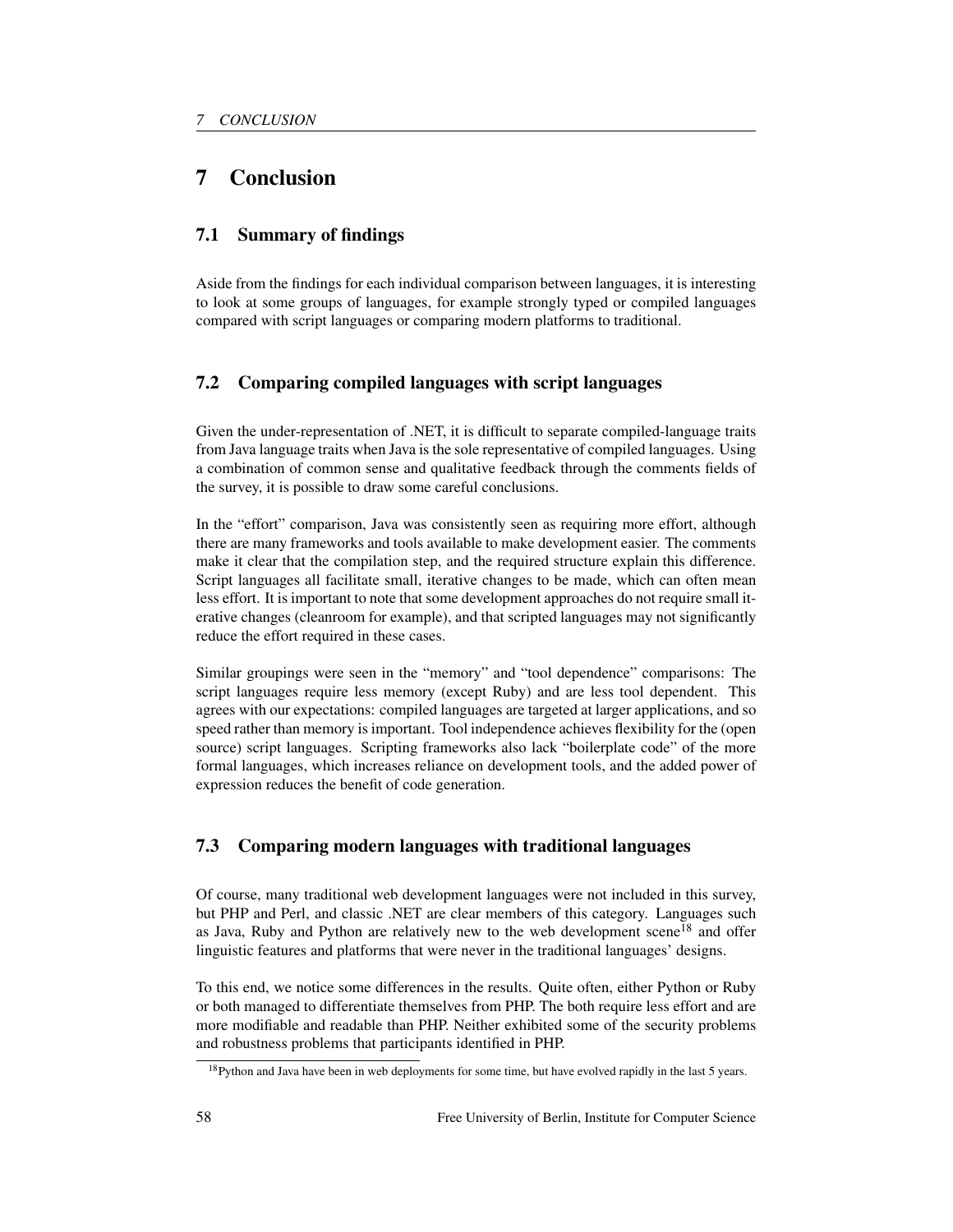Interestingly, the modern languages were not able to consistently set themselves apart from the very traditional Perl. Readability and tool support were the only noted Perl shortcomings in comparison to the modern languages.

#### 7.4 Secure languages

Participants made it particularly clear that they felt PHP applications were less secure and less robust. This is a direct contradiction of findings from the Plat<sub>-Forms</sub> experiment, which may suggest that this observation is a result of an underlying prejudice.

The explanations offered by the participants pointed to the large number of inexperienced PHP developers, and the trouble they can make with PHP. This might mean that PHP requires a certain level of expertise to avoid security issues.

Worthy of a mention in the security comparisons is Perl, which was consistently rated as being secure.

#### 7.5 Efficient languages

Looking at speed and scalability, Perl and PHP were rated well for speed, Java and Perl were rated well for scalability. This confirms our expectations, Java is known to have an overhead, but also to scale particularly well. What is mildly surprising is that PHP did not rate particularly well in comparison with the other platforms, yet runs a number of extremely high traffic web sites.

#### 7.6 Memory intensive languages

One clear result from the memory comparisons was PHP, whose applications use less memory than all other platforms. There was an impressive difference between PHP and Ruby, likewise Perl also clearly out-performs Java.

# 7.7 Further work

#### 7.7.1 Further work for our data

We did not have the resources to categorise the comments from the participants, which would provide a useful overview of the opinions and results. Further work might include cross-comparisons, trying to identify patterns of responses from the participants.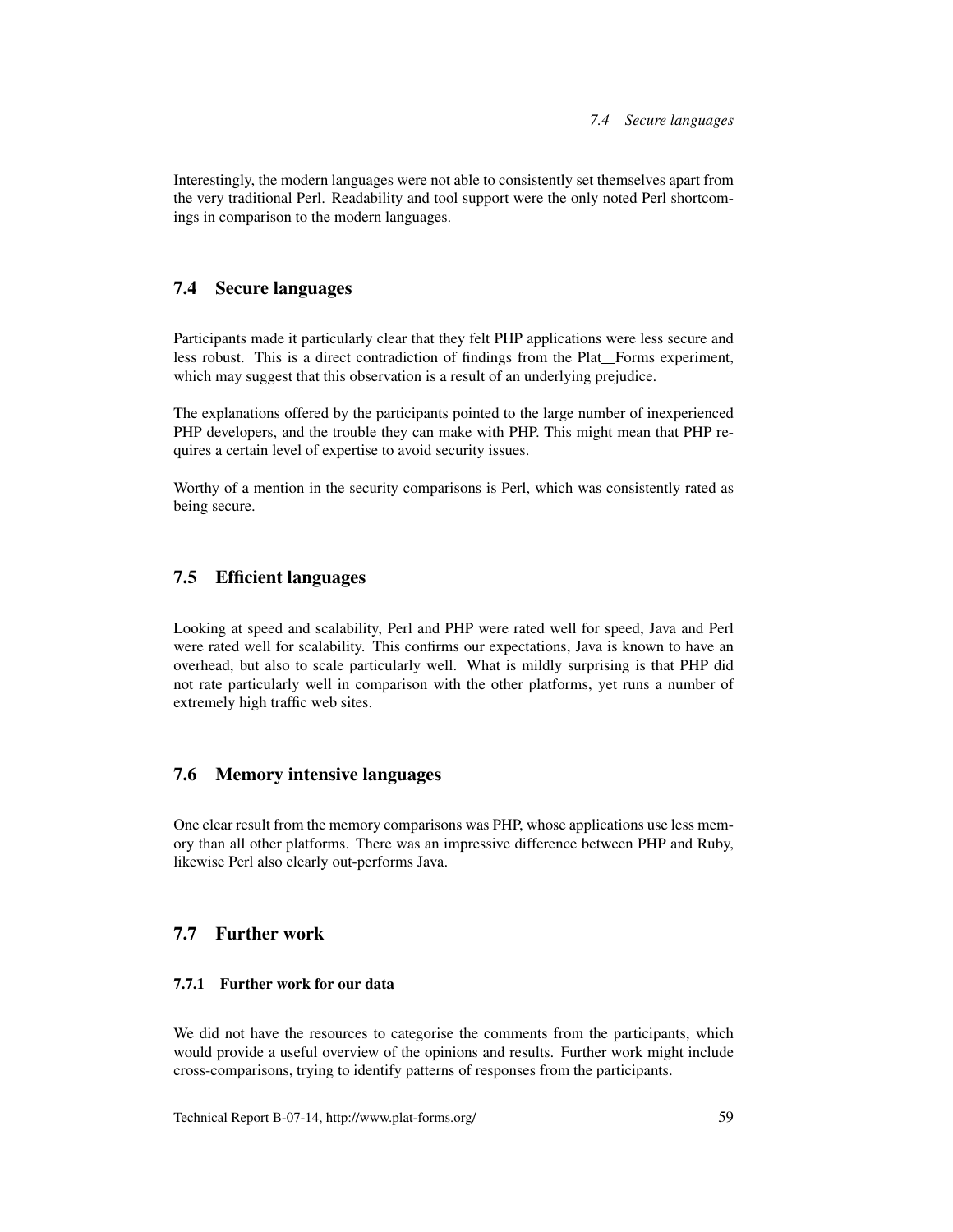#### 7.7.2 Possible follow-up work

A repeat of this survey would be particularly valuable if it could address some of the issues mentioned earlier and reach a larger number of participants with a professional background. Also interesting would be results with a higher number of .NET and Java comparisons.

# 7.8 Acknowledgements

The preparation of this survey and document is the work of more than one person. In particular, the management and formulation of the survey was done by Lutz Prechelt, Florian Thiel, Ulrich Staerk and myself, with feedback from Stephan Salinger. Facilities for the running of the survey were provided by the Free University of Berlin. This document was written with great help from Lutz Prechelt, Florian Thiel and Ulrich Staerk.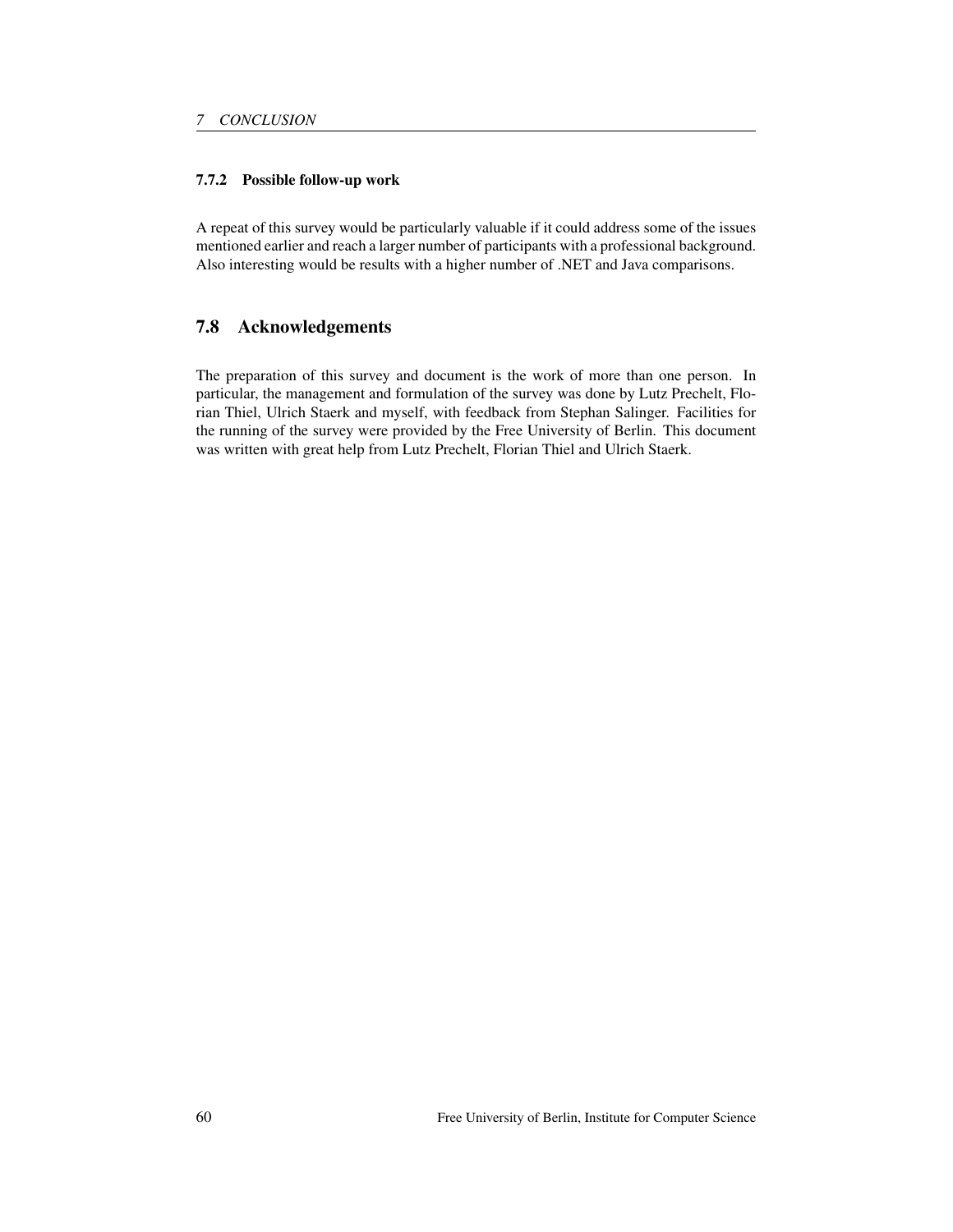# Appendix A Validation data

Table 2: Duplicate participating IP addresses. Actual IP addresses are replaced by a pseudo-name, in line with the privacy policy in Appendix D on page 84. One participant was consequently removed, this is also indicated below.

| ID  | IP address | start hour | comparison     | no. comparisons | completed      |
|-----|------------|------------|----------------|-----------------|----------------|
| 93  | A          | 25         | Perl-PHP       | $\theta$        | N <sub>O</sub> |
| 385 | A          | 48         | Perl-PHP       | 12              | <b>YES</b>     |
| 110 | B          | 33         | Perl-Java EE   | 12              | <b>YES</b>     |
| 452 | B          | 59         | Perl-PHP       | $\theta$        | N <sub>O</sub> |
| 471 | B          | $6+$       | Perl-Java EE   | 6               | <b>YES</b>     |
| 475 | B          | 61         | Perl-Ruby      | $\Omega$        | N <sub>O</sub> |
| 496 | B          | 64         | Perl-PHP       | $\Omega$        | N <sub>O</sub> |
| 128 | C          | 35         | Python-Java EE | 10              | <b>YES</b>     |
| 208 | C          | 38         | PHP-Java EE    | $\Omega$        | N <sub>O</sub> |
| 249 | D          | 40         | Java EE-.NET   | 2               | N <sub>O</sub> |
| 677 | D          | 166        | Perl-PHP       | $\Omega$        | N <sub>O</sub> |
| 743 | E          | 178        | PHP-Ruby       | 12              | <b>YES</b>     |
| 745 | E          | 178        | PHP-Ruby       | $\Omega$        | N <sub>O</sub> |
| 748 | E          | 178        | PHP-Java EE    | $\Omega$        | NO.            |
| 751 | Е          | 178        | NET-Java EE    | $\Omega$        | N <sub>O</sub> |
| 797 | F          | 203        | .NET-Python    | $\Omega$        | N <sub>O</sub> |
| 798 | F          | 203        | .NET-Java EE   | 0               | N <sub>O</sub> |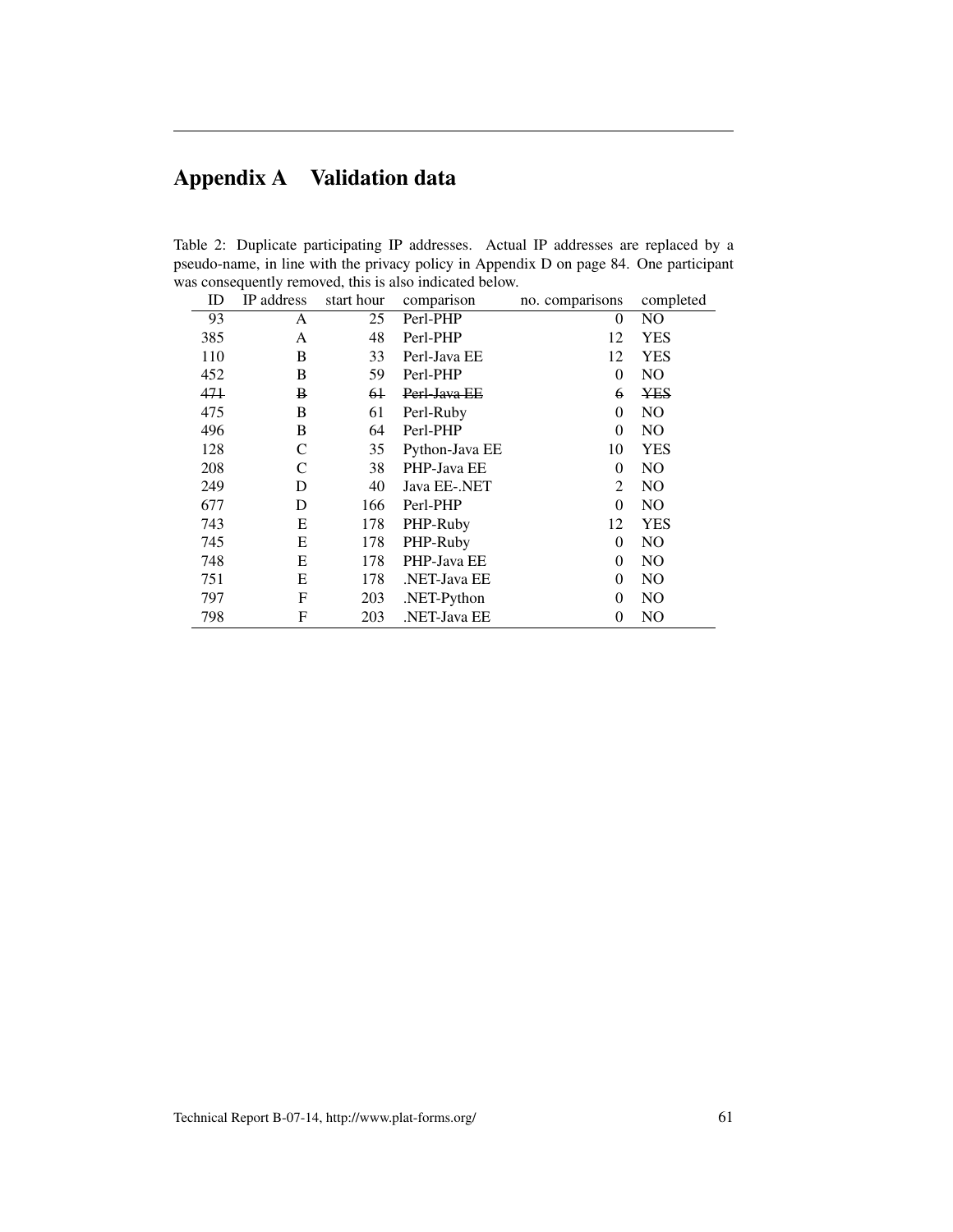| Table 3: Number of participants per country. This also includes visitors who did not submit |  |  |  |
|---------------------------------------------------------------------------------------------|--|--|--|
| a comparison.                                                                               |  |  |  |

| Country                   | Participants   |
|---------------------------|----------------|
| Germany                   | 260            |
| <b>United States</b>      | 128            |
| United Kingdom            | 43             |
| Canada                    | 25             |
| Austria                   | 19             |
| Australia                 | 17             |
| Switzerland               | 15             |
| India                     | 10             |
| Italy                     | 9              |
| Romania                   | 9              |
| France                    | 7              |
| Netherlands               | 7              |
| <b>Russian Federation</b> | 7              |
| <b>Brazil</b>             | 6              |
| <b>Israel</b>             | 6              |
| Argentina                 | 5              |
| Spain                     | 5              |
| Poland                    | $\overline{4}$ |
| Portugal                  | $\overline{4}$ |
| Belgium                   |                |
| Japan                     |                |
| Lithuania                 |                |
| Denmark                   |                |
| Finland                   |                |
| Greece                    |                |
| New Zealand               | 33322222       |
| Norway                    |                |
| Slovenia                  |                |
| Sweden                    | $\overline{c}$ |
| 22 other countries        | $\overline{1}$ |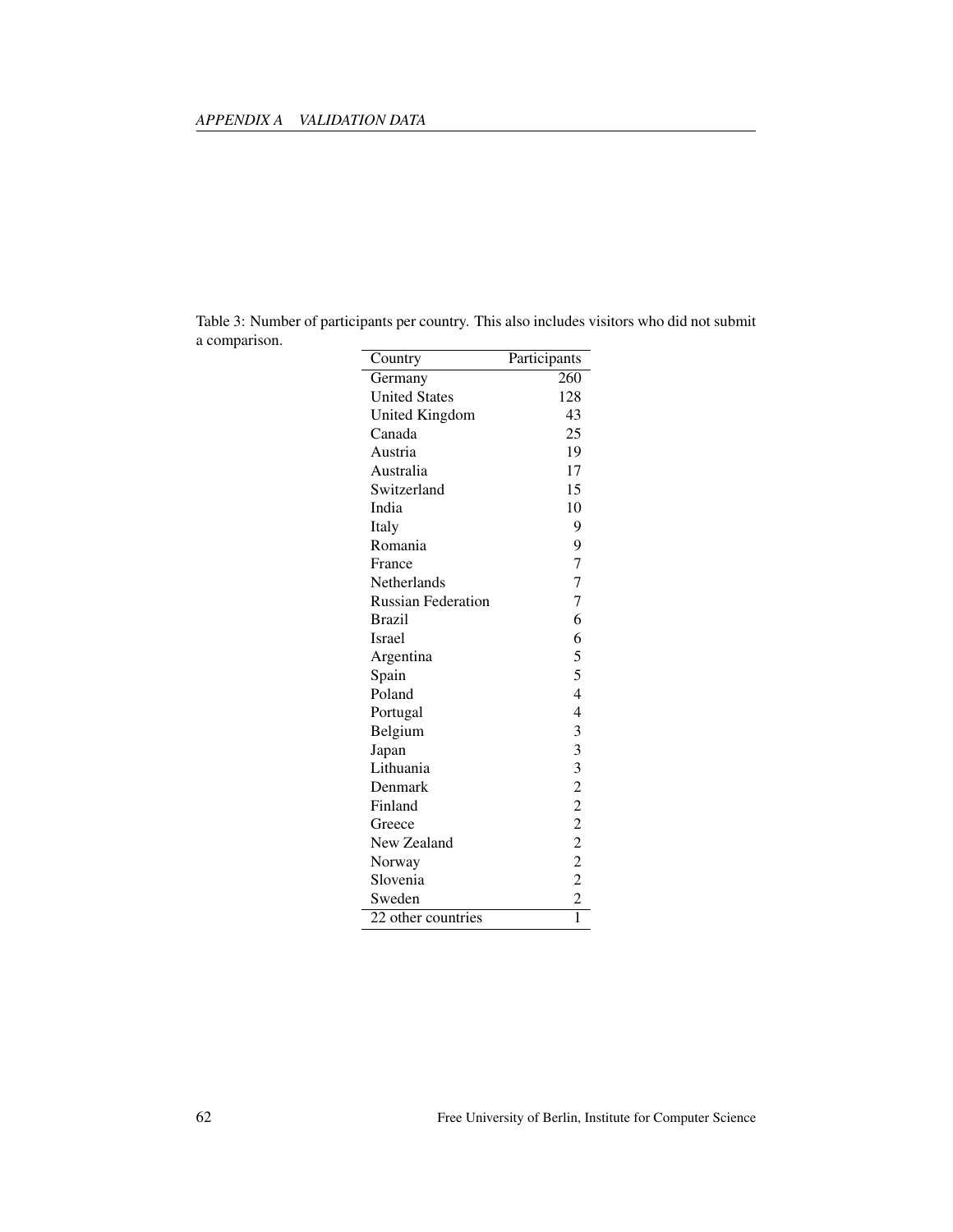# Appendix B Additional results charts

The following charts are the same charts from the results section (section 5 on page 28), with large-heavy weighting, as opposed to small-heavy.



Figure 27: Effort comparisons (large-heavy weighting)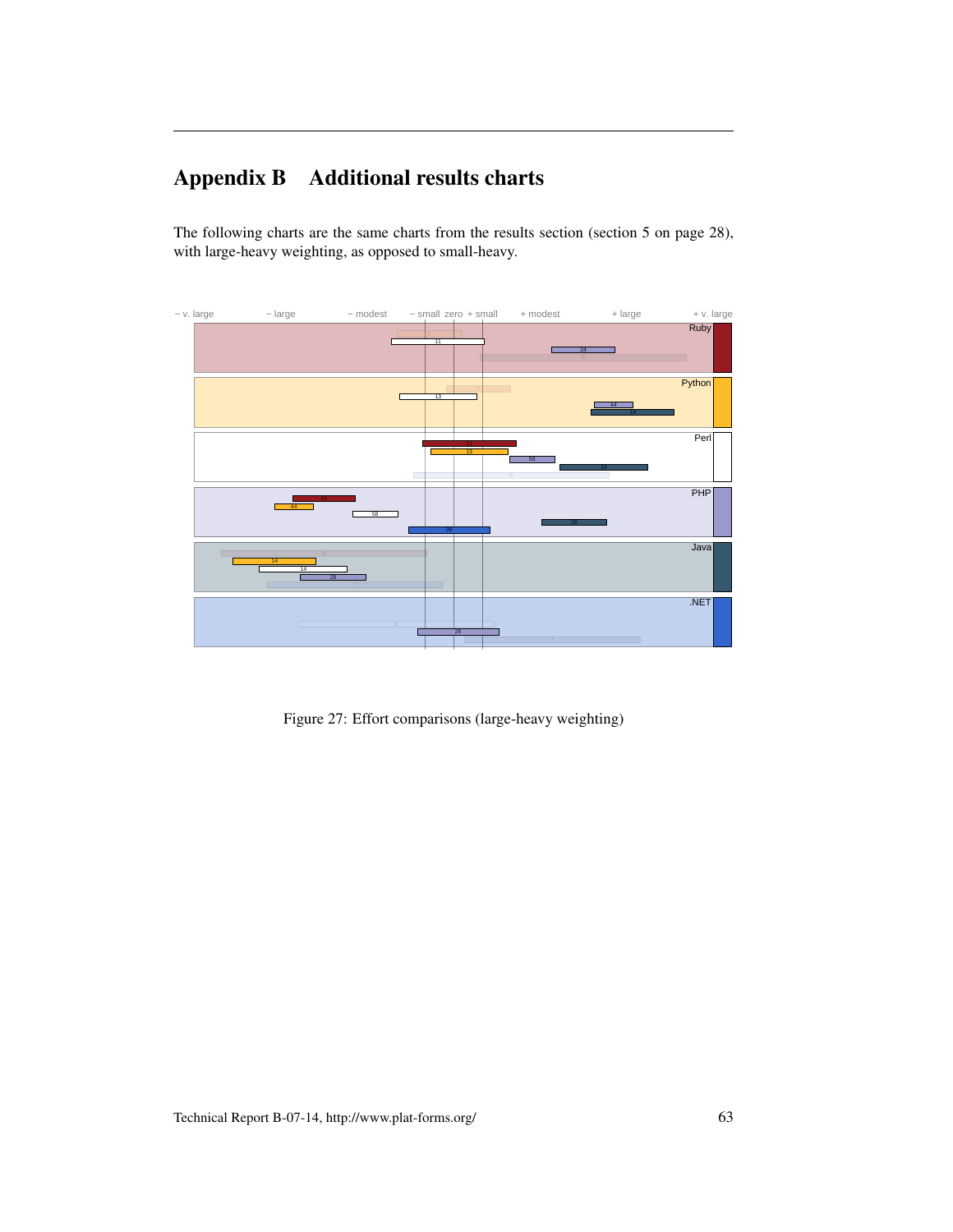

Figure 28: Readability comparisons (large-heavy weighting)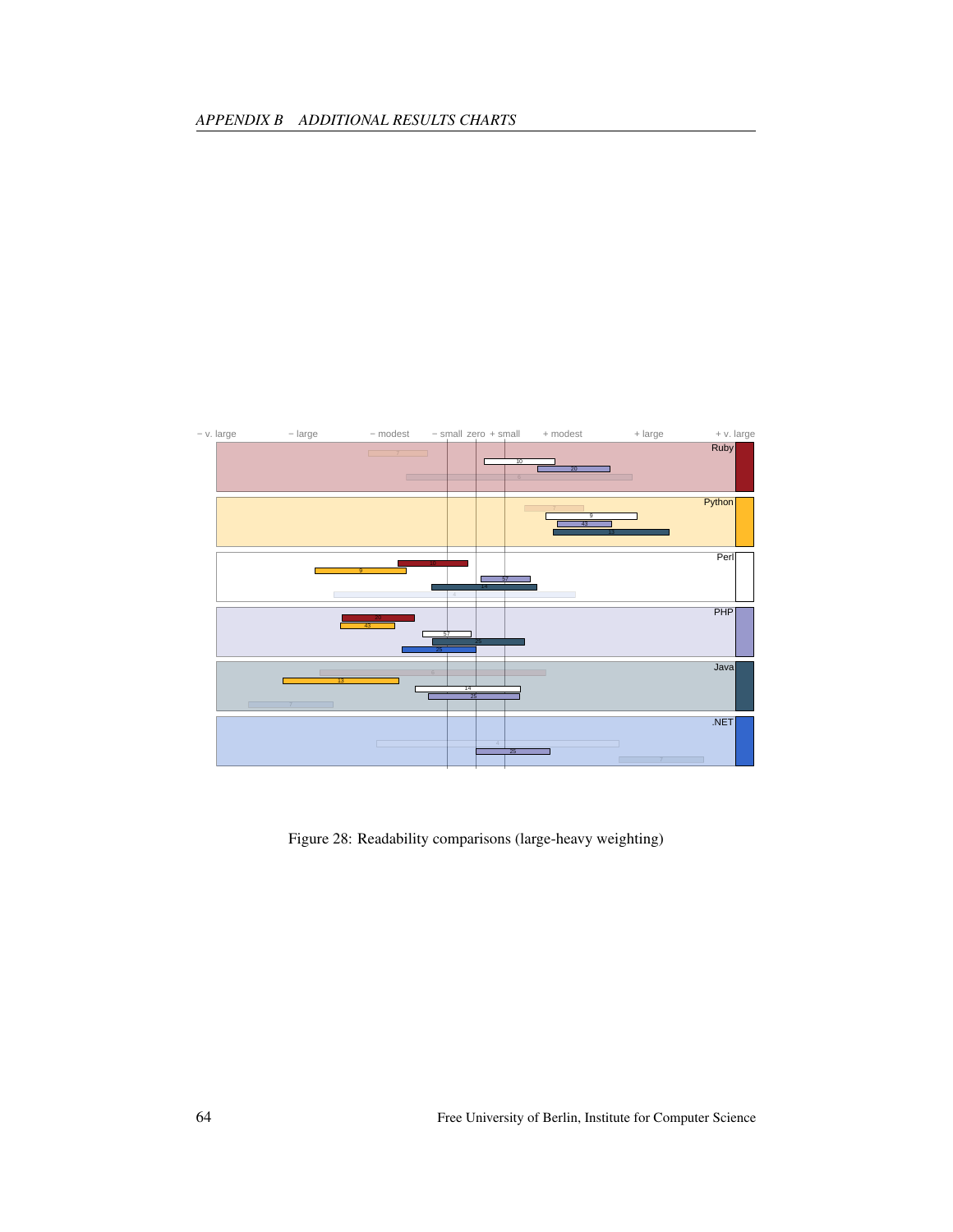

Figure 29: Modifiability comparisons (large-heavy weighting)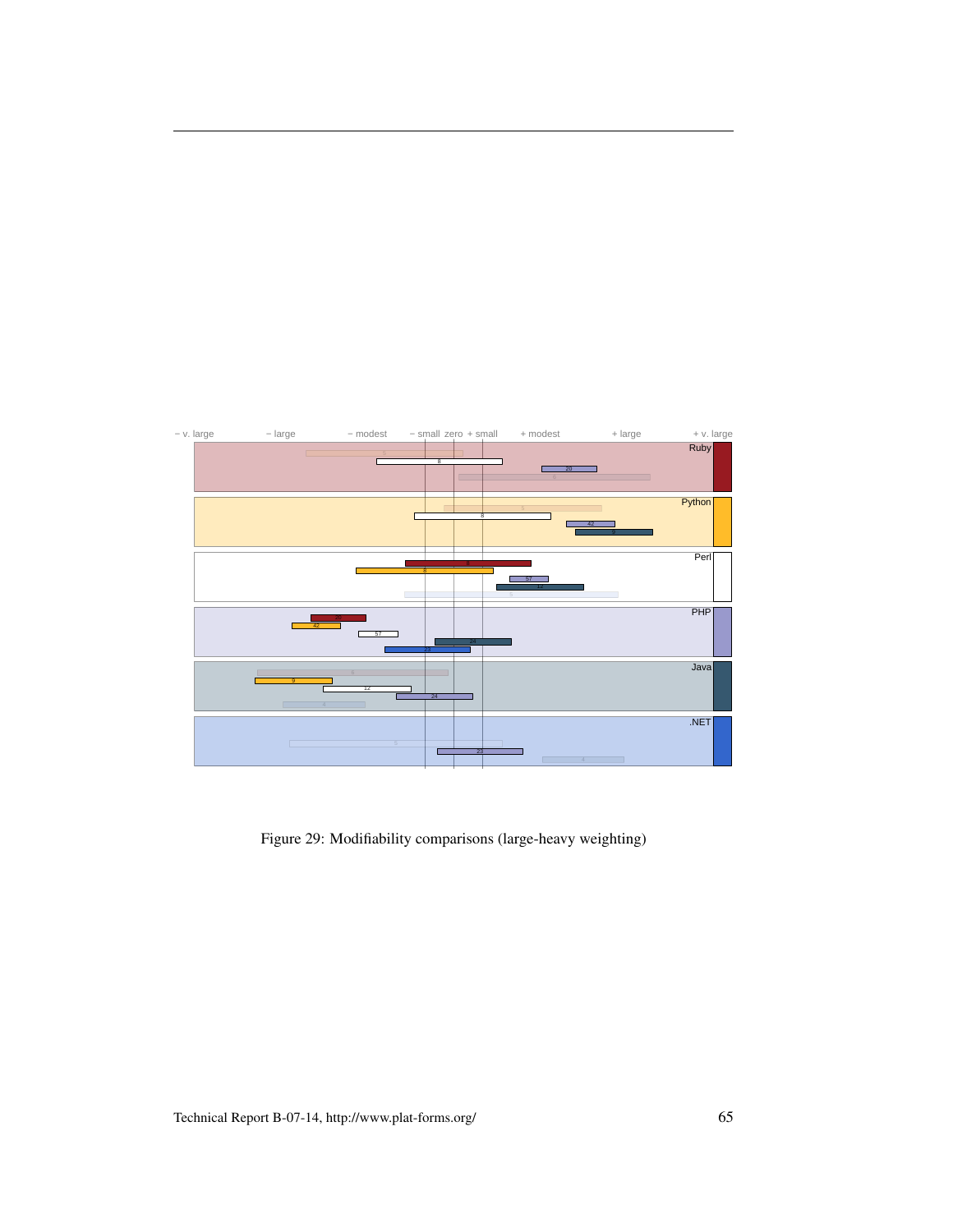

Figure 30: Robustness comparisons (large-heavy weighting)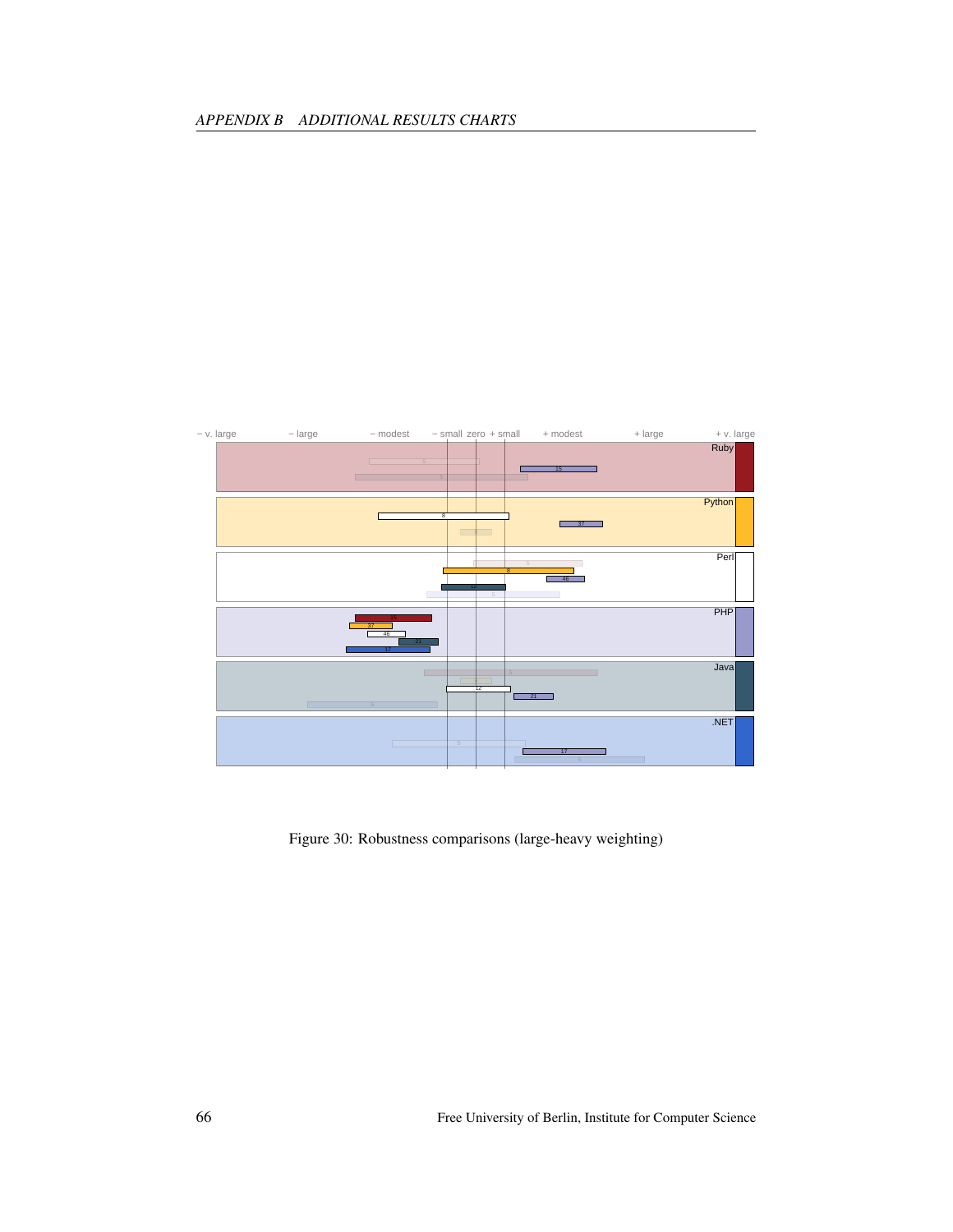

Figure 31: Scalability comparisons (large-heavy weighting)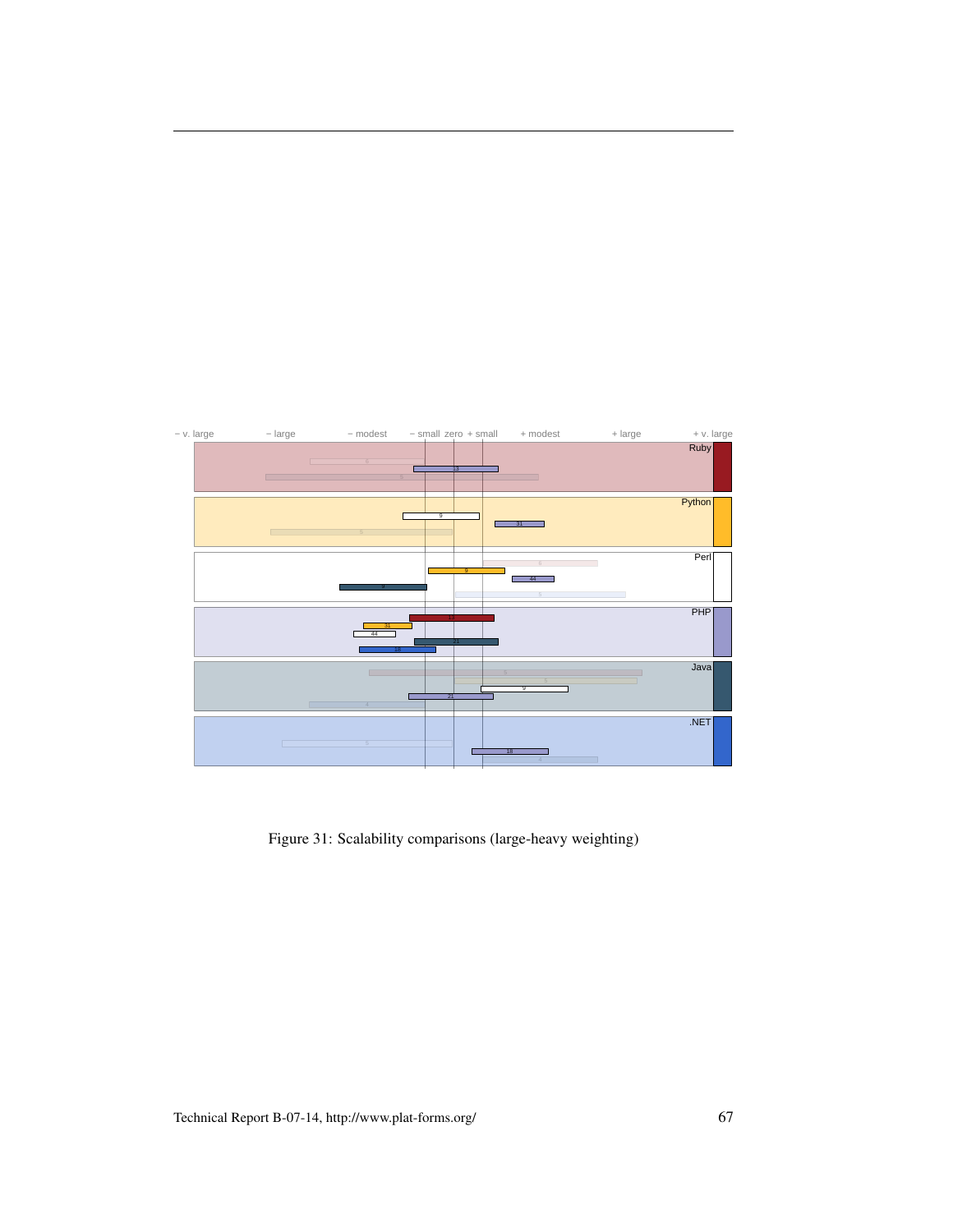

Figure 32: Usability comparisons (large-heavy weighting)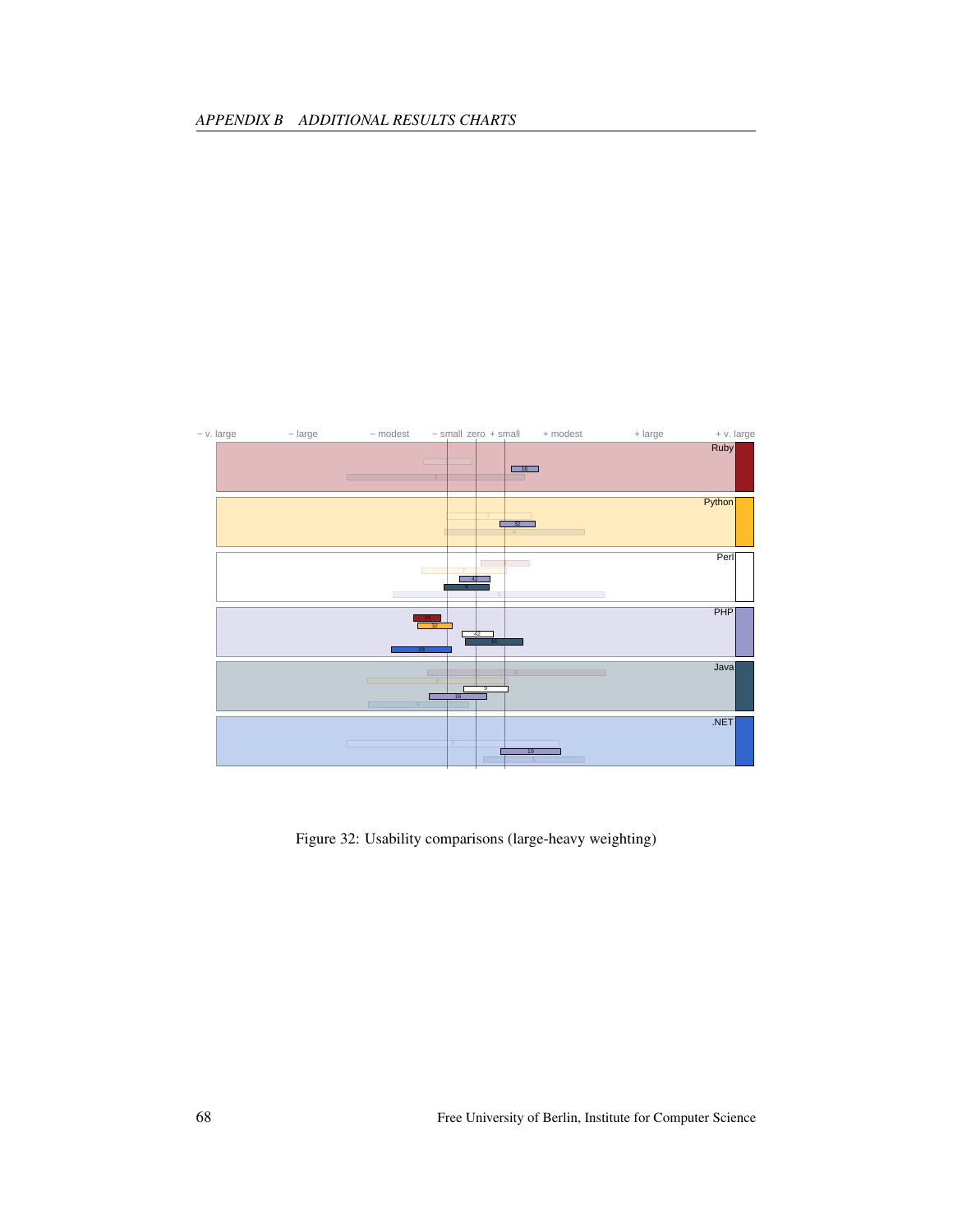

Figure 33: Security comparisons (large-heavy weighting)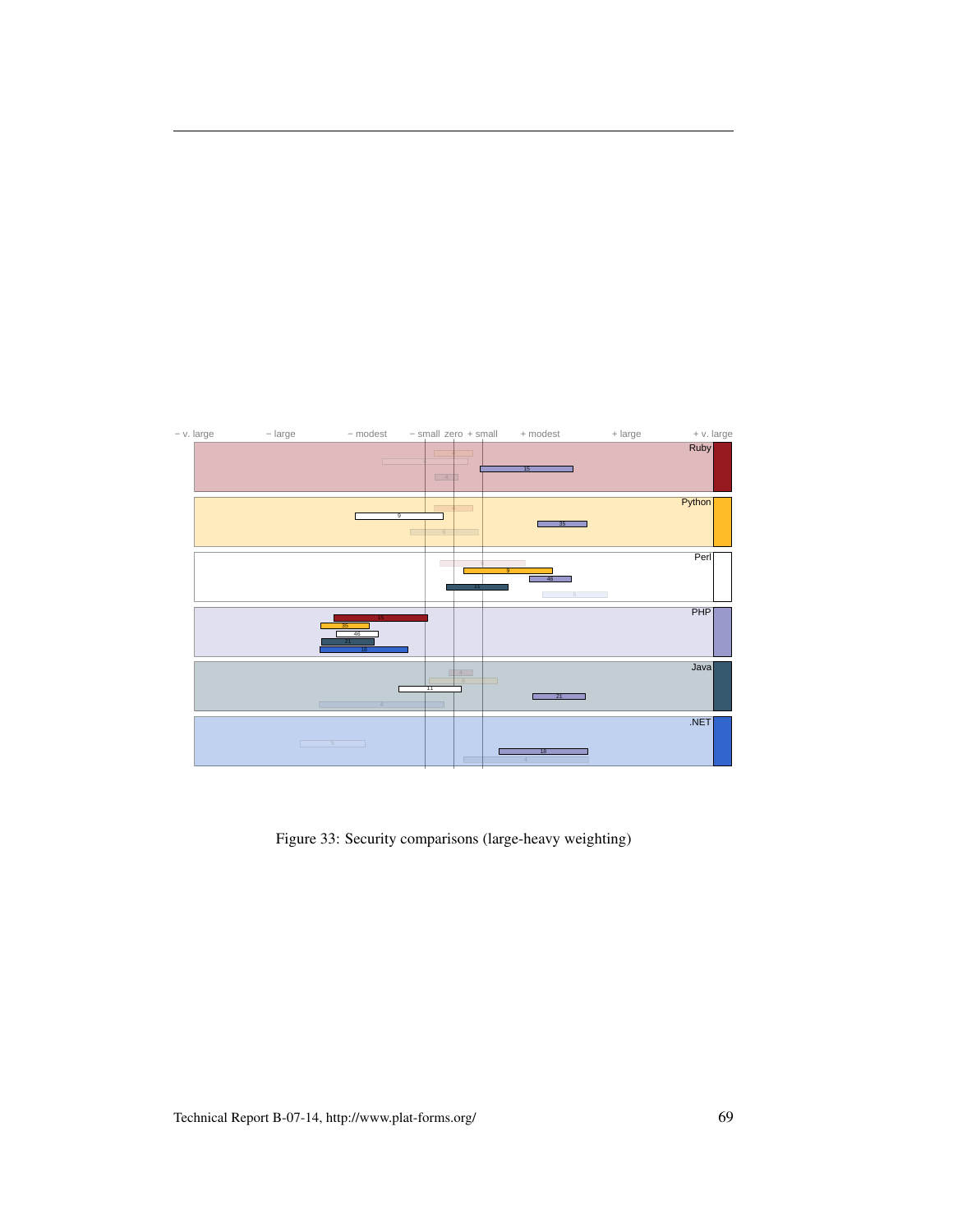

Figure 34: Speed comparisons (large-heavy weighting)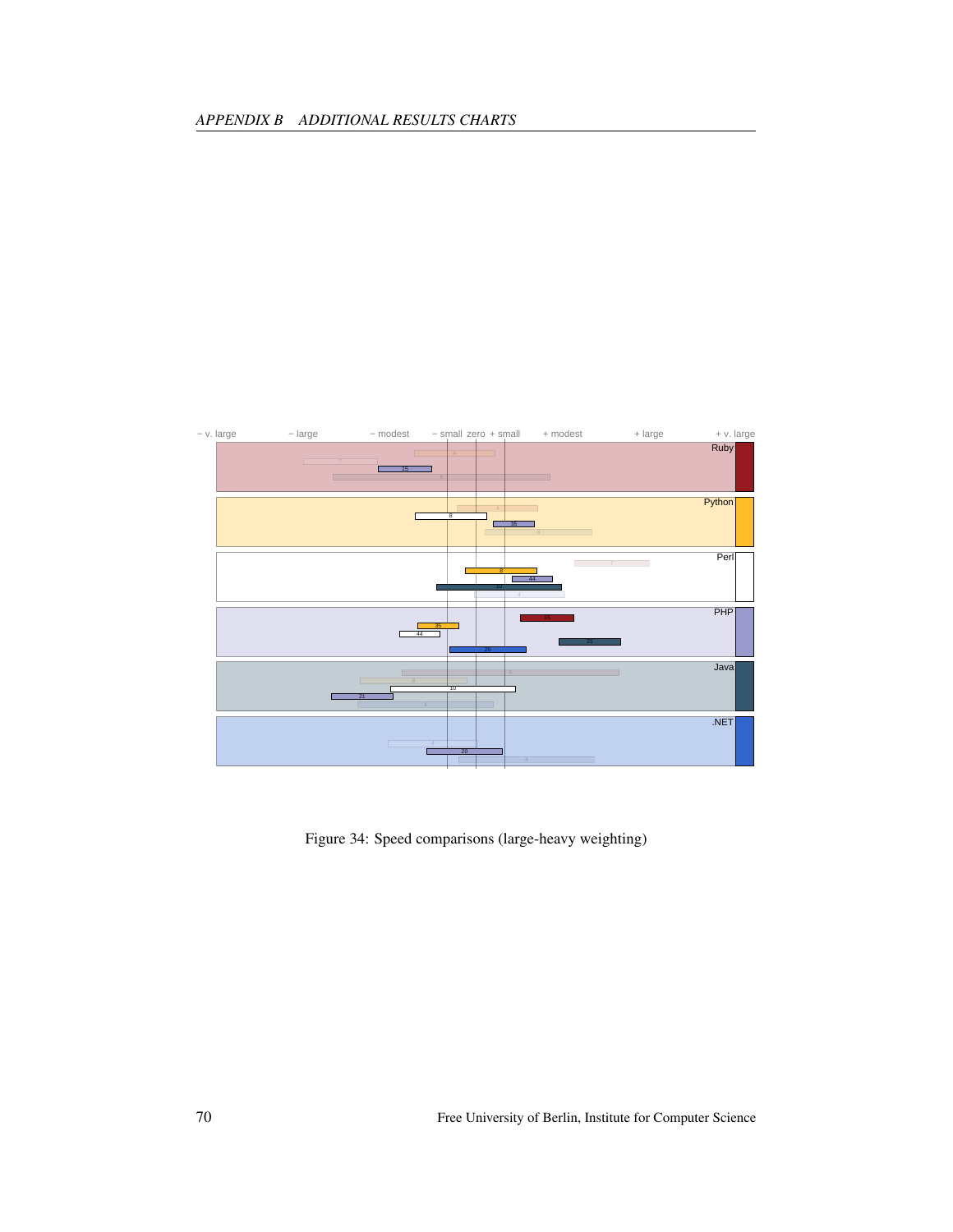

Figure 35: Memory comparisons (large-heavy weighting)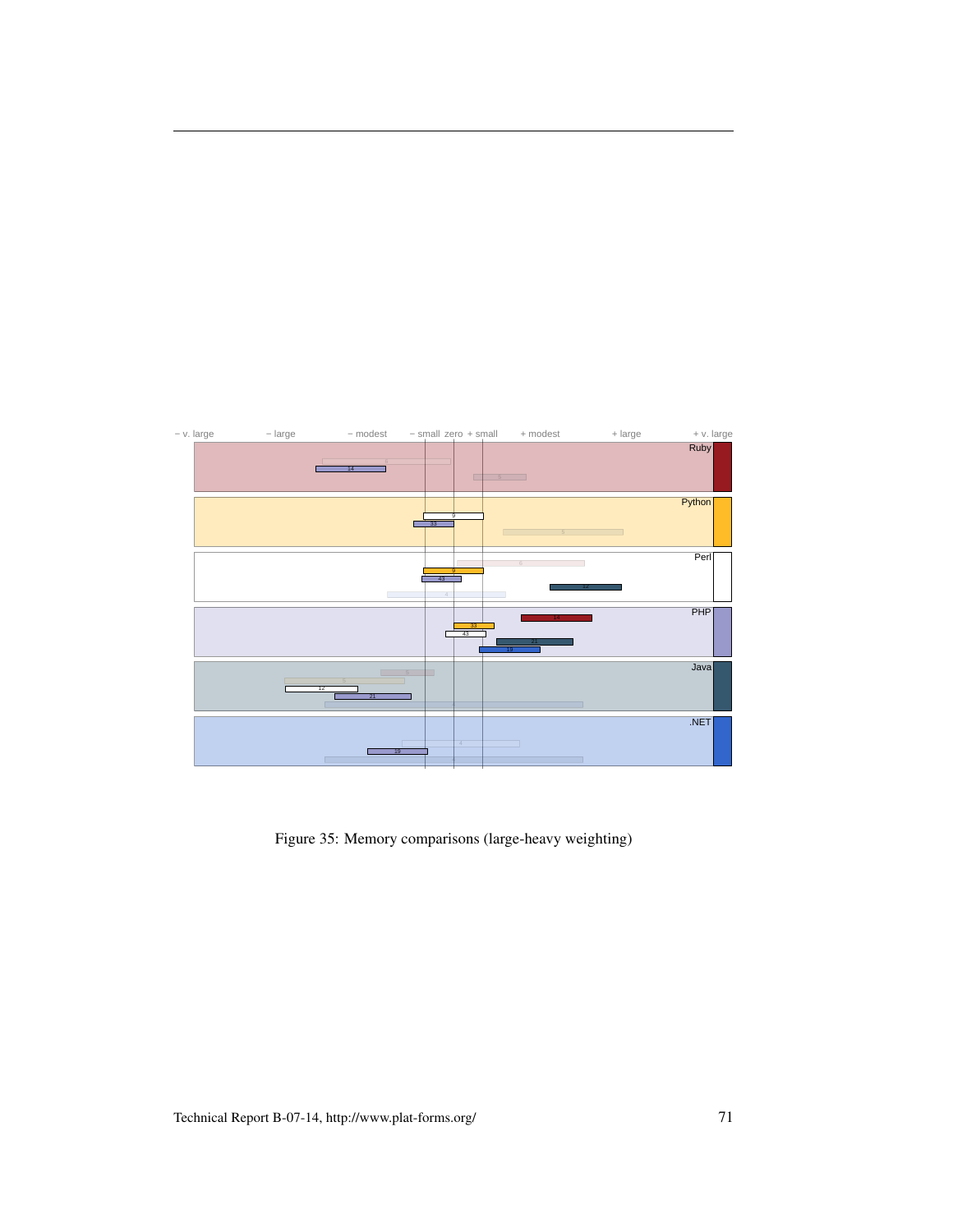

Figure 36: Tools comparisons (large-heavy weighting)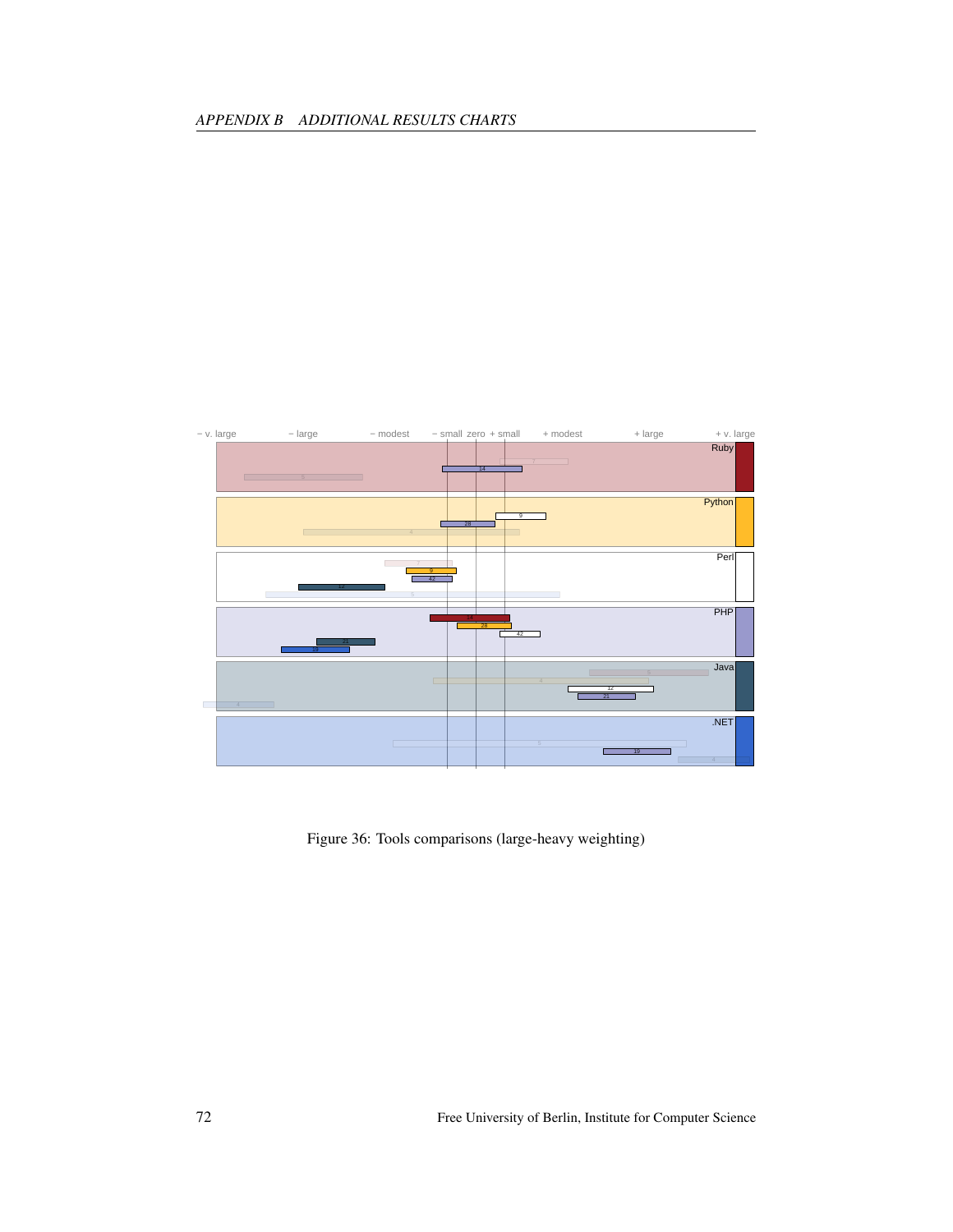

Figure 37: Tool dependence comparisons (large-heavy weighting)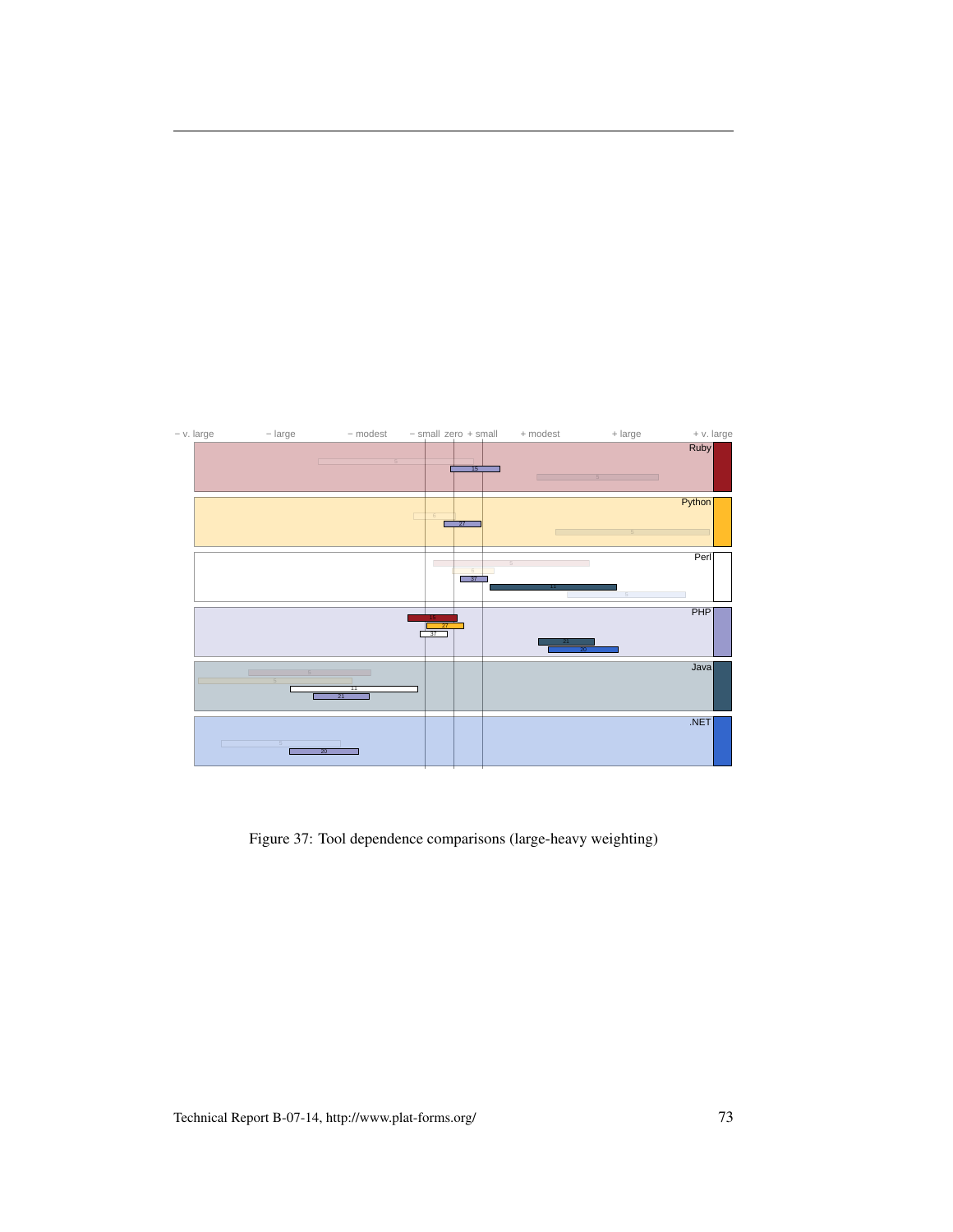

Figure 38: Framework dependence comparisons (large-heavy weighting)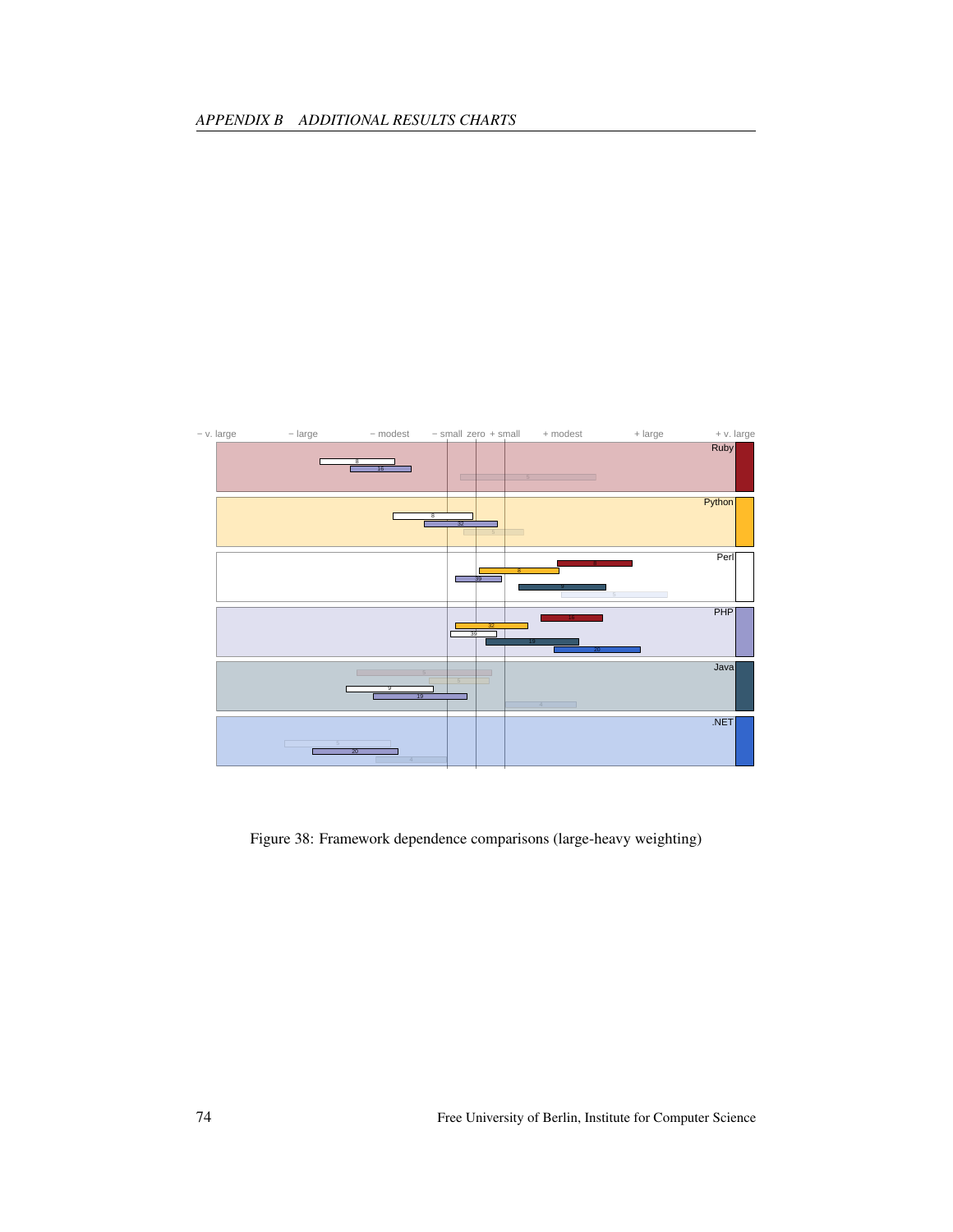# Appendix C Questionnaire

## Page 1: Platforms

My most extensively used platform is:

- .NET (ASP etc.)
- Java EE
- Perl
- PHP
- Ruby
- Python

My second most extensively used platform is:

- .NET (ASP etc.)
- Java EE
- Perl
- PHP
- Ruby
- Python

## Page 2: Learning

Which platform did you learn and develop with first?

- *Platform A*
- *Platform B*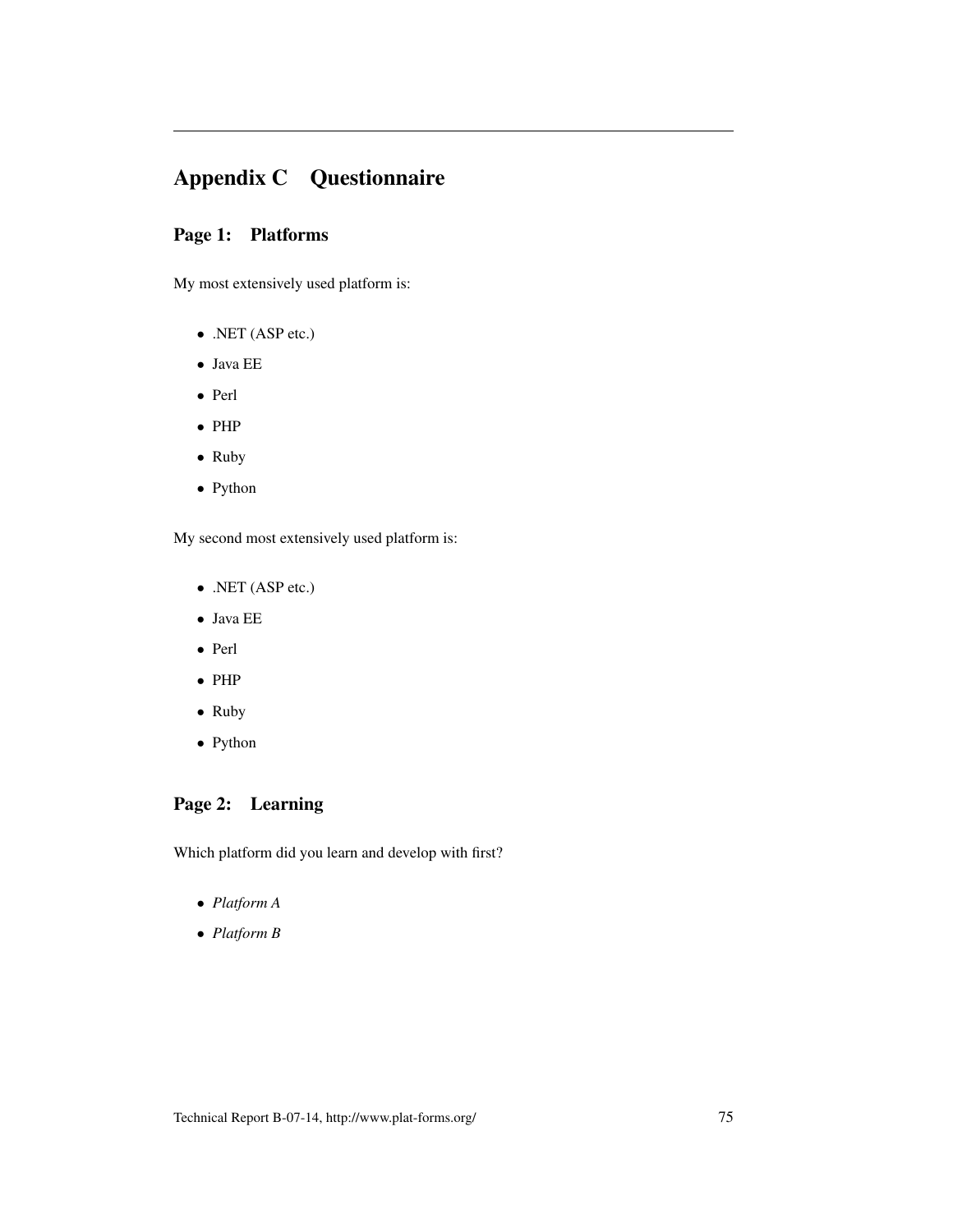## Page 3: Experience

Compared to the extent of my experience with *Platform A*, I would consider my experience with *Platform B* to be:

- about as thorough
- somewhat less thorough
- about half as thorough
- much less thorough

## Page 4: Applications

With *Platform A*:

- I have implemented web applications alone with a total effort of about *XX* person weeks.
- I have implemented web applications with other people, with a total effort of about *XX* person weeks on my part.

With *Platform B*:

- I have implemented web applications alone with a total effort of about *XX* person weeks.
- I have implemented web applications with other people, with a total effort of about *XX* person weeks on my part.

#### Page 5: Frameworks

On *Platform A*, I am regularly using or have used during some time in the past the following frameworks for writing web applications:

On *Platform B*, I am regularly using or have used during some time in the past the following frameworks for writing web applications: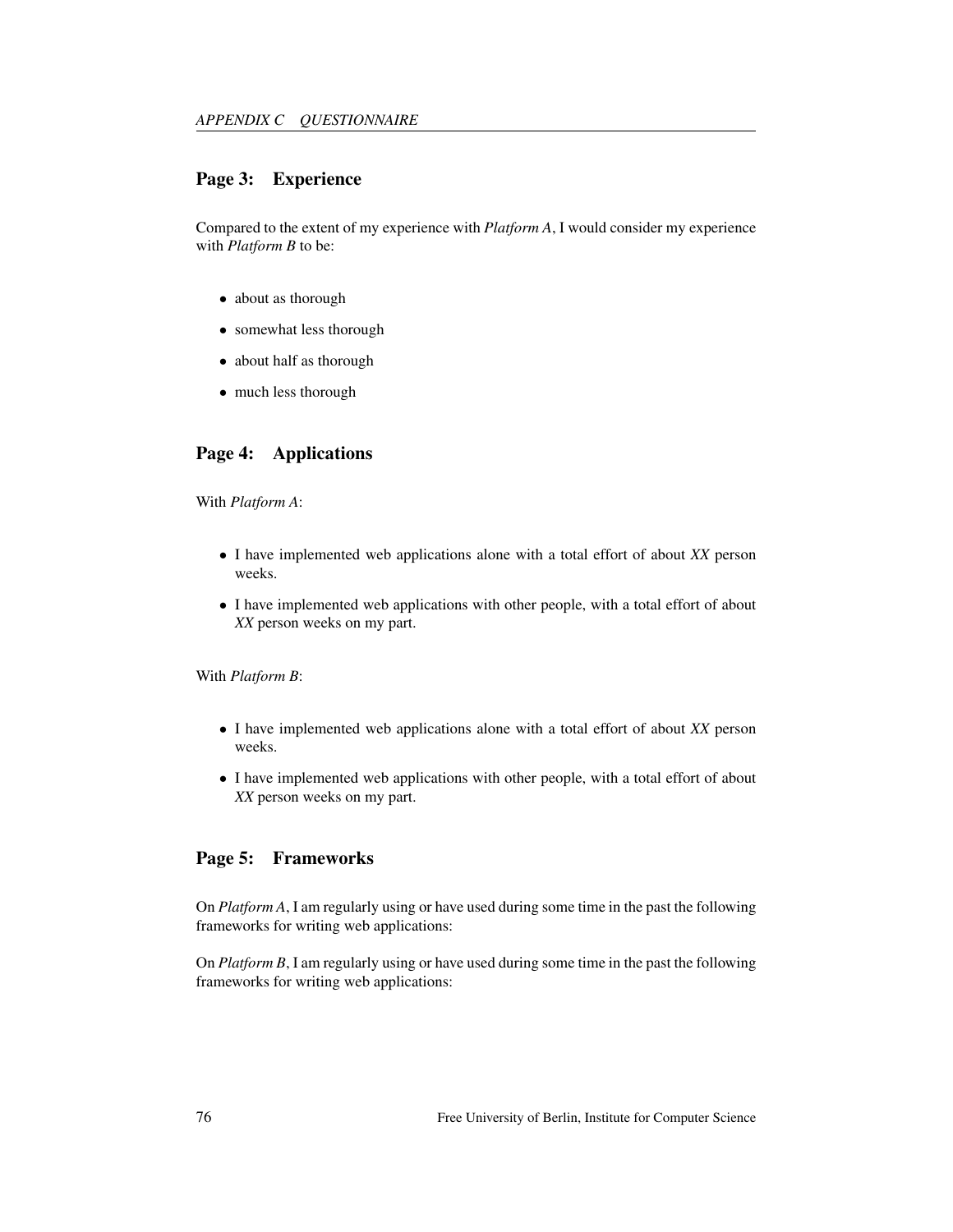## Page 6: Effort

I believe that a web application built with *Platform A* tends to

• require *more/less* effort

. . . than an equivalent one built with *Platform B* and I believe the typical size of the difference is:

- very large
- large
- modest
- small
- about zero

I believe the main reasons for the difference are: *reasons*

# Page 7: Readability

I believe that a web application built with *Platform A* tends to

• be *easier/more difficult* to understand for an external programmer

. . . than an equivalent one built with *Platform B* and I believe the typical size of the difference is:

- very large
- large
- modest
- small
- about zero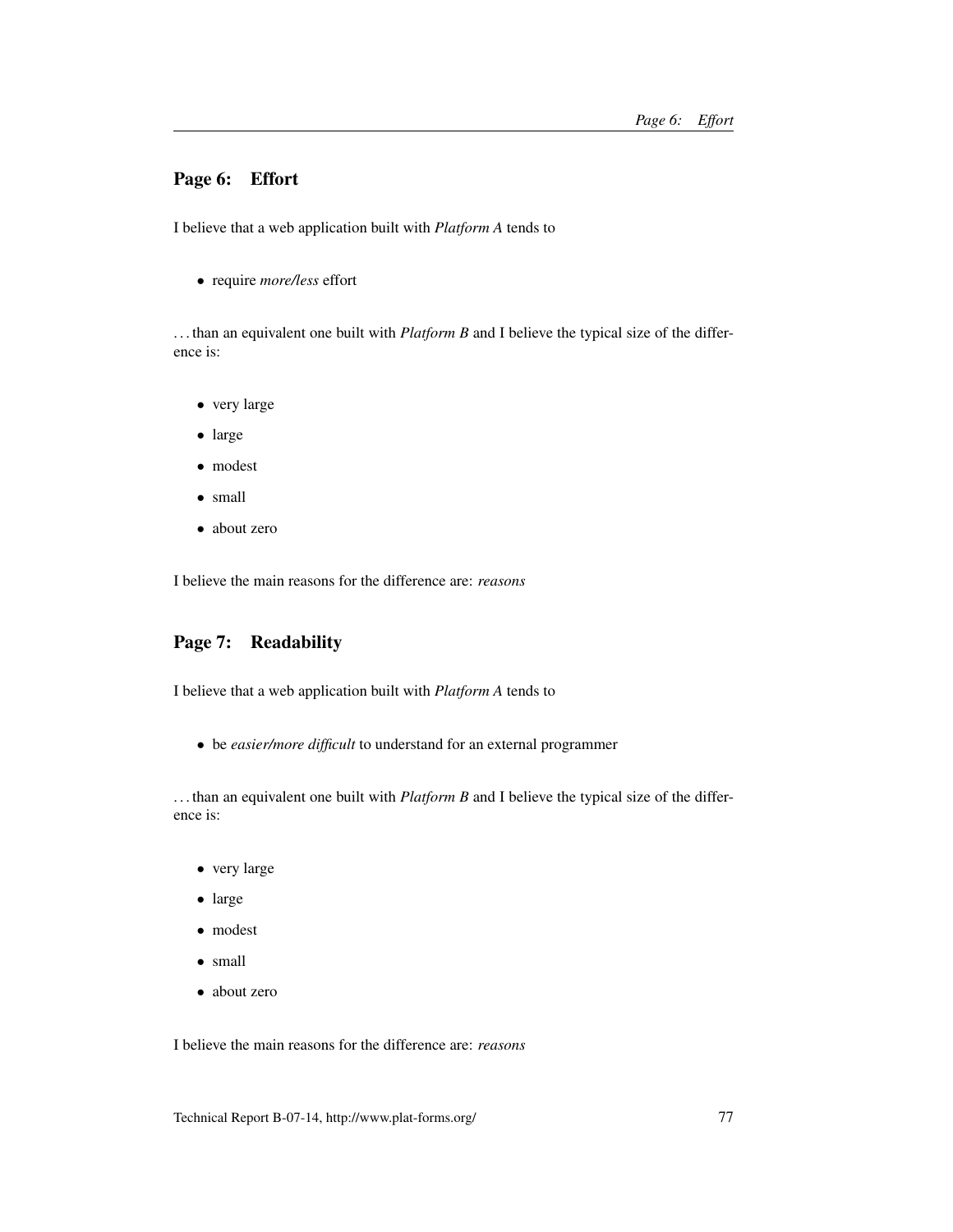## Page 8: Modifiability

I believe that a web application built with *Platform A* tends to

• require *more/less* effort to design, perform, and test an unexpected change.

. . . than an equivalent one built with *Platform B* and I believe the typical size of the difference is:

- very large
- large
- modest
- small
- about zero

I believe the main reasons for the difference are: *reasons*

## Page 9: Usability

I believe that a web application built with *Platform A* tends to

• be *more/less* usable for the end user

. . . than an equivalent one built with *Platform B* and I believe the typical size of the difference is:

- very large
- large
- modest
- small
- about zero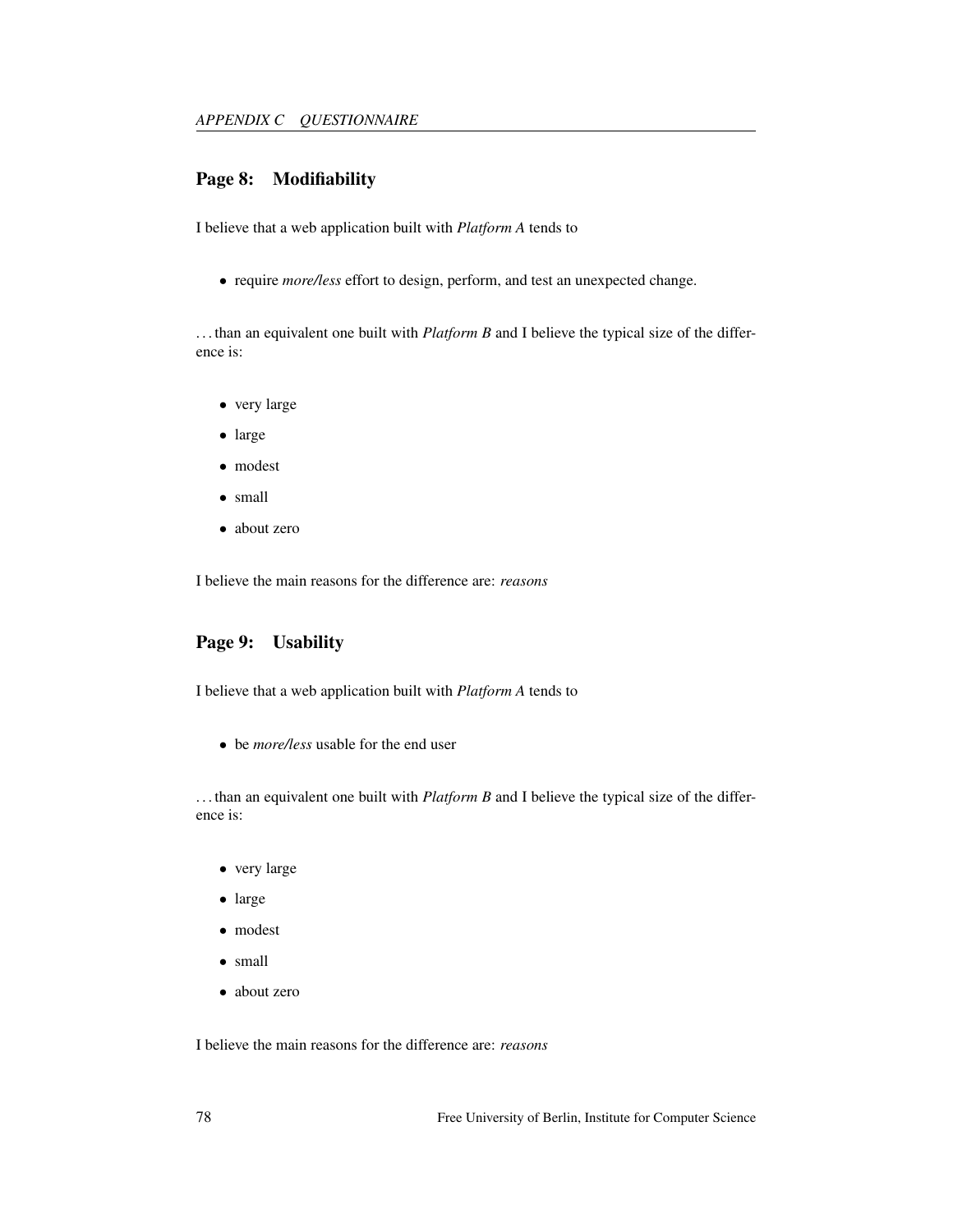#### Page 10: Robustness

I believe that a web application built with *Platform A* tends to

• be *more/less* robust against nonsensical end-user inputs

. . . than an equivalent one built with *Platform B* and I believe the typical size of the difference is:

- very large
- large
- modest
- small
- about zero

I believe the main reasons for the difference are: *reasons*

## Page 11: Security

I believe that a web application built with *Platform A* tends to

• be *more/less* secure against malicious attacks

. . . than an equivalent one built with *Platform B* and I believe the typical size of the difference is:

- very large
- large
- modest
- small
- about zero

I believe the main reasons for the difference are: *reasons*

Technical Report B-07-14, http://www.plat-forms.org/ 79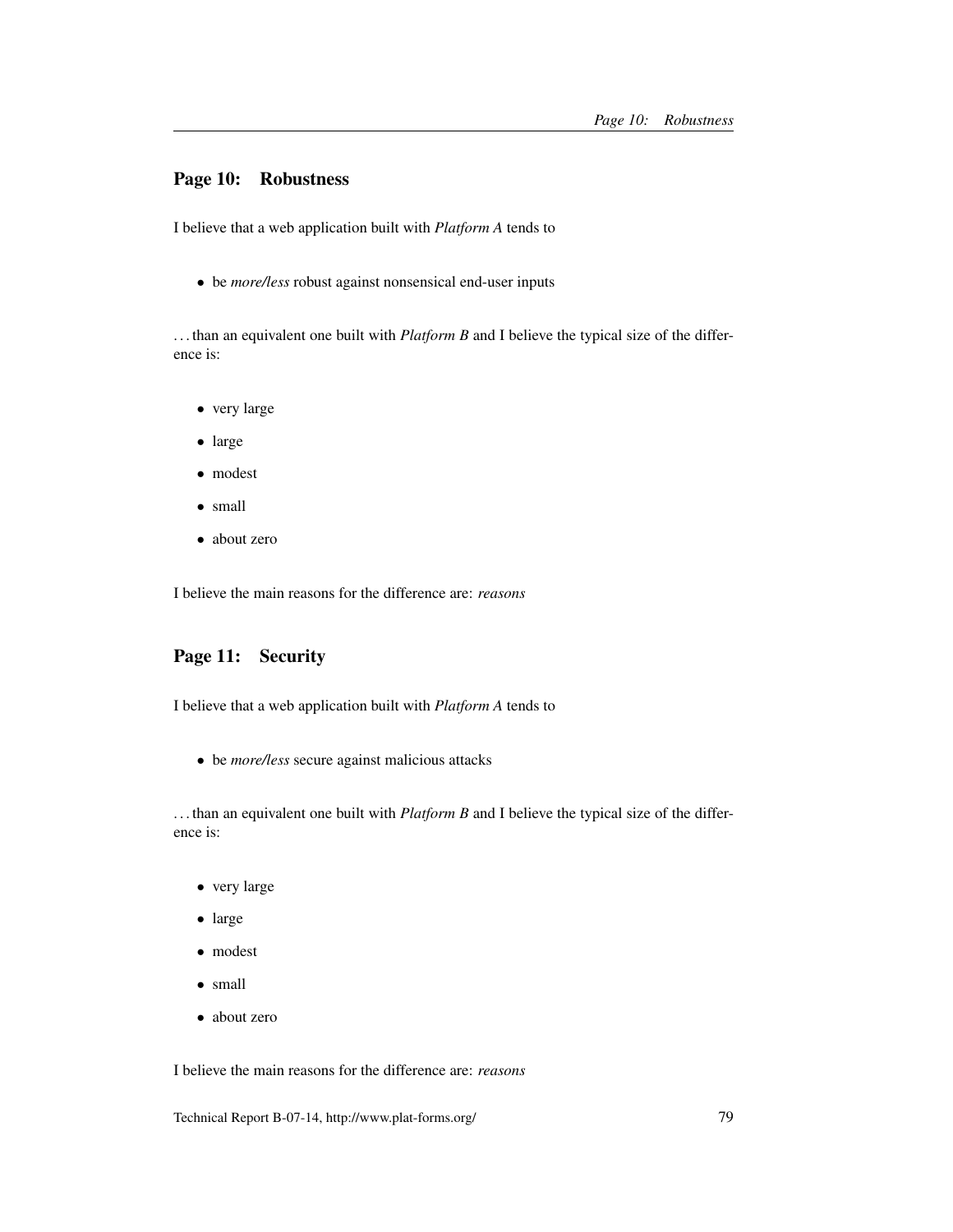## Page 12: Speed

I believe that a web application built with *Platform A* tends to

• be *better/worse* in terms of response time

. . . than an equivalent one built with *Platform B* and I believe the typical size of the difference is:

- very large
- large
- modest
- small
- about zero

I believe the main reasons for the difference are: *reasons*

## Page 13: Memory

I believe that a web application built with *Platform A* tends to

• consume *more/less* memory on the server side.

. . . than an equivalent one built with *Platform B* and I believe the typical size of the difference is:

- very large
- large
- modest
- small
- about zero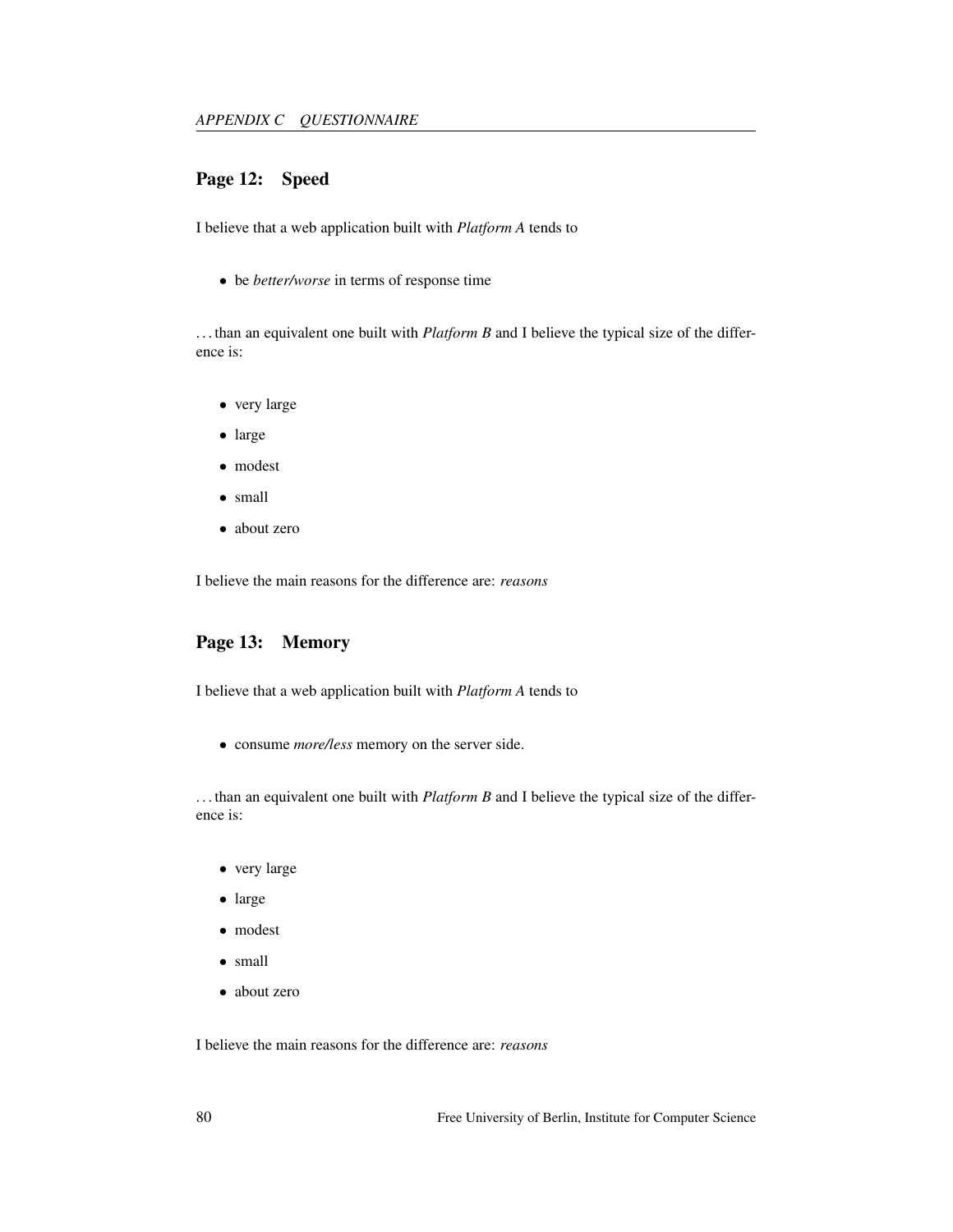## Page 14: Scalability

I believe that a web application built with *Platform A* tends to

• be *more/less* scalable to huge numbers of users

. . . than an equivalent one built with *Platform B* and I believe the typical size of the difference is:

- very large
- large
- modest
- small
- about zero

I believe the main reasons for the difference are: *reasons*

## Page 15: Tools

I believe that web application development with *Platform A* tends to

• have *better/worse* tool (IDE) support

. . . than with *Platform B* and I believe the typical size of the difference is:

- very large
- large
- modest
- small
- about zero

I believe the main reasons for the difference are: *reasons*

Technical Report B-07-14, http://www.plat-forms.org/ 81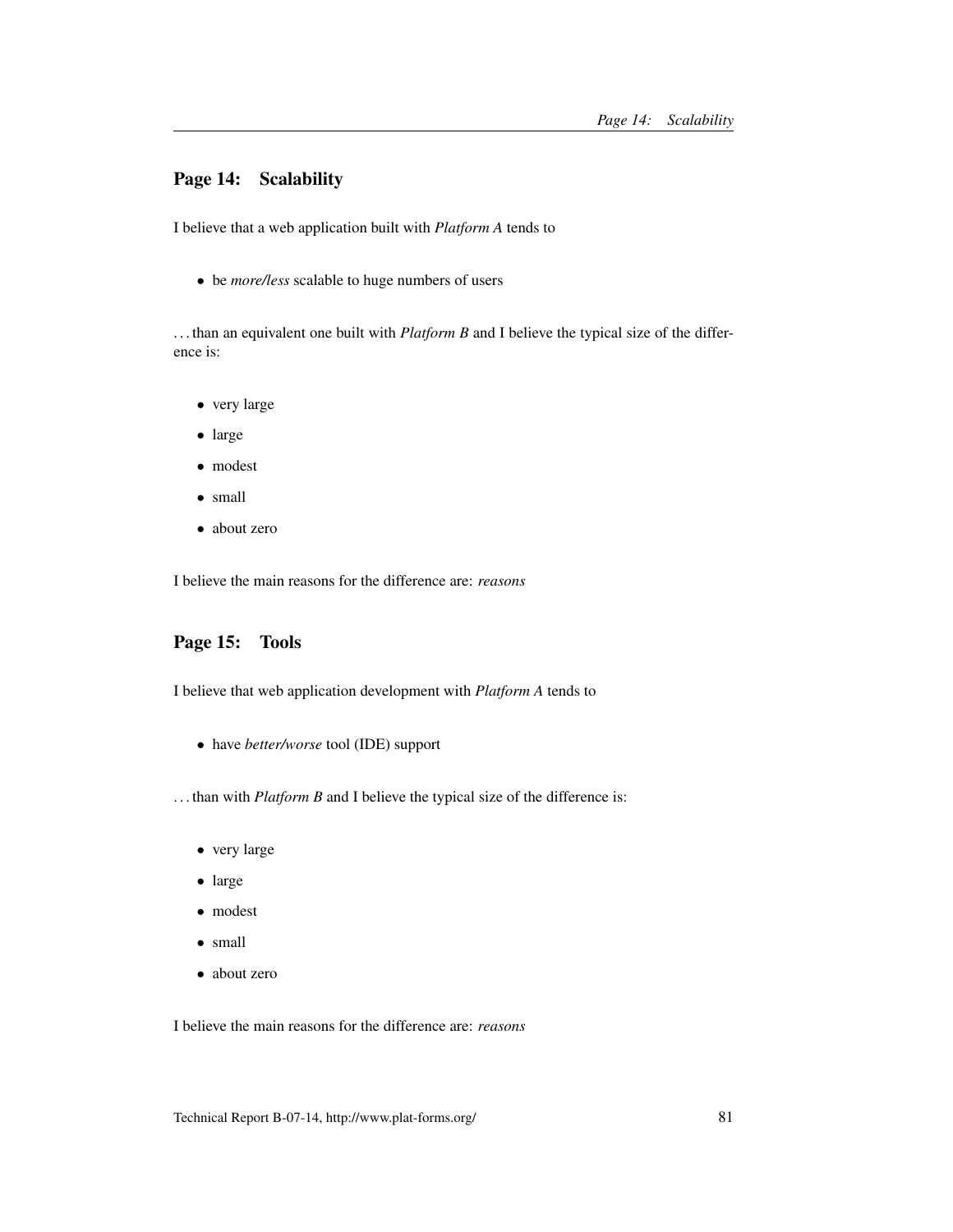## Page 16: Tool Dependence

I believe that web application development with *Platform A* tends to

• be *more/less* dependent on the use of sophisticated tools

. . . than with *Platform B* and I believe the typical size of the difference is:

- very large
- large
- modest
- small
- about zero

I believe the main reasons for the difference are: *reasons*

#### Page 17: Framework Dependence

I believe that web application development with *Platform A* tends to

- be *more/less* framework dependent that is, the choice of framework has a great impact on the product quality
- . . . than with *Platform B* and I believe the typical size of the difference is:
	- very large
	- large
	- modest
	- small
	- about zero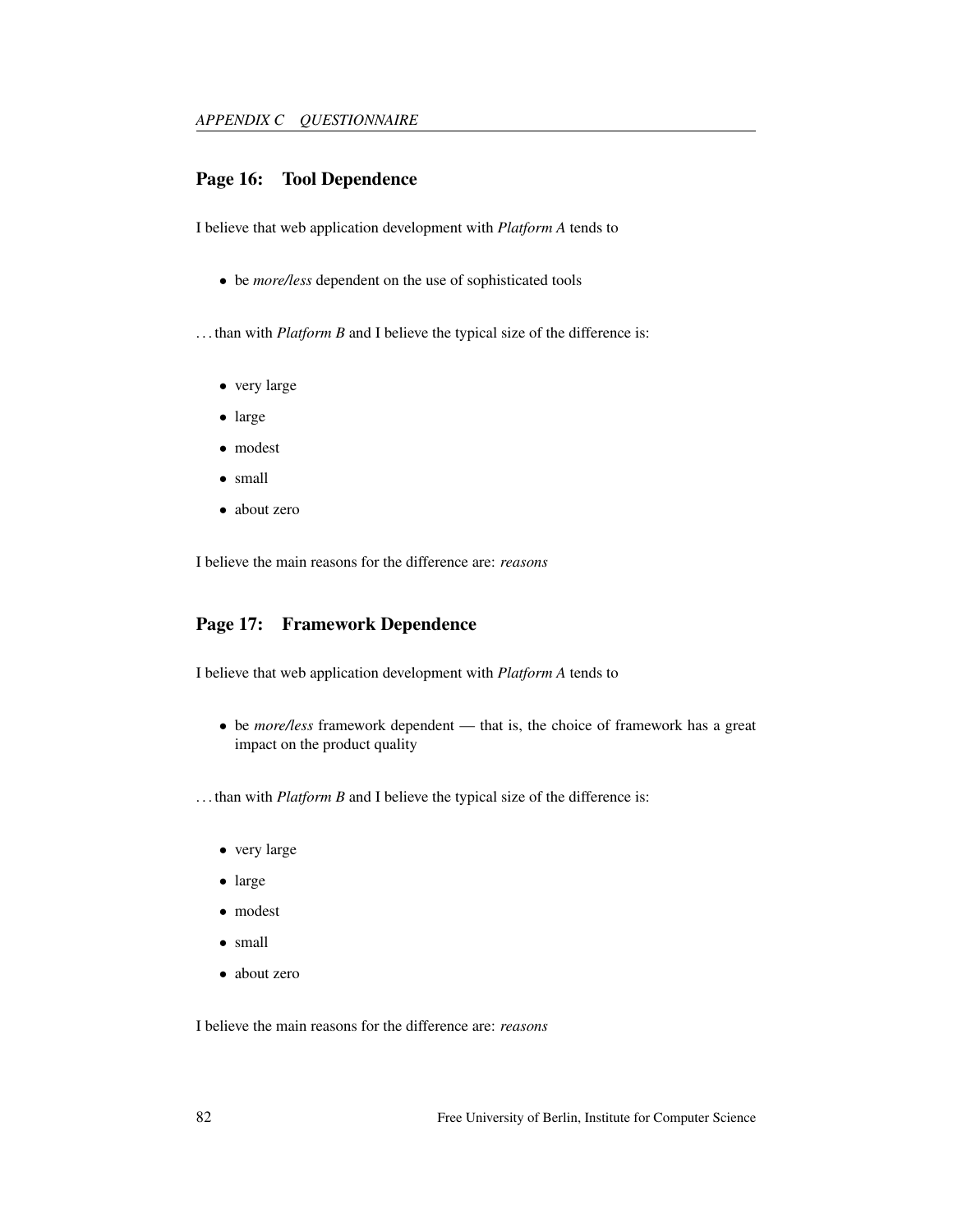## Page 18: My Background

I am *XX* years old and have years of experience with software development.

Check all that apply:

- I develop software professionally
- I develop software as a student
- I develop software as a hobby
- I contribute to open source software
- I develop software occasionally

My formal education is:

In the past 12 months, I have spent approximately *XX* percent of my work time with technical software development activities (as opposed to project management, non-softwarerelated activities, etc.)

#### Page 19: My Capabilities

Among all programmers that are creating web applications, I consider myself:

- among the most capable 5%
- among the most capable 10%
- among the most capable 20%
- among the most capable 40%
- about average
- among the least capable 40%
- among the least capable 20%
- among the least capable 10%
- among the least capable 5%

I am regularly using or have used during some time in the past the following programming languages:

I have also at some point tried out (i.e. have written at least one program of at least 50 lines) the following programming languages: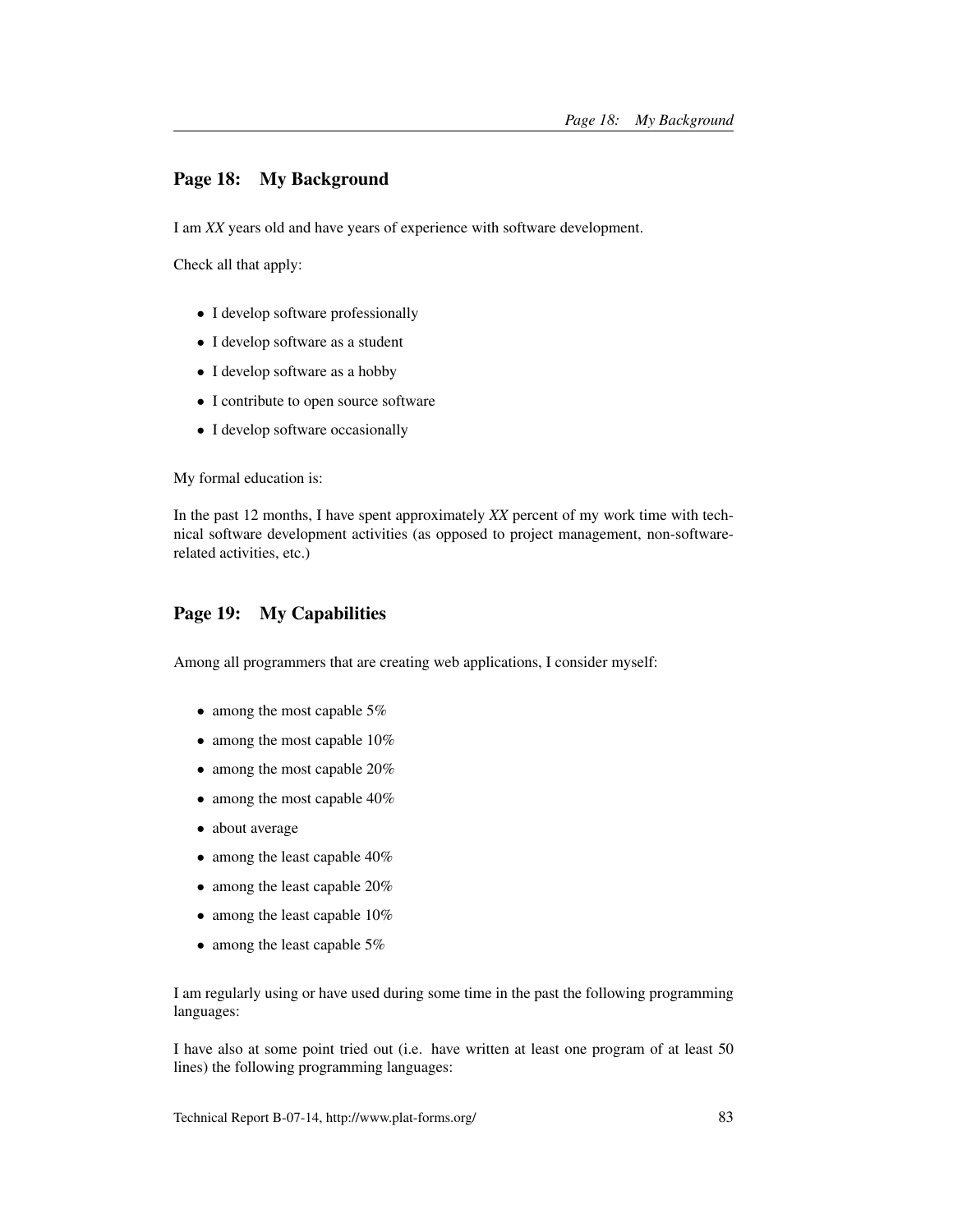# Appendix D Privacy policy

*The following privacy statement is the same statement that we displayed on the website and has not changed since it was first published.*

The information we collect is to be used solely as part of the Plat\_Forms research. No information will be kept that will allow individual responses to be identified. In addition to the responses, your IP address, timestamps and session information will be recorded and will be discarded once the data has been validated.

If you are interested in receiving the results of the research by email, your email address will be stored separately to the given information.

If you have any questions about this research, or would like to offer some feedback, please feel free to send us an email at hardy@inf.fu-berlin.de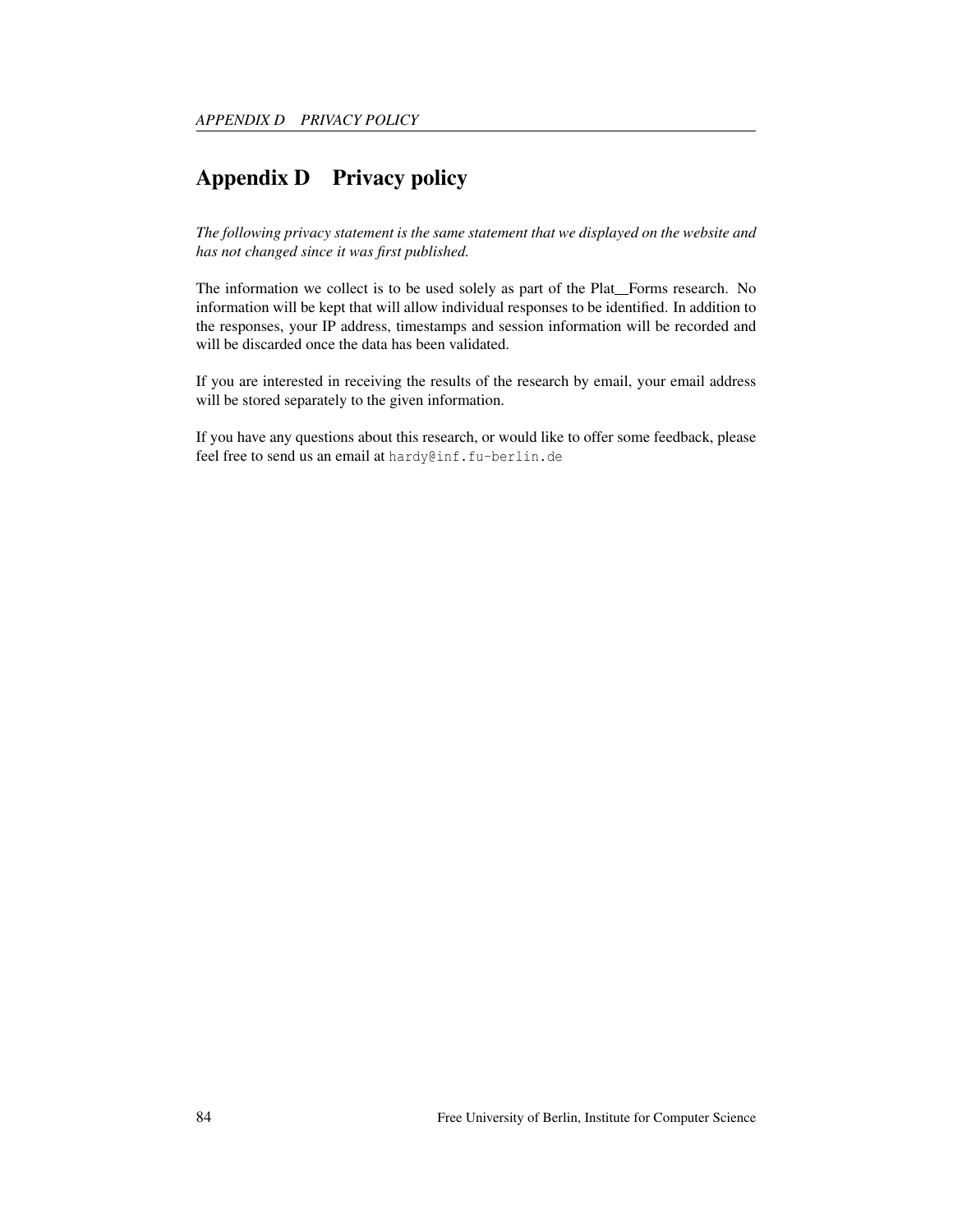# Appendix E Announcement channels

```
26 June 10:51 rails mailing list
26 June 10:40 django-users mailing list
26 June 17:39 web.py mailing list
27 June 17:42 digg
26 June 18:08 pylons mailing list
26 June 17:59 slashdot
26 June 19:25 comp.lang.perl.misc
26 June 19:40 comp.lang.php mailing list
27 June 10:17 forum.java.sun.com
26 June 18:12 turbogears mailing list
27 June 11:11 all@inf mailing list
27 June 11:54 server side
27 June 12:22 joel on software
27 June 12:46 comp.lang.java.programmer mailing list
27 June 12:54 python forum
28 June 21:35 microsoft.public.dotnet.framework.aspnet
28 June 22:34 msdn channel 9
28 June 23:41 yahoo asp.net2 list
28 June 23:41 forum asp.net free-for-all
28 June 23:49 aspmessageboard.com
29 June 00:20 particletree blog
30 June 09:01 microsoft.public.de.german.entwickler.dotnet.asp
02 July 19:19 Heise forum
02 July 22:00 creativeui.com
05 July 11:51 perl-community.de
```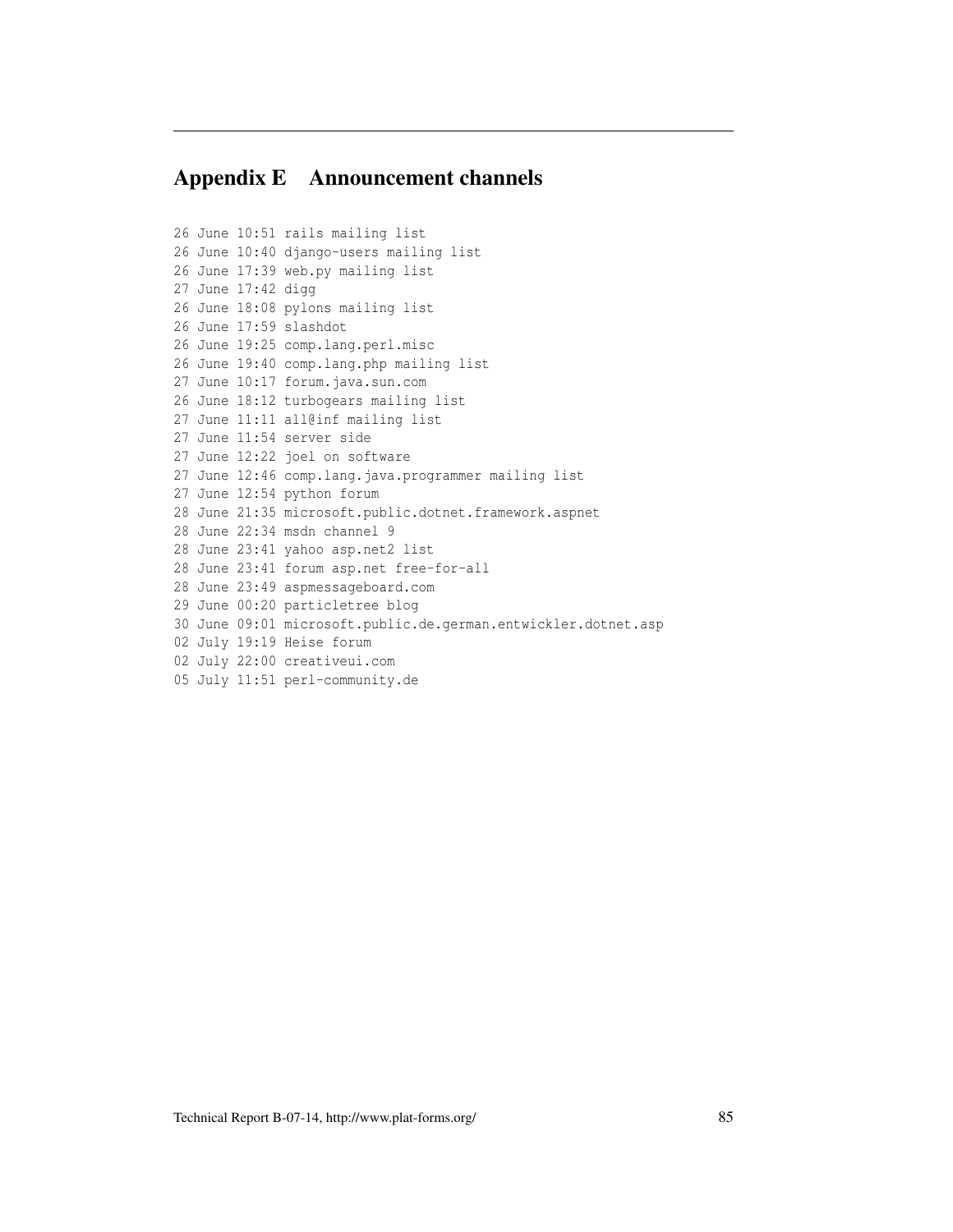## Appendix F Invitation text

We used one generic template and added a little address to the respective community to get more responses. The text shown below was used for the Java Enterprise Edition developers. All the other texts are similar.

Dear JEE developers,

I'm currently part of a research team at the Free University of Berlin, looking into the ways in which the major web development platforms differ. In addition to our work with the Plat\_Forms contest, we're now looking for actual professional opinions.

If you have practical experience in the development of non-trivial web applications with two or more web development languages then we would like you to participate in a short survey. Three Java teams participated in this year's Plat\_Forms contest but no one used a pure JEE approach. It would be good to have your opinions and experiences in the survey.

The questionnaire asks you about your experiences and opinions on two of the web development languages you have used, and should take about 10-15 minutes to complete. To thank you for your participation, you will be able to provide an email address and we will send you our final report when we are finished compiling it.

```
http://www.plat-forms.org/survey/
```
We look forward to your answers and experiences, let me know via email if you have any questions.

Florian Thiel Plat\_Forms survey team